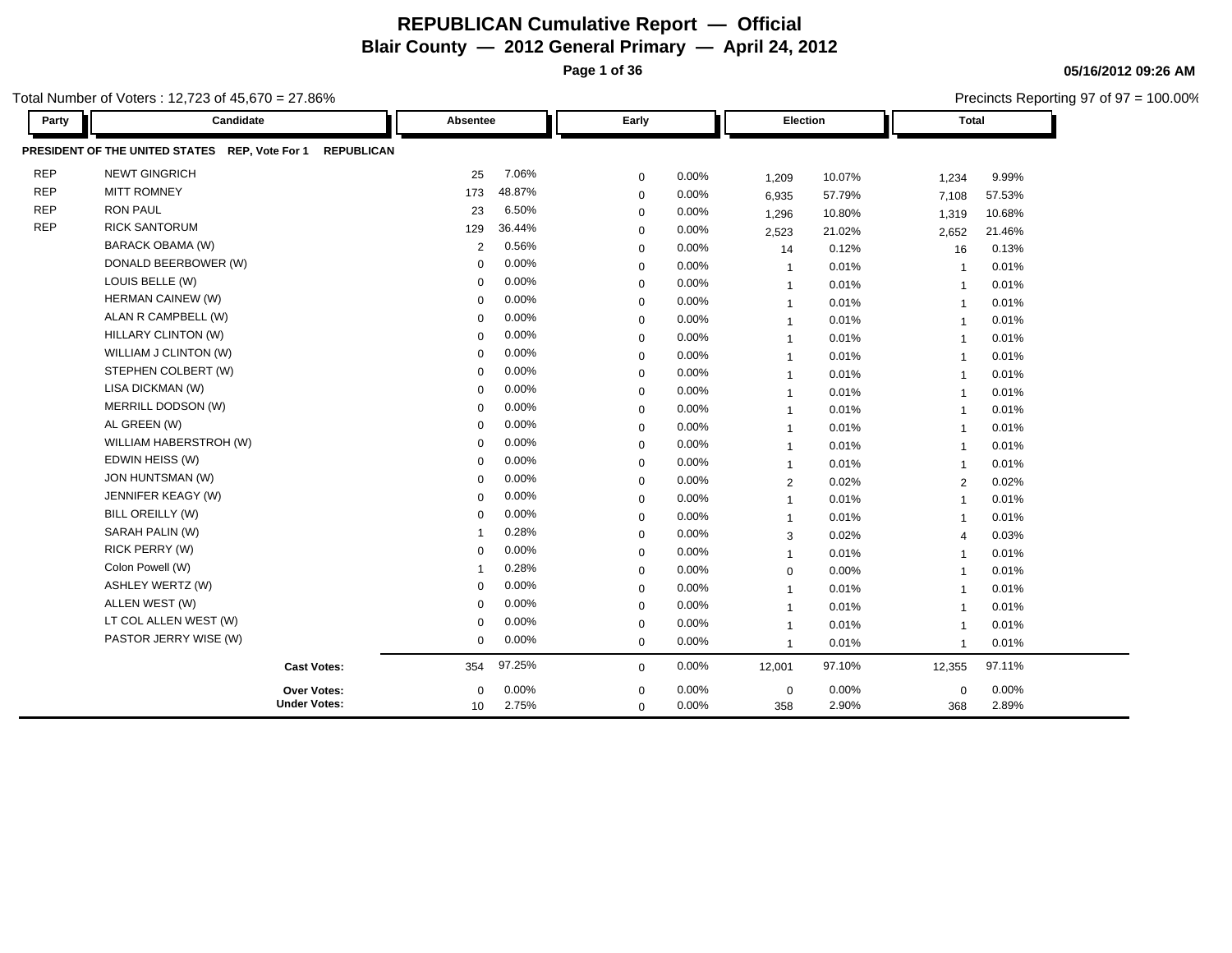**Page 2 of 36**

Precincts Reporting 97 of 97 = 100.00%

**05/16/2012 09:26 AM**

| Party      | Candidate                                                  | Absentee    |        | Early       |       | Election       |        | <b>Total</b>   |          |
|------------|------------------------------------------------------------|-------------|--------|-------------|-------|----------------|--------|----------------|----------|
|            | UNITED STATES SENATOR REP, Vote For 1<br><b>REPUBLICAN</b> |             |        |             |       |                |        |                |          |
| <b>REP</b> | DAVID ALAN CHRISTIAN                                       | 21          | 6.19%  | $\mathbf 0$ | 0.00% | 806            | 6.96%  | 827            | 6.94%    |
| <b>REP</b> | MARC A. SCARINGI                                           | 26          | 7.67%  | $\mathbf 0$ | 0.00% | 1,198          | 10.35% | 1,224          | 10.27%   |
| <b>REP</b> | STEVEN D. WELCH                                            | 60          | 17.70% | $\mathbf 0$ | 0.00% | 2,043          | 17.65% | 2,103          | 17.65%   |
| <b>REP</b> | <b>TOM SMITH</b>                                           | 187         | 55.16% | $\mathbf 0$ | 0.00% | 5,222          | 45.10% | 5,409          | 45.39%   |
| <b>REP</b> | <b>SAM ROHRER</b>                                          | 45          | 13.27% | $\mathbf 0$ | 0.00% | 2,273          | 19.63% | 2,318          | 19.45%   |
|            | RODNEY BARR (W)                                            | 0           | 0.00%  | $\mathbf 0$ | 0.00% | $\overline{1}$ | 0.01%  | -1             | 0.01%    |
|            | <b>JUSTIN BEARER (W)</b>                                   | 0           | 0.00%  | $\mathbf 0$ | 0.00% | $\overline{1}$ | 0.01%  | $\overline{1}$ | 0.01%    |
|            | JEREMY J BERKHEIMER (W)                                    | $\Omega$    | 0.00%  | $\mathbf 0$ | 0.00% | $\overline{1}$ | 0.01%  | $\overline{1}$ | 0.01%    |
|            | PAUL BOOKHAMER (W)                                         | $\mathbf 0$ | 0.00%  | $\mathbf 0$ | 0.00% | $\overline{1}$ | 0.01%  | $\overline{1}$ | 0.01%    |
|            | TIM BURNS (W)                                              | $\Omega$    | 0.00%  | $\mathbf 0$ | 0.00% | $\overline{1}$ | 0.01%  | $\overline{1}$ | 0.01%    |
|            | BOB CASEY JR (W)                                           | $\Omega$    | 0.00%  | $\mathbf 0$ | 0.00% | 11             | 0.10%  | 11             | 0.09%    |
|            | CHRISTINE DAVIS (W)                                        | $\Omega$    | 0.00%  | $\mathbf 0$ | 0.00% | $\overline{1}$ | 0.01%  | $\overline{1}$ | 0.01%    |
|            | JOHN DOYLE (W)                                             | $\Omega$    | 0.00%  | $\mathbf 0$ | 0.00% | $\overline{1}$ | 0.01%  | $\overline{1}$ | 0.01%    |
|            | PAUL EMIGH (W)                                             | $\Omega$    | 0.00%  | $\mathbf 0$ | 0.00% | $\overline{1}$ | 0.01%  | $\overline{1}$ | 0.01%    |
|            | RICK GEIST (W)                                             | $\mathbf 0$ | 0.00%  | $\mathbf 0$ | 0.00% | $\overline{1}$ | 0.01%  | $\overline{1}$ | 0.01%    |
|            | DICK HESS (W)                                              | $\mathbf 0$ | 0.00%  | $\mathbf 0$ | 0.00% | $\mathbf{1}$   | 0.01%  | $\overline{1}$ | 0.01%    |
|            | JOHN MCGINNIS (W)                                          | $\Omega$    | 0.00%  | $\mathbf 0$ | 0.00% | $\overline{2}$ | 0.02%  | 2              | 0.02%    |
|            | KAREN RAMSBURG (W)                                         | $\mathbf 0$ | 0.00%  | 0           | 0.00% | $\overline{1}$ | 0.01%  | $\overline{1}$ | 0.01%    |
|            | MADELINE REFFNER (W)                                       | $\Omega$    | 0.00%  | $\mathbf 0$ | 0.00% | $\overline{1}$ | 0.01%  | $\overline{1}$ | 0.01%    |
|            | DEBBIE RIGGIN (W)                                          | $\Omega$    | 0.00%  | $\mathbf 0$ | 0.00% | $\overline{1}$ | 0.01%  | $\overline{1}$ | 0.01%    |
|            | DOUGLAS SIMMONS (W)                                        | $\Omega$    | 0.00%  | $\mathbf 0$ | 0.00% | $\overline{1}$ | 0.01%  | $\overline{1}$ | 0.01%    |
|            | ERIC SRAL (W)                                              | $\Omega$    | 0.00%  | $\mathbf 0$ | 0.00% | $\overline{1}$ | 0.01%  | $\overline{1}$ | 0.01%    |
|            | ABE SWARTZ (W)                                             | $\Omega$    | 0.00%  | $\mathbf 0$ | 0.00% | $\overline{1}$ | 0.01%  | $\overline{1}$ | 0.01%    |
|            | AUSTIN LLOYD TEPSIC (W)                                    | $\Omega$    | 0.00%  | $\mathbf 0$ | 0.00% | $\overline{1}$ | 0.01%  | $\overline{1}$ | 0.01%    |
|            | STEVEN WELCH (W)                                           | $\mathbf 0$ | 0.00%  | $\mathbf 0$ | 0.00% | $\overline{1}$ | 0.01%  | $\overline{1}$ | 0.01%    |
|            | <b>ASHLEY WERTZ (W)</b>                                    | $\Omega$    | 0.00%  | $\mathbf 0$ | 0.00% | $\overline{1}$ | 0.01%  | $\overline{1}$ | 0.01%    |
|            | ERIC PRENDARGAST (W)                                       | $\Omega$    | 0.00%  | $\mathbf 0$ | 0.00% | $\overline{2}$ | 0.02%  | 2              | 0.02%    |
|            | MARK MUSTIO (W)                                            | 0           | 0.00%  | $\mathbf 0$ | 0.00% | $\overline{1}$ | 0.01%  | $\overline{1}$ | 0.01%    |
|            | PASTOR JERRY WISE (W)                                      | 0           | 0.00%  | $\mathbf 0$ | 0.00% | $\mathbf{1}$   | 0.01%  | $\overline{1}$ | 0.01%    |
|            | <b>Cast Votes:</b>                                         | 339         | 93.13% | $\mathbf 0$ | 0.00% | 11,578         | 93.68% | 11,917         | 93.67%   |
|            | Over Votes:                                                | $\mathbf 0$ | 0.00%  | $\mathbf 0$ | 0.00% | $\mathbf 0$    | 0.00%  | $\mathbf 0$    | $0.00\%$ |
|            | <b>Under Votes:</b>                                        | 25          | 6.87%  | $\mathbf 0$ | 0.00% | 781            | 6.32%  | 806            | 6.33%    |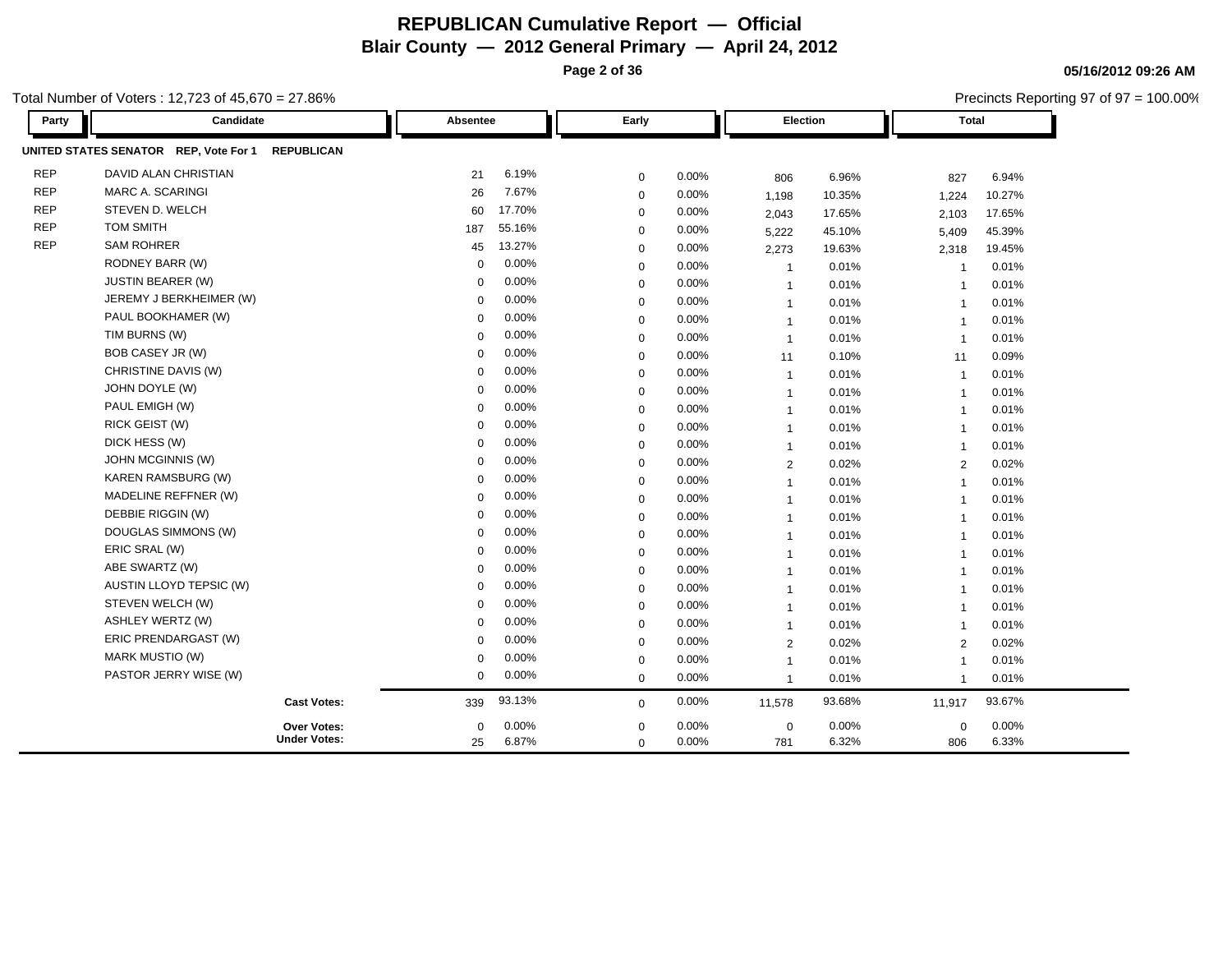**Page 3 of 36**

Precincts Reporting 97 of 97 = 100.00%

**05/16/2012 09:26 AM**

| Party      | Candidate                        |                     | Absentee    |          | Early       |       | Election             |        | <b>Total</b>   |        |
|------------|----------------------------------|---------------------|-------------|----------|-------------|-------|----------------------|--------|----------------|--------|
|            | ATTORNEY GENERAL REP, Vote For 1 | <b>REPUBLICAN</b>   |             |          |             |       |                      |        |                |        |
| <b>REP</b> | DAVID J. FREED                   |                     | 312         | 98.73%   | $\mathbf 0$ | 0.00% | 10,054               | 99.47% | 10,366         | 99.44% |
|            | JEREMY J BERKHEIMER (W)          |                     | $\mathbf 0$ | 0.00%    | $\pmb{0}$   | 0.00% | $\overline{1}$       | 0.01%  | $\overline{1}$ | 0.01%  |
|            | ALLAN BERKHIMER (W)              |                     | 0           | 0.00%    | $\mathbf 0$ | 0.00% | $\overline{1}$       | 0.01%  | $\overline{1}$ | 0.01%  |
|            | LYLE CHIPPERSON (W)              |                     | 0           | 0.00%    | $\mathbf 0$ | 0.00% | $\mathbf{1}$         | 0.01%  | $\overline{1}$ | 0.01%  |
|            | RICHARD CONSIGLIO (W)            |                     | 0           | 0.00%    | $\mathbf 0$ | 0.00% | $\mathbf{1}$         | 0.01%  | $\mathbf{1}$   | 0.01%  |
|            | DONALD CRAIG (W)                 |                     | $\mathbf 0$ | 0.00%    | $\mathbf 0$ | 0.00% | $\overline{1}$       | 0.01%  | $\mathbf{1}$   | 0.01%  |
|            | TAD DEHAVEN (W)                  |                     | 0           | 0.00%    | $\mathbf 0$ | 0.00% | $\overline{1}$       | 0.01%  | $\mathbf{1}$   | 0.01%  |
|            | Mark E. Dillen (W)               |                     | -1          | 0.32%    | $\mathbf 0$ | 0.00% | $\mathbf 0$          | 0.00%  | $\mathbf{1}$   | 0.01%  |
|            | MATT FEATHERS (W)                |                     | 0           | 0.00%    | $\mathbf 0$ | 0.00% | $\overline{1}$       | 0.01%  | $\mathbf{1}$   | 0.01%  |
|            | RICHARD FLAREND (W)              |                     | $\mathbf 0$ | 0.00%    | $\mathbf 0$ | 0.00% | $\overline{2}$       | 0.02%  | $\overline{2}$ | 0.02%  |
|            | WADE KAGARISE (W)                |                     | $\mathbf 0$ | 0.00%    | $\mathbf 0$ | 0.00% | $\overline{1}$       | 0.01%  | $\overline{1}$ | 0.01%  |
|            | KATHLEEN KANE (W)                |                     | 2           | 0.63%    | $\mathbf 0$ | 0.00% | 24                   | 0.24%  | 26             | 0.25%  |
|            | CAROLN KANEE (W)                 |                     | 0           | 0.00%    | $\mathbf 0$ | 0.00% | $\overline{1}$       | 0.01%  | $\overline{1}$ | 0.01%  |
|            | JOHN MCGINNIS (W)                |                     | 0           | 0.00%    | $\mathbf 0$ | 0.00% | $\overline{1}$       | 0.01%  | $\mathbf{1}$   | 0.01%  |
|            | PATRICK MURPHY (W)               |                     | 0           | 0.00%    | $\mathbf 0$ | 0.00% | 5                    | 0.05%  | 5              | 0.05%  |
|            | LEE OSWALT (W)                   |                     | 0           | 0.00%    | $\mathbf 0$ | 0.00% | $\mathbf{1}$         | 0.01%  | $\mathbf{1}$   | 0.01%  |
|            | JOHN RAFFERTY (W)                |                     | 1           | 0.32%    | $\mathbf 0$ | 0.00% | 5                    | 0.05%  | 6              | 0.06%  |
|            | ERIC SRAL (W)                    |                     | 0           | 0.00%    | $\mathbf 0$ | 0.00% | $\mathbf{1}$         | 0.01%  | $\mathbf{1}$   | 0.01%  |
|            | OMAR STROHM (W)                  |                     | 0           | 0.00%    | $\mathbf 0$ | 0.00% | $\overline{1}$       | 0.01%  | $\mathbf{1}$   | 0.01%  |
|            | ABE SWARTZ (W)                   |                     | $\mathbf 0$ | 0.00%    | $\pmb{0}$   | 0.00% | $\overline{1}$       | 0.01%  | $\mathbf{1}$   | 0.01%  |
|            | CHARLES TAYLOR (W)               |                     | $\mathbf 0$ | 0.00%    | $\mathbf 0$ | 0.00% | $\overline{1}$       | 0.01%  | $\overline{1}$ | 0.01%  |
|            | JOHN URBAN (W)                   |                     | $\mathbf 0$ | 0.00%    | $\mathbf 0$ | 0.00% | $\mathbf{1}$         | 0.01%  | $\overline{1}$ | 0.01%  |
|            | BRETT WILSON (W)                 |                     | $\mathbf 0$ | 0.00%    | $\mathbf 0$ | 0.00% | $\mathbf{1}$         | 0.01%  | $\overline{1}$ | 0.01%  |
|            | PASTOR JERRY WISE (W)            |                     | $\mathbf 0$ | 0.00%    | $\mathbf 0$ | 0.00% | $\overline{1}$       | 0.01%  | $\mathbf{1}$   | 0.01%  |
|            |                                  | <b>Cast Votes:</b>  | 316         | 86.81%   | $\mathbf 0$ | 0.00% | 10,108               | 81.79% | 10,424         | 81.93% |
|            |                                  | <b>Over Votes:</b>  | $\mathbf 0$ | 0.00%    | $\pmb{0}$   | 0.00% |                      | 0.00%  | $\mathbf 0$    | 0.00%  |
|            |                                  | <b>Under Votes:</b> | 48          | 13.19%   | $\mathbf 0$ | 0.00% | $\mathbf 0$<br>2,251 | 18.21% | 2,299          | 18.07% |
|            | AUDITOR GENERAL REP, Vote For 1  | <b>REPUBLICAN</b>   |             |          |             |       |                      |        |                |        |
| <b>REP</b> | FRANK A. PINTO                   |                     | 87          | 26.85%   | $\mathbf 0$ | 0.00% | 2,644                | 24.40% | 2,731          | 24.47% |
| <b>REP</b> | <b>JOHN MAHER</b>                |                     | 237         | 73.15%   | $\mathbf 0$ | 0.00% | 8,182                | 75.50% | 8,419          | 75.43% |
|            | EUGENE DEPASQUALE (W)            |                     | $\mathbf 0$ | 0.00%    | $\mathbf 0$ | 0.00% | 3                    | 0.03%  | 3              | 0.03%  |
|            | ALLAN BERKHIMER (W)              |                     | $\mathbf 0$ | 0.00%    | $\mathbf 0$ | 0.00% | $\overline{1}$       | 0.01%  | -1             | 0.01%  |
|            | TAD DEHAVEN (W)                  |                     | $\Omega$    | 0.00%    | $\mathbf 0$ | 0.00% | $\overline{1}$       | 0.01%  | -1             | 0.01%  |
|            | PAUL GOOD (W)                    |                     | $\Omega$    | 0.00%    | $\mathbf 0$ | 0.00% | 2                    | 0.02%  | 2              | 0.02%  |
|            | GREG JOHNSTON (W)                |                     | 0           | $0.00\%$ | $\mathbf 0$ | 0.00% | $\overline{1}$       | 0.01%  | $\mathbf{1}$   | 0.01%  |
|            | JOHN MCGINNIS (W)                |                     | 0           | 0.00%    | $\mathbf 0$ | 0.00% | 1                    | 0.01%  | $\overline{1}$ | 0.01%  |
|            | ABE SWARTZ (W)                   |                     | 0           | 0.00%    | $\mathbf 0$ | 0.00% | -1                   | 0.01%  | $\mathbf{1}$   | 0.01%  |
|            | PASTOR JERRY WISE (W)            |                     | 0           | 0.00%    | $\mathbf 0$ | 0.00% | $\mathbf{1}$         | 0.01%  | $\mathbf{1}$   | 0.01%  |
|            |                                  | <b>Cast Votes:</b>  | 324         | 89.01%   | $\mathbf 0$ | 0.00% | 10,837               | 87.69% | 11,161         | 87.72% |
|            |                                  | Over Votes:         | 0           | 0.00%    | $\mathbf 0$ | 0.00% | $\mathbf 0$          | 0.00%  | $\mathbf 0$    | 0.00%  |
|            |                                  | <b>Under Votes:</b> | 40          | 10.99%   | $\mathbf 0$ | 0.00% | 1,522                | 12.31% | 1,562          | 12.28% |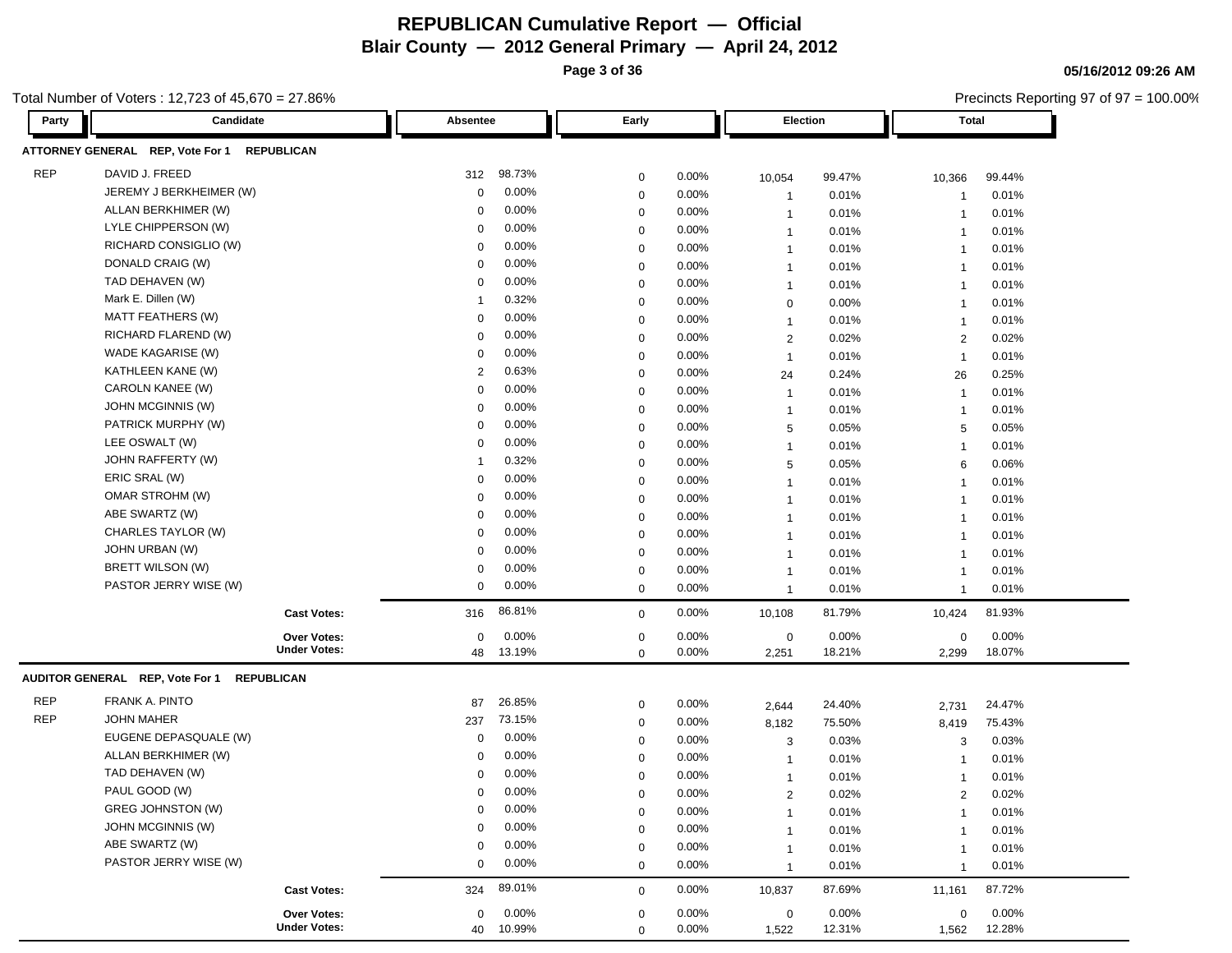**Page 4 of 36**

Precincts Reporting 97 of 97 = 100.00%

**05/16/2012 09:26 AM**

| Party      | Candidate                                            | Absentee     |          | Early        |          | Election    |        |             | Total    |  |
|------------|------------------------------------------------------|--------------|----------|--------------|----------|-------------|--------|-------------|----------|--|
|            | STATE TREASURER REP, Vote For 1<br><b>REPUBLICAN</b> |              |          |              |          |             |        |             |          |  |
| <b>REP</b> | <b>DIANA IREY VAUGHAN</b>                            | 310          | 99.68%   | $\mathbf 0$  | $0.00\%$ | 10,461      | 99.84% | 10,771      | 99.83%   |  |
|            | ALLAN BERKHIMER (W)                                  | $\mathbf{0}$ | 0.00%    | $\mathbf{0}$ | 0.00%    |             | 0.01%  |             | 0.01%    |  |
|            | BRIAN D CAMBERF (W)                                  | $\mathbf{0}$ | $0.00\%$ | 0            | 0.00%    |             | 0.01%  |             | 0.01%    |  |
|            | JAMES CAROTHERS (W)                                  | 0            | $0.00\%$ | $\mathbf 0$  | 0.00%    |             | 0.01%  |             | 0.01%    |  |
|            | KATHY CARPER (W)                                     | $\mathbf{0}$ | 0.00%    | $\mathbf{0}$ | 0.00%    |             | 0.01%  |             | 0.01%    |  |
|            | TAD DEHAVEN (W)                                      | $\mathbf{0}$ | $0.00\%$ | 0            | 0.00%    |             | 0.01%  |             | 0.01%    |  |
|            | JOSEPH GEESEY (W)                                    | 0            | $0.00\%$ | $\Omega$     | 0.00%    |             | 0.01%  |             | 0.01%    |  |
|            | Michael Keramidas (W)                                |              | 0.32%    | 0            | 0.00%    | $\mathbf 0$ | 0.00%  |             | 0.01%    |  |
|            | ROBERT MCCORD (W)                                    | $\mathbf{0}$ | 0.00%    | $\mathbf 0$  | 0.00%    | 5           | 0.05%  | 5           | 0.05%    |  |
|            | JOHN MCGINNIS (W)                                    | 0            | $0.00\%$ | 0            | 0.00%    |             | 0.01%  |             | 0.01%    |  |
|            | BEN MISKO (W)                                        | 0            | 0.00%    | 0            | 0.00%    |             | 0.01%  |             | 0.01%    |  |
|            | MICHAEL SMITH (W)                                    | $\mathbf{0}$ | 0.00%    | $\mathbf 0$  | 0.00%    |             | 0.01%  |             | 0.01%    |  |
|            | ABE SWARTZ (W)                                       | $\mathbf{0}$ | $0.00\%$ | 0            | 0.00%    |             | 0.01%  |             | 0.01%    |  |
|            | CHARLES W TAYLOR (W)                                 | $\mathbf{0}$ | $0.00\%$ | 0            | 0.00%    |             | 0.01%  |             | 0.01%    |  |
|            | PASTOR JERRY WISE (W)                                | $\mathbf{0}$ | $0.00\%$ | $\mathbf{0}$ | 0.00%    |             | 0.01%  |             | 0.01%    |  |
|            | <b>Cast Votes:</b>                                   | 311          | 85.44%   | $\Omega$     | 0.00%    | 10,478      | 84.78% | 10,789      | 84.80%   |  |
|            | <b>Over Votes:</b>                                   | $\mathbf{0}$ | $0.00\%$ | $\mathbf 0$  | 0.00%    | $\mathbf 0$ | 0.00%  | $\mathbf 0$ | $0.00\%$ |  |
|            | <b>Under Votes:</b>                                  | 53           | 14.56%   | $\mathbf{0}$ | $0.00\%$ | 1,881       | 15.22% | 1,934       | 15.20%   |  |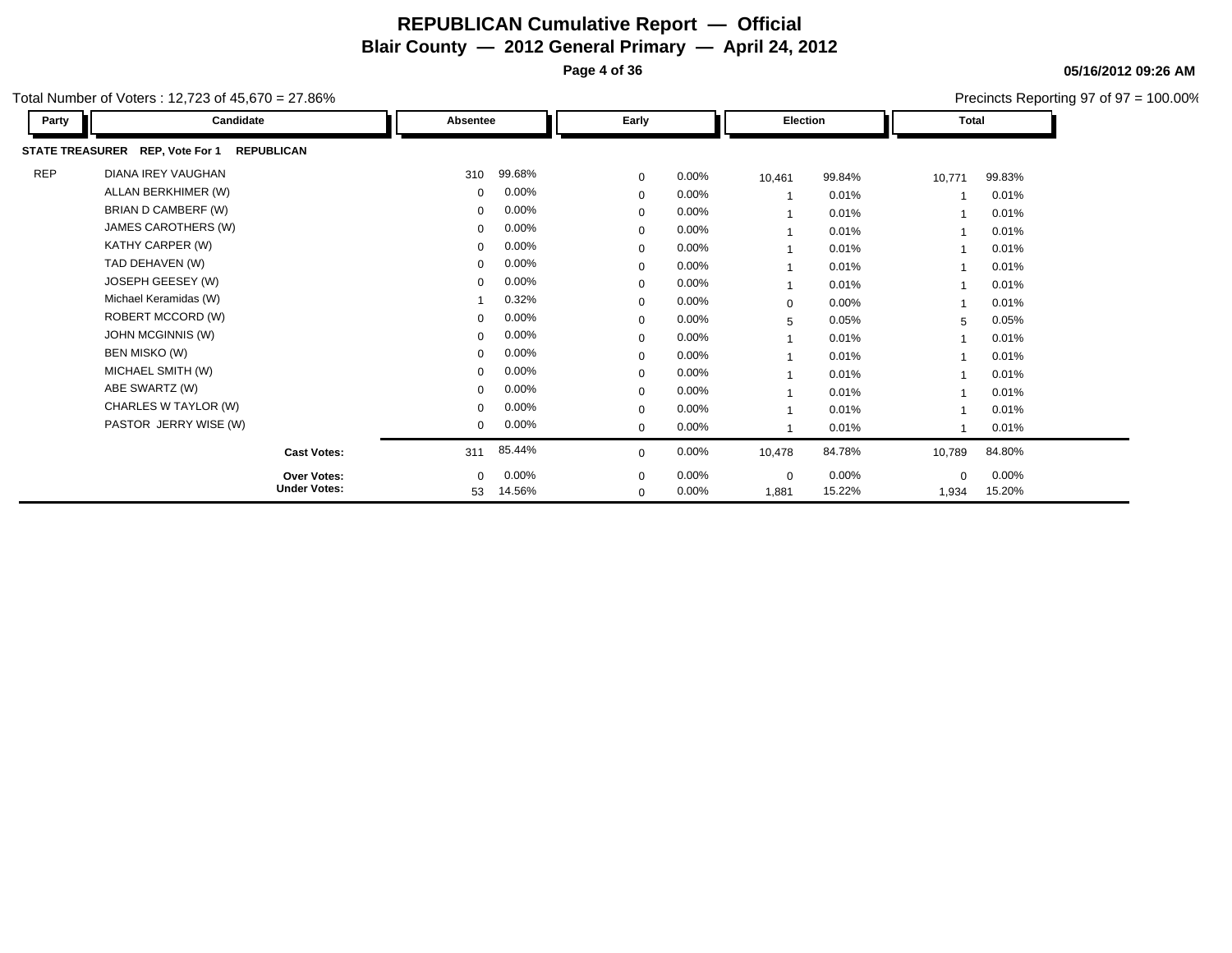**Page 5 of 36**

Total Number of Voters : 12,723 of 45,670 = 27.86%

| Party      | Candidate                                               | Absentee             | Early                | Election                         | Total                            |
|------------|---------------------------------------------------------|----------------------|----------------------|----------------------------------|----------------------------------|
|            | REPRESENTATIVE IN CONGRESS 9TH DISTRICT REP, Vote For 1 | <b>REPUBLICAN</b>    |                      |                                  |                                  |
| <b>REP</b> | <b>BILL SHUSTER</b>                                     | 97.38%<br>297        | 0.00%<br>$\mathbf 0$ | 9,936<br>96.35%                  | 10,233<br>96.38%                 |
|            | MICHAEL ADAMS (W)                                       | 0.00%<br>0           | 0.00%<br>$\mathbf 0$ | 0.01%<br>$\overline{1}$          | 0.01%<br>-1                      |
|            | ROY GALEN AMRHEIN (W)                                   | 0.00%<br>$\mathbf 0$ | $\mathbf 0$<br>0.00% | 0.01%<br>$\overline{1}$          | 0.01%<br>$\overline{\mathbf{1}}$ |
|            | GARY ANDERSON (W)                                       | 0.00%<br>$\Omega$    | 0.00%<br>0           | 0.01%<br>$\overline{1}$          | 0.01%<br>$\overline{1}$          |
|            | KAREN ASBRG (W)                                         | 0.00%<br>$\mathbf 0$ | 0.00%<br>$\mathbf 0$ | 0.01%<br>$\overline{1}$          | 0.01%<br>$\overline{1}$          |
|            | GREG BALDWIN (W)                                        | 0.00%<br>$\mathbf 0$ | $\mathbf 0$<br>0.00% | 0.01%<br>$\overline{1}$          | 0.01%<br>$\overline{1}$          |
|            | DAVE BARGER (W)                                         | 0.00%<br>$\mathbf 0$ | 0.00%<br>$\mathbf 0$ | $\overline{2}$<br>0.02%          | 2<br>0.02%                       |
|            | RICHARD BARONNER (W)                                    | 0.00%<br>0           | $\mathbf 0$<br>0.00% | 0.01%<br>$\overline{1}$          | 0.01%<br>$\overline{1}$          |
|            | BLAKE EVAN BAUER (W)                                    | 0.00%<br>0           | $\mathbf 0$<br>0.00% | 0.01%<br>$\overline{1}$          | 0.01%<br>$\overline{1}$          |
|            | FRED BENNETTII (W)                                      | 0.00%<br>$\mathbf 0$ | 0.00%<br>0           | 0.01%<br>$\mathbf{1}$            | 0.01%<br>$\overline{1}$          |
|            | BOB JONES (W)                                           | 0.00%<br>0           | 0.00%<br>$\mathbf 0$ | 0.01%<br>$\mathbf{1}$            | 0.01%<br>$\overline{1}$          |
|            | PAUL BOOKHAMER (W)                                      | 0.00%<br>$\mathbf 0$ | $\mathbf 0$<br>0.00% | 0.01%<br>$\mathbf{1}$            | 0.01%<br>$\overline{1}$          |
|            | DUANE BOREDELL (W)                                      | 0.00%<br>$\mathbf 0$ | 0.00%<br>$\mathbf 0$ | 0.01%<br>$\overline{1}$          | 0.01%<br>$\overline{1}$          |
|            | TIM BOTTENFIELD (W)                                     | 0.00%<br>$\mathbf 0$ | $\mathbf 0$<br>0.00% | 0.01%<br>$\overline{1}$          | 0.01%<br>$\overline{1}$          |
|            | HELEN BRENNANN (W)                                      | 0.00%<br>$\mathbf 0$ | $\mathbf 0$<br>0.00% | 0.01%<br>$\overline{1}$          | 0.01%<br>$\overline{\mathbf{1}}$ |
|            | CHARLIE BROWN (W)                                       | 0.00%<br>$\Omega$    | $\mathbf 0$<br>0.00% | $\overline{1}$<br>0.01%          | $\overline{1}$<br>0.01%          |
|            | BILL BURCH (W)                                          | 0.00%<br>$\mathbf 0$ | 0.00%<br>$\mathbf 0$ | 0.01%<br>$\overline{1}$          | 0.01%<br>$\overline{1}$          |
|            | DANIELLE COLLIER (W)                                    | 0.00%<br>$\mathbf 0$ | $\mathbf 0$<br>0.00% | 0.01%<br>$\overline{1}$          | 0.01%<br>$\overline{1}$          |
|            | MARTIN CULP (W)                                         | 0.00%<br>$\Omega$    | 0.00%<br>$\mathbf 0$ | 0.01%<br>$\overline{1}$          | $\overline{1}$<br>0.01%          |
|            | TAD DEHAVEN (W)                                         | 0.00%<br>0           | 0.00%<br>$\mathbf 0$ | 0.01%<br>$\mathbf{1}$            | 0.01%<br>$\overline{1}$          |
|            | MICHAEL DELGROSSO (W)                                   | 0.33%<br>-1          | $\mathbf 0$<br>0.00% | 0.02%<br>2                       | 0.03%<br>3                       |
|            | JAY DELOZIER (W)                                        | 0.00%<br>$\mathbf 0$ | 0.00%<br>0           | 0.01%<br>$\mathbf{1}$            | $\overline{1}$<br>0.01%          |
|            | <b>JOSEPH EBERSOLE (W)</b>                              | 0.00%<br>0           | 0.00%<br>$\mathbf 0$ | 0.01%<br>$\mathbf{1}$            | 0.01%<br>$\overline{1}$          |
|            | JOHN EICHELBERGER (W)                                   | 0.33%<br>1           | $\mathbf 0$<br>0.00% | 0.07%<br>$\overline{7}$          | 0.08%<br>8                       |
|            | Mike Engle (W)                                          | 0.33%<br>1           | 0.00%<br>$\mathbf 0$ | 0.00%<br>$\mathbf 0$             | 0.01%<br>$\overline{1}$          |
|            | <b>GERALD EVANS (W)</b>                                 | 0.00%<br>0           | 0.00%<br>$\mathbf 0$ | 0.01%<br>$\overline{1}$          | 0.01%<br>$\overline{1}$          |
|            | RICHARD FLAREND (W)                                     | 0.00%<br>$\mathbf 0$ | $\mathbf 0$<br>0.00% | 0.04%<br>$\overline{4}$          | 0.04%<br>$\overline{4}$          |
|            | PAUL GOOD (W)                                           | 0.00%<br>$\Omega$    | 0.00%<br>$\mathbf 0$ | 0.01%<br>$\mathbf{1}$            | 0.01%<br>$\overline{1}$          |
|            | JOE GRASSER (W)                                         | 0.00%<br>$\mathbf 0$ | 0.00%<br>$\mathbf 0$ | 0.01%<br>$\overline{1}$          | 0.01%<br>$\overline{1}$          |
|            | ROBERT G GUTSHALL (W)                                   | 0.00%<br>$\mathbf 0$ | $\mathbf 0$<br>0.00% | 0.01%<br>$\overline{1}$          | 0.01%<br>$\overline{1}$          |
|            | SAM HAYES (W)                                           | 0.00%<br>$\Omega$    | 0.00%<br>$\mathbf 0$ | 0.01%<br>$\overline{1}$          | 0.01%<br>$\overline{1}$          |
|            | THOMAS HOYNE (W)                                        | 0.00%<br>0           | $\mathbf 0$<br>0.00% | 0.01%<br>$\overline{1}$          | 0.01%<br>$\overline{1}$          |
|            | MIKE HUNT (W)                                           | 0.00%<br>0           | $\mathbf 0$<br>0.00% | 0.01%<br>$\overline{1}$          | 0.01%<br>$\overline{\mathbf{1}}$ |
|            | JAMES R HUFF II (W)                                     | 0.00%<br>$\mathbf 0$ | 0.00%<br>0           | 0.01%<br>$\mathbf{1}$            | $\overline{1}$<br>0.01%          |
|            | GARY IRVIN (W)                                          | 0.00%<br>0           | 0.00%<br>$\mathbf 0$ | 0.01%<br>$\mathbf{1}$            | 0.01%<br>$\overline{1}$          |
|            | James Ivory (W)                                         | 0.33%<br>1           | 0.00%<br>$\mathbf 0$ | 0.00%<br>0                       | 0.01%<br>$\overline{1}$          |
|            | LARA JESTER (W)                                         | 0.00%<br>0           | $\mathbf 0$<br>0.00% | 0.01%<br>$\overline{1}$          | 0.01%<br>$\overline{1}$          |
|            | <b>JOHN MCGINNIS (W)</b>                                | 0.00%<br>$\Omega$    | 0.00%<br>$\mathbf 0$ | 0.23%<br>24                      | 0.23%<br>24                      |
|            | JOHN WALLS (W)                                          | 0.00%<br>$\mathbf 0$ | 0.00%<br>$\mathbf 0$ | 0.01%<br>$\overline{1}$          | 0.01%<br>$\mathbf{1}$            |
|            | ROY ORR JR (W)                                          | 0.00%<br>$\Omega$    | 0.00%<br>$\mathbf 0$ | 0.01%<br>$\mathbf{1}$            | 0.01%<br>$\overline{1}$          |
|            | KATHERINE KANE (W)                                      | 0.00%<br>$\mathbf 0$ | 0.00%<br>$\mathbf 0$ | 0.02%<br>$\overline{\mathbf{c}}$ | 2<br>0.02%                       |
|            | LOIS KANESHIKI (W)                                      | 0.00%<br>$\mathbf 0$ | $\mathbf 0$<br>0.00% | 0.01%<br>$\overline{1}$          | 0.01%<br>$\overline{1}$          |
|            | KAREN RAMSBURG (W)                                      | 0.33%<br>-1          | 0.00%<br>$\mathbf 0$ | 205<br>1.99%                     | 1.94%<br>206                     |

**05/16/2012 09:26 AM**

Precincts Reporting 97 of 97 = 100.00%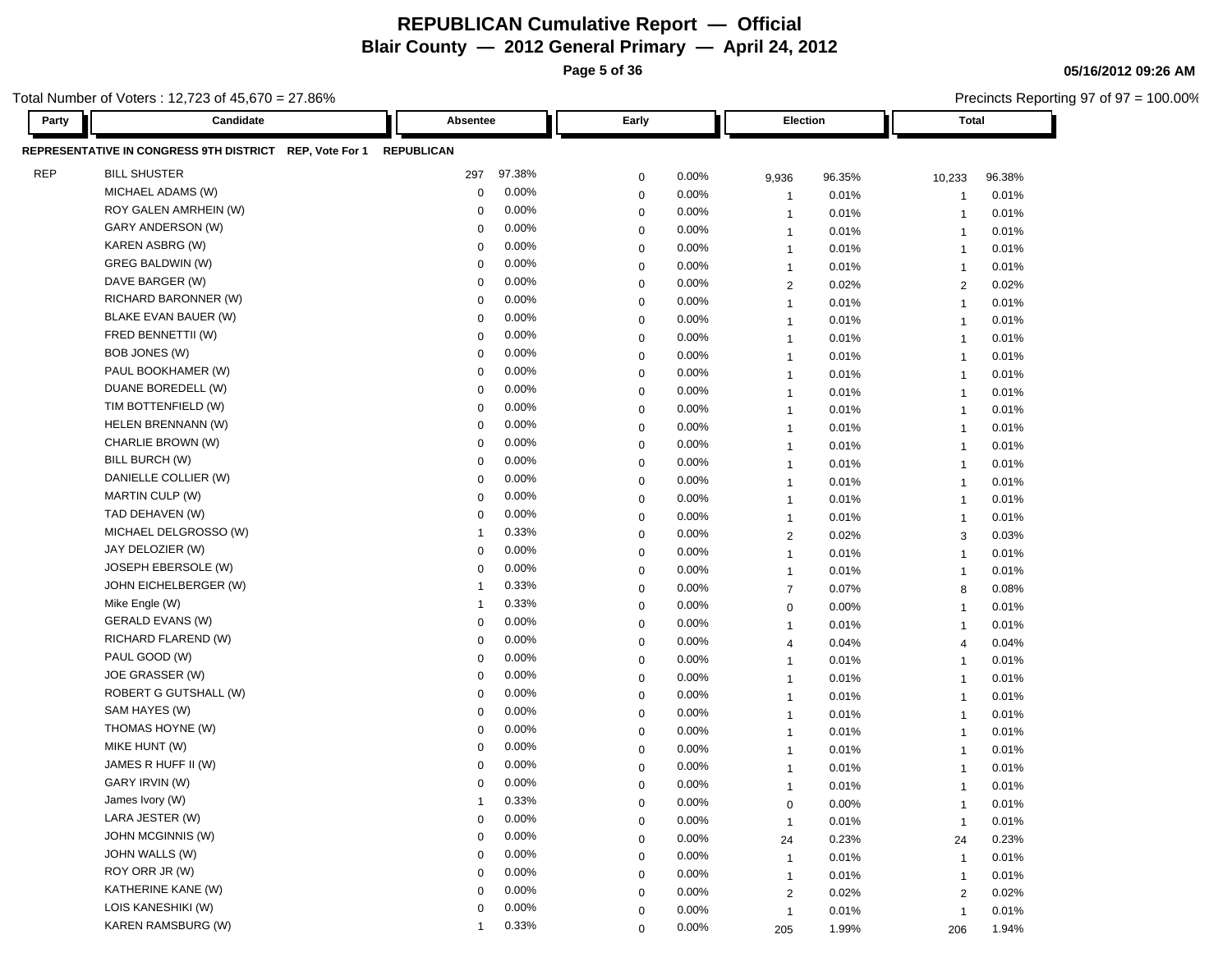**Page 6 of 36**

**05/16/2012 09:26 AM**

|       | otal Number of Voters : 12,723 of 45,670 = 27.86% |             |          |             |       |                         |       |                         | Precincts Reporting 97 of 97 = 100.00% |  |
|-------|---------------------------------------------------|-------------|----------|-------------|-------|-------------------------|-------|-------------------------|----------------------------------------|--|
| Party | Candidate                                         | Absentee    |          | Early       |       | Election                |       | <b>Total</b>            |                                        |  |
|       | <b>KAREN LAMBERG (W)</b>                          | 0           | 0.00%    | 0           | 0.00% | 3                       | 0.03% | 3                       | 0.03%                                  |  |
|       | JOSH KIZINA (W)                                   | $\mathbf 0$ | 0.00%    | $\mathbf 0$ | 0.00% | $\overline{1}$          | 0.01% | $\overline{1}$          | 0.01%                                  |  |
|       | <b>KERRY LEYDIG (W)</b>                           | 0           | 0.00%    | 0           | 0.00% | $\overline{1}$          | 0.01% | $\overline{\mathbf{1}}$ | 0.01%                                  |  |
|       | PAUL LUTHER (W)                                   | $\mathbf 0$ | 0.00%    | 0           | 0.00% | $\mathbf{1}$            | 0.01% | $\overline{1}$          | 0.01%                                  |  |
|       | DAVID J MASONN (W)                                | 0           | 0.00%    | $\mathbf 0$ | 0.00% | $\mathbf{1}$            | 0.01% | $\overline{1}$          | 0.01%                                  |  |
|       | DAN MCNULTY (W)                                   | 0           | 0.00%    | 0           | 0.00% | $\mathbf{1}$            | 0.01% | $\overline{1}$          | 0.01%                                  |  |
|       | ERIK MENTZER (W)                                  | $\mathbf 0$ | 0.00%    | $\mathbf 0$ | 0.00% | $\overline{1}$          | 0.01% | $\overline{1}$          | 0.01%                                  |  |
|       | RAY MESSNER (W)                                   | 0           | 0.00%    | $\mathbf 0$ | 0.00% | $\overline{1}$          | 0.01% | -1                      | 0.01%                                  |  |
|       | JEFF METZLER (W)                                  | $\mathbf 0$ | 0.00%    | $\mathbf 0$ | 0.00% | $\overline{1}$          | 0.01% | -1                      | 0.01%                                  |  |
|       | JAN MILLS (W)                                     | $\mathbf 0$ | 0.00%    | 0           | 0.00% | $\overline{c}$          | 0.02% | $\overline{2}$          | 0.02%                                  |  |
|       | <b>KEN MORITZ (W)</b>                             | 0           | 0.00%    | $\mathbf 0$ | 0.00% | $\overline{1}$          | 0.01% | $\overline{1}$          | 0.01%                                  |  |
|       | ADAM MOUNTAIN (W)                                 | $\mathbf 0$ | 0.00%    | $\mathbf 0$ | 0.00% | $\overline{1}$          | 0.01% | $\overline{1}$          | 0.01%                                  |  |
|       | JOE MURGO (W)                                     | 0           | 0.00%    | $\mathbf 0$ | 0.00% | $\overline{1}$          | 0.01% | $\overline{1}$          | 0.01%                                  |  |
|       | GREGORY L MYERS (W)                               | 0           | 0.00%    | $\mathbf 0$ | 0.00% | $\overline{1}$          | 0.01% | $\overline{1}$          | 0.01%                                  |  |
|       | JACOB OZECHOSKI (W)                               | 0           | 0.00%    | 0           | 0.00% | $\overline{1}$          | 0.01% | $\overline{\mathbf{1}}$ | 0.01%                                  |  |
|       | DONALD PEACHMAN (W)                               | 0           | 0.00%    | 0           | 0.00% | $\mathbf{1}$            | 0.01% | $\overline{1}$          | 0.01%                                  |  |
|       | ALEX PETERS (W)                                   | 0           | 0.00%    | 0           | 0.00% | $\mathbf{1}$            | 0.01% | $\overline{1}$          | 0.01%                                  |  |
|       | DOMINIC PILEGGI (W)                               | 0           | 0.00%    | 0           | 0.00% | $\mathbf{1}$            | 0.01% | $\overline{1}$          | 0.01%                                  |  |
|       | ERIC PRENDERGAST (W)                              | $\mathbf 0$ | 0.00%    | $\mathbf 0$ | 0.00% | $\mathbf{1}$            | 0.01% | $\overline{1}$          | 0.01%                                  |  |
|       | DWAYNE RAICHLE (W)                                | 0           | 0.00%    | $\mathbf 0$ | 0.00% | $\overline{1}$          | 0.01% | $\overline{1}$          | 0.01%                                  |  |
|       | GARY RHODES (W)                                   | $\mathbf 0$ | 0.00%    | $\mathbf 0$ | 0.00% | $\overline{1}$          | 0.01% | -1                      | 0.01%                                  |  |
|       | RICK GEIST (W)                                    | $\Omega$    | 0.00%    | 0           | 0.00% | $\mathbf{1}$            | 0.01% | $\overline{1}$          | 0.01%                                  |  |
|       | <b>BUCK ROGERS (W)</b>                            | 0           | 0.00%    | $\mathbf 0$ | 0.00% | $\mathbf{1}$            | 0.01% | $\overline{1}$          | 0.01%                                  |  |
|       | JAMES ROKOSKY (W)                                 | $\mathbf 0$ | 0.00%    | $\mathbf 0$ | 0.00% | $\mathbf{1}$            | 0.01% | $\overline{1}$          | 0.01%                                  |  |
|       | JONATHAN ROSE (W)                                 | $\mathbf 0$ | 0.00%    | $\mathbf 0$ | 0.00% | $\overline{1}$          | 0.01% | $\overline{1}$          | 0.01%                                  |  |
|       | RICK SANTORM (W)                                  | 0           | 0.00%    | $\mathbf 0$ | 0.00% | $\overline{1}$          | 0.01% | $\overline{1}$          | 0.01%                                  |  |
|       | NORM SAYLOR (W)                                   | 0           | 0.00%    | 0           | 0.00% | $\overline{1}$          | 0.01% | $\overline{\mathbf{1}}$ | 0.01%                                  |  |
|       | MARC SCARINGI (W)                                 | $\mathbf 0$ | 0.00%    | 0           | 0.00% | $\mathbf{1}$            | 0.01% | $\overline{1}$          | 0.01%                                  |  |
|       | TRAVIS SCHOOLEY (W)                               | 2           | 0.66%    | $\mathbf 0$ | 0.00% | 37                      | 0.36% | 39                      | 0.37%                                  |  |
|       | Kent Sell (W)                                     | -1          | 0.33%    | 0           | 0.00% | $\mathbf 0$             | 0.00% | $\overline{1}$          | 0.01%                                  |  |
|       | <b>GEORGE WILLIAM SETTLE (W)</b>                  | $\mathbf 0$ | 0.00%    | $\mathbf 0$ | 0.00% | $\mathbf{1}$            | 0.01% | $\overline{1}$          | 0.01%                                  |  |
|       | ANN SMITH (W)                                     | 0           | 0.00%    | $\mathbf 0$ | 0.00% | $\overline{1}$          | 0.01% | $\overline{1}$          | 0.01%                                  |  |
|       | MARY SMITH (W)                                    | $\mathbf 0$ | 0.00%    | $\mathbf 0$ | 0.00% | $\overline{1}$          | 0.01% | -1                      | 0.01%                                  |  |
|       | TOM SMITH (W)                                     | $\Omega$    | 0.00%    | 0           | 0.00% | $\overline{\mathbf{c}}$ | 0.02% | $\overline{2}$          | 0.02%                                  |  |
|       | ALAN SMITHEE (W)                                  | 0           | 0.00%    | $\mathbf 0$ | 0.00% | $\mathbf{1}$            | 0.01% | $\overline{1}$          | 0.01%                                  |  |
|       | ROBIN SNOWDEN (W)                                 | $\Omega$    | 0.00%    | $\Omega$    | 0.00% | $\mathbf{1}$            | 0.01% | $\overline{1}$          | 0.01%                                  |  |
|       | CAMERON SPROW (W)                                 | 0           | $0.00\%$ | $\mathbf 0$ | 0.00% | $\mathbf{1}$            | 0.01% | $\overline{1}$          | 0.01%                                  |  |
|       | NATHAN W KARN SR (W)                              | $\Omega$    | 0.00%    | $\mathbf 0$ | 0.00% | 1                       | 0.01% | $\overline{\mathbf{1}}$ | 0.01%                                  |  |
|       | WILLIAM N PARK SR (W)                             | $\mathbf 0$ | 0.00%    | $\mathbf 0$ | 0.00% | $\mathbf{1}$            | 0.01% | $\overline{1}$          | 0.01%                                  |  |
|       | ERIC SRAL (W)                                     | $\mathbf 0$ | 0.00%    | $\mathbf 0$ | 0.00% | $\overline{1}$          | 0.01% | $\mathbf{1}$            | 0.01%                                  |  |
|       | JERRY STERN (W)                                   | 0           | 0.00%    | $\mathbf 0$ | 0.00% | $\mathbf{1}$            | 0.01% | $\overline{1}$          | 0.01%                                  |  |
|       | STEVE KISER (W)                                   | $\mathbf 0$ | 0.00%    | $\mathbf 0$ | 0.00% | 1                       | 0.01% | $\overline{1}$          | 0.01%                                  |  |
|       | MARILYN STEVENS (W)                               | $\mathbf 0$ | 0.00%    | $\mathbf 0$ | 0.00% | $\mathbf{1}$            | 0.01% | $\overline{1}$          | 0.01%                                  |  |
|       | AC STICKLE (W)                                    | $\mathbf 0$ | 0.00%    | $\mathbf 0$ | 0.00% | $\mathbf{1}$            | 0.01% | $\overline{1}$          | 0.01%                                  |  |
|       | OMAR STROHM (W)                                   | 0           | 0.00%    | $\mathbf 0$ | 0.00% | $\overline{2}$          | 0.02% | $\overline{2}$          | 0.02%                                  |  |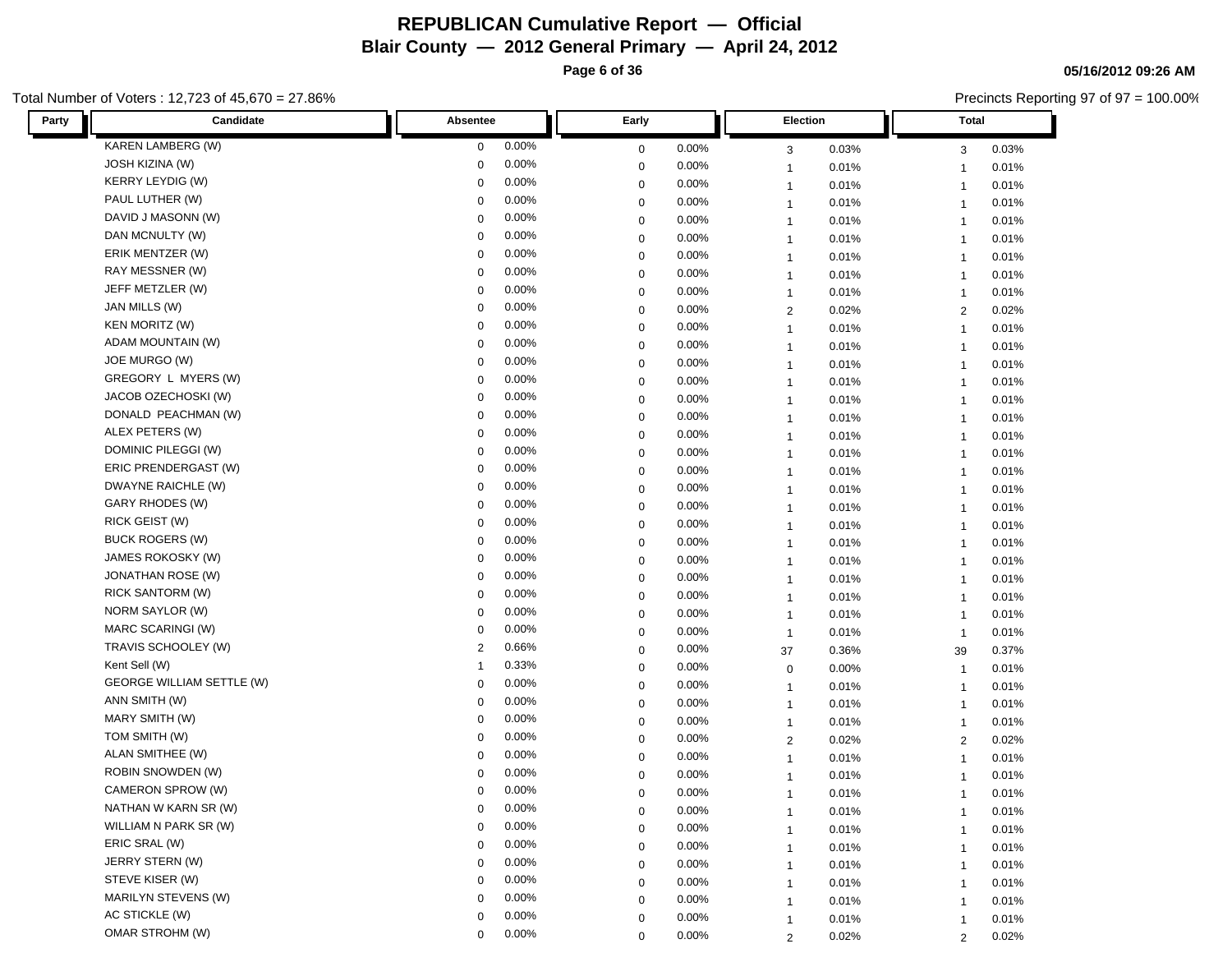**Page 7 of 36**

#### **05/16/2012 09:26 AM**

Precincts Reporting 97 of 97 = 100.00%

| Party      | Candidate                                                            |                     | Absentee       |                   | Early       |          | Election       |        | <b>Total</b>   |          |  |
|------------|----------------------------------------------------------------------|---------------------|----------------|-------------------|-------------|----------|----------------|--------|----------------|----------|--|
|            | SETH TANNER (W)                                                      |                     | $\Omega$       | 0.00%             | $\mathbf 0$ | 0.00%    | $\mathbf{1}$   | 0.01%  | 1              | 0.01%    |  |
|            | <b>BOB THOMAS (W)</b>                                                |                     | $\Omega$       | 0.00%             | $\mathbf 0$ | 0.00%    | $\mathbf{1}$   | 0.01%  | $\overline{1}$ | 0.01%    |  |
|            | DAVE VITKO (W)                                                       |                     | $\Omega$       | 0.00%             | $\mathbf 0$ | 0.00%    | $\mathbf{1}$   | 0.01%  | $\overline{1}$ | 0.01%    |  |
|            | PHILIP J WAITE (W)                                                   |                     | $\Omega$       | 0.00%             | $\mathbf 0$ | 0.00%    | $\mathbf{1}$   | 0.01%  | $\overline{1}$ | 0.01%    |  |
|            | JOE WEAKLAND (W)                                                     |                     | $\Omega$       | 0.00%             | $\mathbf 0$ | 0.00%    | $\mathbf{1}$   | 0.01%  | $\overline{1}$ | 0.01%    |  |
|            | ERIC WIBLE (W)                                                       |                     | $\Omega$       | 0.00%             | $\mathbf 0$ | 0.00%    | $\overline{2}$ | 0.02%  | 2              | 0.02%    |  |
|            | BRETT WILSON (W)                                                     |                     | $\Omega$       | 0.00%             | $\mathbf 0$ | 0.00%    | 2              | 0.02%  | $\overline{2}$ | 0.02%    |  |
|            | PASTOR JERRY WISE (W)                                                |                     | $\Omega$       | 0.00%             | $\mathbf 0$ | 0.00%    | $\mathbf{1}$   | 0.01%  | $\overline{1}$ | 0.01%    |  |
|            | PAUL YOHN (W)                                                        |                     | $\mathbf 0$    | 0.00%             | $\mathbf 0$ | 0.00%    | $\mathbf{1}$   | 0.01%  | $\overline{1}$ | 0.01%    |  |
|            | LEON ZOOK (W)                                                        |                     | $\mathbf 0$    | 0.00%             | 0           | 0.00%    | $\mathbf{1}$   | 0.01%  | $\mathbf{1}$   | 0.01%    |  |
|            |                                                                      | <b>Cast Votes:</b>  | 305            | 83.79%            | $\mathbf 0$ | 0.00%    | 10,312         | 83.44% | 10,617         | 83.45%   |  |
|            |                                                                      | Over Votes:         | $\Omega$       | 0.00%             | 0           | $0.00\%$ | $\pmb{0}$      | 0.00%  | 0              | $0.00\%$ |  |
|            |                                                                      | <b>Under Votes:</b> | 59             | 16.21%            | $\mathbf 0$ | 0.00%    | 2,047          | 16.56% | 2,106          | 16.55%   |  |
|            | REPRESENTATIVE IN THE GENERAL ASSEMBLY 79TH DISTRICT REP, Vote For 1 |                     |                | <b>REPUBLICAN</b> |             |          |                |        |                |          |  |
| <b>REP</b> | RICHARD A. GEIST                                                     |                     | 82             | 54.30%            | $\mathbf 0$ | 0.00%    | 2,454          | 47.80% | 2,536          | 47.98%   |  |
| <b>REP</b> | JOHN D. MCGINNIS                                                     |                     | 68             | 45.03%            | 0           | 0.00%    | 2,650          | 51.62% | 2,718          | 51.43%   |  |
|            | RICHARD FLAREND (W)                                                  |                     | $\mathbf 0$    | 0.00%             | $\mathbf 0$ | 0.00%    | 20             | 0.39%  | 20             | 0.38%    |  |
|            | JAY DELOZIER (W)                                                     |                     | $\Omega$       | 0.00%             | $\mathbf 0$ | 0.00%    | $\mathbf{1}$   | 0.02%  | $\overline{1}$ | 0.02%    |  |
|            | RICK GEIST (W)                                                       |                     | $\Omega$       | 0.00%             | $\mathbf 0$ | 0.00%    | $\mathbf{1}$   | 0.02%  | $\overline{1}$ | 0.02%    |  |
|            | RON JEREMY (W)                                                       |                     | $\Omega$       | 0.00%             | $\mathbf 0$ | $0.00\%$ | $\mathbf{1}$   | 0.02%  | $\overline{1}$ | 0.02%    |  |
|            | JOE METZGAR (W)                                                      |                     | $\Omega$       | 0.00%             | 0           | 0.00%    | $\mathbf{1}$   | 0.02%  | $\overline{1}$ | 0.02%    |  |
|            | CHARLES MEYERS (W)                                                   |                     | $\Omega$       | 0.00%             | $\mathbf 0$ | 0.00%    | $\mathbf{1}$   | 0.02%  | $\overline{1}$ | 0.02%    |  |
|            | DAN MILLIRON (W)                                                     |                     | $\Omega$       | 0.00%             | $\mathbf 0$ | 0.00%    | $\mathbf{1}$   | 0.02%  | $\overline{1}$ | 0.02%    |  |
|            | <b>BETH MITCHELL (W)</b>                                             |                     | $\Omega$       | 0.00%             | $\mathbf 0$ | 0.00%    | $\mathbf{1}$   | 0.02%  | $\overline{1}$ | 0.02%    |  |
|            | ALFRED E NEWMAN (W)                                                  |                     | $\Omega$       | 0.00%             | $\mathbf 0$ | 0.00%    | $\mathbf{1}$   | 0.02%  | $\overline{1}$ | 0.02%    |  |
|            | NANCY RAMSBURG (W)                                                   |                     | ∩              | 0.00%             | $\mathbf 0$ | 0.00%    | $\mathbf{1}$   | 0.02%  | $\overline{1}$ | 0.02%    |  |
|            | Nancy Rose Vincent (W)                                               |                     |                | 0.66%             | $\mathbf 0$ | $0.00\%$ | 0              | 0.00%  | -1             | 0.02%    |  |
|            | GARY DULL (W)                                                        |                     | $\mathbf 0$    | 0.00%             | $\mathbf 0$ | 0.00%    | $\mathbf{1}$   | 0.02%  | $\overline{1}$ | 0.02%    |  |
|            |                                                                      | <b>Cast Votes:</b>  | 151            | 98.69%            | $\mathbf 0$ | 0.00%    | 5,134          | 97.18% | 5,285          | 97.22%   |  |
|            |                                                                      | <b>Over Votes:</b>  | $\Omega$       | 0.00%             | 0           | $0.00\%$ | $\mathbf 0$    | 0.00%  | 0              | 0.00%    |  |
|            |                                                                      | <b>Under Votes:</b> | $\overline{2}$ | 1.31%             | $\mathbf 0$ | 0.00%    | 149            | 2.82%  | 151            | 2.78%    |  |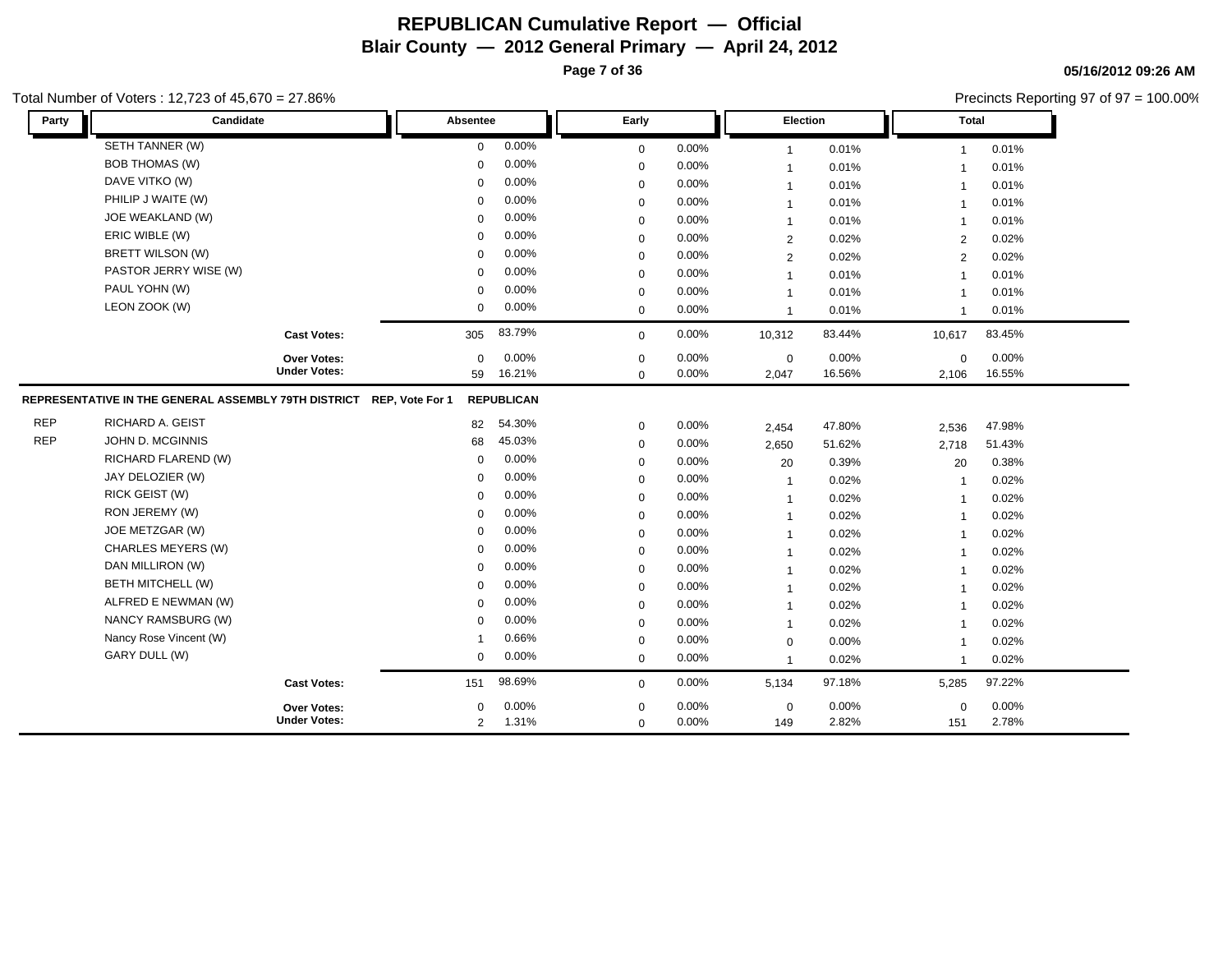**Page 8 of 36**

Precincts Reporting 97 of 97 = 100.00%

**05/16/2012 09:26 AM**

| Party      | Candidate                                                            | Absentee     |                   | Early       |          |                | Election |                         | <b>Total</b> |
|------------|----------------------------------------------------------------------|--------------|-------------------|-------------|----------|----------------|----------|-------------------------|--------------|
|            | REPRESENTATIVE IN THE GENERAL ASSEMBLY 80TH DISTRICT REP, Vote For 1 |              | <b>REPUBLICAN</b> |             |          |                |          |                         |              |
| <b>REP</b> | JERRY ALLEN STERN                                                    | 189          | 99.47%            | $\mathbf 0$ | 0.00%    | 6,136          | 99.63%   | 6,325                   | 99.62%       |
|            | GARY ANDERSON (W)                                                    | $\Omega$     | 0.00%             | $\mathbf 0$ | 0.00%    | -1             | 0.02%    | -1                      | 0.02%        |
|            | ALLAN BERKHIMER (W)                                                  | 0            | 0.00%             | $\mathbf 0$ | 0.00%    | $\mathbf{1}$   | 0.02%    | $\overline{\mathbf{1}}$ | 0.02%        |
|            | MARK BROWN (W)                                                       | 0            | 0.00%             | $\mathbf 0$ | 0.00%    | $\overline{1}$ | 0.02%    | $\overline{\mathbf{1}}$ | 0.02%        |
|            | SEAN BURKE (W)                                                       | $\Omega$     | 0.00%             | $\mathbf 0$ | 0.00%    | $\overline{1}$ | 0.02%    | $\overline{1}$          | 0.02%        |
|            | John Elder (W)                                                       |              | 0.53%             | $\mathbf 0$ | 0.00%    | $\mathbf 0$    | 0.00%    | $\overline{\mathbf{1}}$ | 0.02%        |
|            | LINDA HARKER (W)                                                     | $\mathbf 0$  | 0.00%             | $\mathbf 0$ | 0.00%    | $\mathbf{1}$   | 0.02%    | $\overline{\mathbf{1}}$ | 0.02%        |
|            | JOHN HIRT (W)                                                        | $\Omega$     | 0.00%             | $\mathbf 0$ | 0.00%    | $\overline{1}$ | 0.02%    | $\overline{\mathbf{1}}$ | 0.02%        |
|            | LOIS KANESHIKI (W)                                                   | $\mathbf 0$  | 0.00%             | $\mathbf 0$ | 0.00%    | 2              | 0.03%    | 2                       | 0.03%        |
|            | JOHN LAMERTINA (W)                                                   | $\Omega$     | 0.00%             | $\mathbf 0$ | 0.00%    | $\overline{1}$ | 0.02%    | $\overline{1}$          | 0.02%        |
|            | MIKE LITZ (W)                                                        | $\mathbf 0$  | 0.00%             | $\mathbf 0$ | $0.00\%$ | $\mathbf{1}$   | 0.02%    | $\overline{\mathbf{1}}$ | 0.02%        |
|            | <b>VICTOR RICKER (W)</b>                                             | 0            | 0.00%             | $\mathbf 0$ | 0.00%    | 2              | 0.03%    | 2                       | 0.03%        |
|            | JOE SCHMOE (W)                                                       | $\mathbf 0$  | 0.00%             | $\mathbf 0$ | 0.00%    | $\mathbf{1}$   | 0.02%    | $\overline{\mathbf{1}}$ | 0.02%        |
|            | BILL SHUSTER (W)                                                     | $\Omega$     | 0.00%             | $\mathbf 0$ | 0.00%    | $\overline{1}$ | 0.02%    | $\overline{1}$          | 0.02%        |
|            | ABE SWARTZ (W)                                                       | $\Omega$     | 0.00%             | $\mathbf 0$ | 0.00%    | $\mathbf{1}$   | 0.02%    | $\overline{\mathbf{1}}$ | 0.02%        |
|            | TERRY L WALLACE (W)                                                  | $\Omega$     | 0.00%             | $\mathbf 0$ | 0.00%    | $\mathbf{1}$   | 0.02%    | $\overline{\mathbf{1}}$ | 0.02%        |
|            | JUDY WARD (W)                                                        | $\Omega$     | 0.00%             | $\mathbf 0$ | 0.00%    | $\mathbf{1}$   | 0.02%    | $\overline{\mathbf{1}}$ | 0.02%        |
|            | PASTOR JERRY WISE (W)                                                | 0            | 0.00%             | $\mathbf 0$ | 0.00%    | $\overline{1}$ | 0.02%    | $\overline{1}$          | 0.02%        |
|            | <b>JOHN MAGGINS (W)</b>                                              | 0            | 0.00%             | $\mathbf 0$ | 0.00%    | -1             | 0.02%    | -1                      | 0.02%        |
|            | JOHN MCGINNIS (W)                                                    | $\mathbf{0}$ | 0.00%             | $\mathbf 0$ | 0.00%    | $\overline{4}$ | 0.06%    | 4                       | 0.06%        |
|            | <b>Cast Votes:</b>                                                   | 190          | 95.00%            | $\mathbf 0$ | 0.00%    | 6,159          | 92.73%   | 6,349                   | 92.79%       |
|            | Over Votes:                                                          | $\mathbf 0$  | 0.00%             | $\mathbf 0$ | 0.00%    | $\mathbf 0$    | 0.00%    | 0                       | 0.00%        |
|            | <b>Under Votes:</b>                                                  | 10           | 5.00%             | $\Omega$    | 0.00%    | 483            | 7.27%    | 493                     | 7.21%        |
|            | REPRESENTATIVE IN THE GENERAL ASSEMBLY 81ST DISTRICT REP, Vote For 1 |              | <b>REPUBLICAN</b> |             |          |                |          |                         |              |
| <b>REP</b> | MICHAEL E. FLECK                                                     |              | 11 100.00%        | $\mathbf 0$ | 0.00%    | 404            | 100.00%  | 415                     | 100.00%      |
|            | <b>Cast Votes:</b>                                                   |              | 11 100.00%        | $\mathbf 0$ | 0.00%    | 404            | 93.09%   | 415                     | 93.26%       |
|            | Over Votes:                                                          | $\mathbf 0$  | 0.00%             | $\mathbf 0$ | 0.00%    | $\mathbf 0$    | 0.00%    | $\mathbf 0$             | 0.00%        |
|            | <b>Under Votes:</b>                                                  | 0            | 0.00%             | $\mathbf 0$ | 0.00%    | 30             | 6.91%    | 30                      | 6.74%        |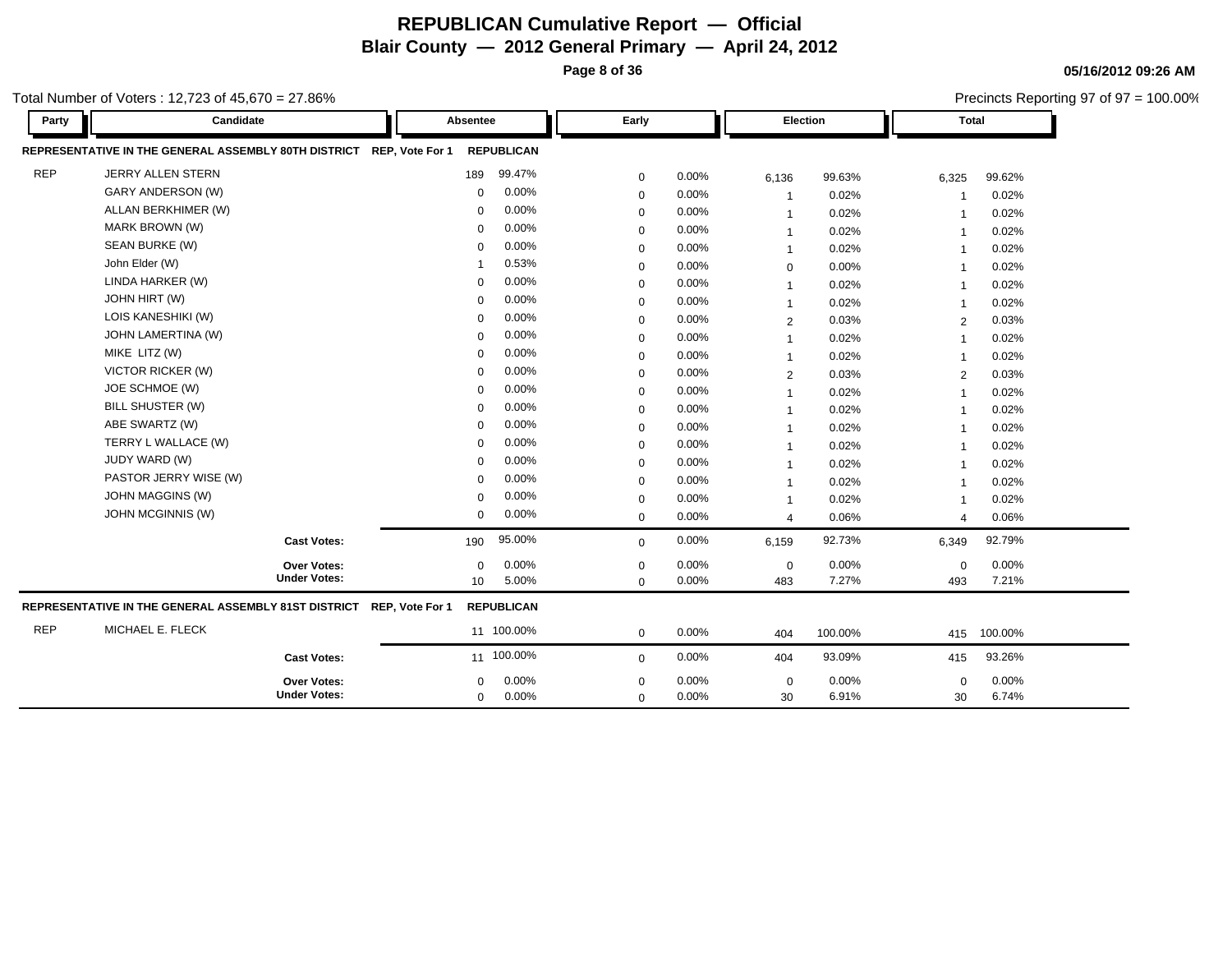**Page 9 of 36**

Precincts Reporting 97 of 97 = 100.00%

**05/16/2012 09:26 AM**

| Party      | Candidate                                                      | Absentee                | Early                   | Election                         | Total                   |
|------------|----------------------------------------------------------------|-------------------------|-------------------------|----------------------------------|-------------------------|
|            | DELEGATE TO THE REPUBLICAN NATIONAL CONVENTION REP, Vote For 3 | <b>REPUBLICAN</b>       |                         |                                  |                         |
| <b>REP</b> | MARY S. BURKHOLDER                                             | 6.09%<br>57             | 0.00%<br>$\mathbf 0$    | 6.67%<br>2,176                   | 2,233<br>6.65%          |
| <b>REP</b> | <b>BILL SHUSTER</b>                                            | 22.22%<br>208           | 0.00%<br>$\mathbf 0$    | 22.01%<br>7,180                  | 22.02%<br>7,388         |
| <b>REP</b> | <b>JOAN SMITH</b>                                              | 4.27%<br>40             | $\mathbf 0$<br>0.00%    | 7.20%<br>2,347                   | 7.11%<br>2,387          |
| <b>REP</b> | <b>BOB L. THOMAS</b>                                           | 4.27%<br>40             | $\mathbf 0$<br>$0.00\%$ | 5.03%<br>1,642                   | 5.01%<br>1,682          |
| <b>REP</b> | MERYLE-LYNN EPPS                                               | 0.75%<br>$\overline{7}$ | 0.00%<br>$\mathbf 0$    | 2.10%<br>686                     | 2.07%<br>693            |
| <b>REP</b> | JUDY F. WARD                                                   | 14.00%<br>131           | $\mathbf 0$<br>$0.00\%$ | 12.76%<br>4,162                  | 12.79%<br>4,293         |
| <b>REP</b> | <b>AUDRA CRUDER</b>                                            | 2.03%<br>19             | $\mathbf 0$<br>$0.00\%$ | 2.17%<br>708                     | 2.17%<br>727            |
| <b>REP</b> | DICK L. HESS                                                   | 7.37%<br>69             | 0.00%<br>$\mathbf 0$    | 8.67%<br>2,828                   | 8.63%<br>2,897          |
| <b>REP</b> | RICHARD A. GEIST                                               | 18.70%<br>175           | $\mathbf 0$<br>0.00%    | 14.70%<br>4,794                  | 14.81%<br>4,969         |
| <b>REP</b> | RICHARD L. ALLOWAY II                                          | 1.18%<br>11             | $\mathbf 0$<br>0.00%    | 1.21%<br>396                     | 1.21%<br>407            |
| <b>REP</b> | WADE A. KAGARISE                                               | 15.06%<br>141           | 0.00%<br>$\mathbf 0$    | 4,525<br>13.87%                  | 13.91%<br>4,666         |
| <b>REP</b> | ALLAN N. CAMPBELL                                              | 3.74%<br>35             | 0.00%<br>$\mathbf 0$    | 3.26%<br>1,062                   | 3.27%<br>1,097          |
|            | BARRY ALLEN (W)                                                | 0.00%<br>0              | $\mathbf 0$<br>$0.00\%$ | 0.00%<br>$\overline{1}$          | 0.00%<br>-1             |
|            | JAMES BALDWIN (W)                                              | 0.00%<br>$\mathbf 0$    | 0.00%<br>$\mathbf 0$    | $0.00\%$<br>$\overline{1}$       | 0.00%<br>$\overline{1}$ |
|            | JOANNE BARR (W)                                                | 0.00%<br>$\mathbf 0$    | $\mathbf 0$<br>0.00%    | 0.00%<br>$\overline{1}$          | 0.00%<br>$\overline{1}$ |
|            | DONALD BELSEY (W)                                              | 0.00%<br>$\mathbf 0$    | $\mathbf 0$<br>0.00%    | 0.00%<br>$\overline{1}$          | 0.00%<br>$\overline{1}$ |
|            | RAY BENTON (W)                                                 | 0.00%<br>$\Omega$       | 0.00%<br>$\mathbf 0$    | 0.00%<br>$\overline{1}$          | 0.00%<br>$\overline{1}$ |
|            | CURTIS BOPP (W)                                                | 0.00%<br>$\Omega$       | $\mathbf 0$<br>$0.00\%$ | 0.00%<br>$\overline{\mathbf{1}}$ | 0.00%<br>-1             |
|            | LAWRENCE BORELAND (W)                                          | 0.00%<br>$\Omega$       | $\mathbf 0$<br>$0.00\%$ | 0.00%<br>$\overline{1}$          | 0.00%<br>-1             |
|            | TIM BOTTENFIELD (W)                                            | 0.00%<br>$\Omega$       | 0.00%<br>$\mathbf 0$    | $0.00\%$<br>$\overline{1}$       | 0.00%<br>$\overline{1}$ |
|            | ERIK BROWN (W)                                                 | 0.00%<br>$\Omega$       | $\mathbf 0$<br>0.00%    | $0.00\%$<br>$\overline{1}$       | 0.00%<br>$\overline{1}$ |
|            | <b>KRISTY CARPER (W)</b>                                       | 0.00%<br>$\Omega$       | $\mathbf 0$<br>$0.00\%$ | 0.00%<br>$\overline{1}$          | 0.00%<br>$\overline{1}$ |
|            | DONALD CORL (W)                                                | 0.00%<br>$\Omega$       | 0.00%<br>$\mathbf 0$    | $0.00\%$<br>$\overline{1}$       | 0.00%<br>$\overline{1}$ |
|            | <b>MARTIN CULP (W)</b>                                         | 0.00%<br>0              | 0.00%<br>$\mathbf 0$    | 0.00%<br>$\overline{1}$          | 0.00%<br>$\overline{1}$ |
|            | ALAN CURTIS (W)                                                | 0.00%<br>$\Omega$       | $\mathbf 0$<br>$0.00\%$ | 0.00%<br>$\overline{1}$          | 0.00%<br>-1             |
|            | JEREMY DANIELS (W)                                             | 0.00%<br>$\Omega$       | 0.00%<br>0              | $0.00\%$<br>$\overline{1}$       | 0.00%<br>$\overline{1}$ |
|            | RUSS DIAMOND (W)                                               | 0.00%<br>$\mathbf 0$    | $\mathbf 0$<br>0.00%    | 0.00%<br>$\overline{1}$          | 0.00%<br>$\mathbf{1}$   |
|            | JOSEPH R DODSON (W)                                            | 0.00%<br>$\Omega$       | $\mathbf 0$<br>0.00%    | 0.00%<br>$\overline{1}$          | 0.00%<br>$\overline{1}$ |
|            | <b>HEATHER ECKELS (W)</b>                                      | 0.00%<br>$\Omega$       | 0.00%<br>$\mathbf 0$    | $0.00\%$<br>$\overline{1}$       | 0.00%<br>$\overline{1}$ |
|            | JOHN EICHELBERGER (W)                                          | 0.00%<br>$\Omega$       | $\mathbf 0$<br>$0.00\%$ | 0.00%<br>$\overline{1}$          | 0.00%<br>$\overline{1}$ |
|            | JOHN ELDER (W)                                                 | 0.00%<br>$\Omega$       | $\mathbf 0$<br>$0.00\%$ | 0.00%<br>$\overline{1}$          | 0.00%<br>-1             |
|            | BRUCE ERB (W)                                                  | 0.00%<br>$\Omega$       | 0.00%<br>$\mathbf 0$    | $0.00\%$<br>$\overline{1}$       | 0.00%<br>$\overline{1}$ |
|            | ERIC SRALL (W)                                                 | 0.00%<br>$\Omega$       | 0.00%<br>$\mathbf 0$    | 0.00%<br>$\overline{1}$          | 0.00%<br>$\overline{1}$ |
|            | GERALD EVANS (W)                                               | 0.00%<br>$\Omega$       | $\mathbf 0$<br>0.00%    | 0.00%<br>$\overline{1}$          | 0.00%<br>$\overline{1}$ |
|            | JAMES FINK (W)                                                 | 0.00%<br>$\Omega$       | 0.00%<br>$\mathbf 0$    | 0.00%<br>$\overline{1}$          | 0.00%<br>$\overline{1}$ |
|            | LUKE FINK (W)                                                  | 0.00%<br>$\Omega$       | 0.00%<br>$\Omega$       | 0.01%<br>$\overline{2}$          | 0.01%<br>$\overline{2}$ |
|            | DEBBIE FLAIG (W)                                               | 0.00%<br>$\mathbf 0$    | 0.00%<br>$\mathbf 0$    | 0.00%<br>$\overline{\mathbf{1}}$ | 0.00%<br>-1             |
|            | EDGAR FRANKS (W)                                               | 0.00%<br>$\Omega$       | 0.00%<br>$\mathbf 0$    | 0.00%<br>-1                      | 0.00%                   |
|            | JODY GAHAGAN (W)                                               | 0.00%<br>$\mathbf 0$    | 0.00%<br>$\mathbf 0$    | 0.00%<br>1                       | 0.00%<br>-1             |
|            | DAVE GARHART (W)                                               | 0.00%<br>$\Omega$       | 0.00%<br>$\mathbf 0$    | 0.00%<br>-1                      | 0.00%<br>-1             |
|            | MICHAEL GEISHAUSER (W)                                         | 0.00%<br>$\Omega$       | 0.00%<br>$\mathbf 0$    | 0.00%<br>1                       | 0.00%<br>-1             |
|            | <b>JASON HIGH (W)</b>                                          | 0.00%<br>$\Omega$       | 0.00%<br>$\mathbf 0$    | $0.00\%$<br>$\overline{1}$       | 0.00%<br>-1             |
|            | BARBARA BROWN HOOVER (W)                                       | 0.00%<br>$\mathbf 0$    | 0.00%<br>$\mathbf 0$    | 0.00%<br>1                       | 0.00%                   |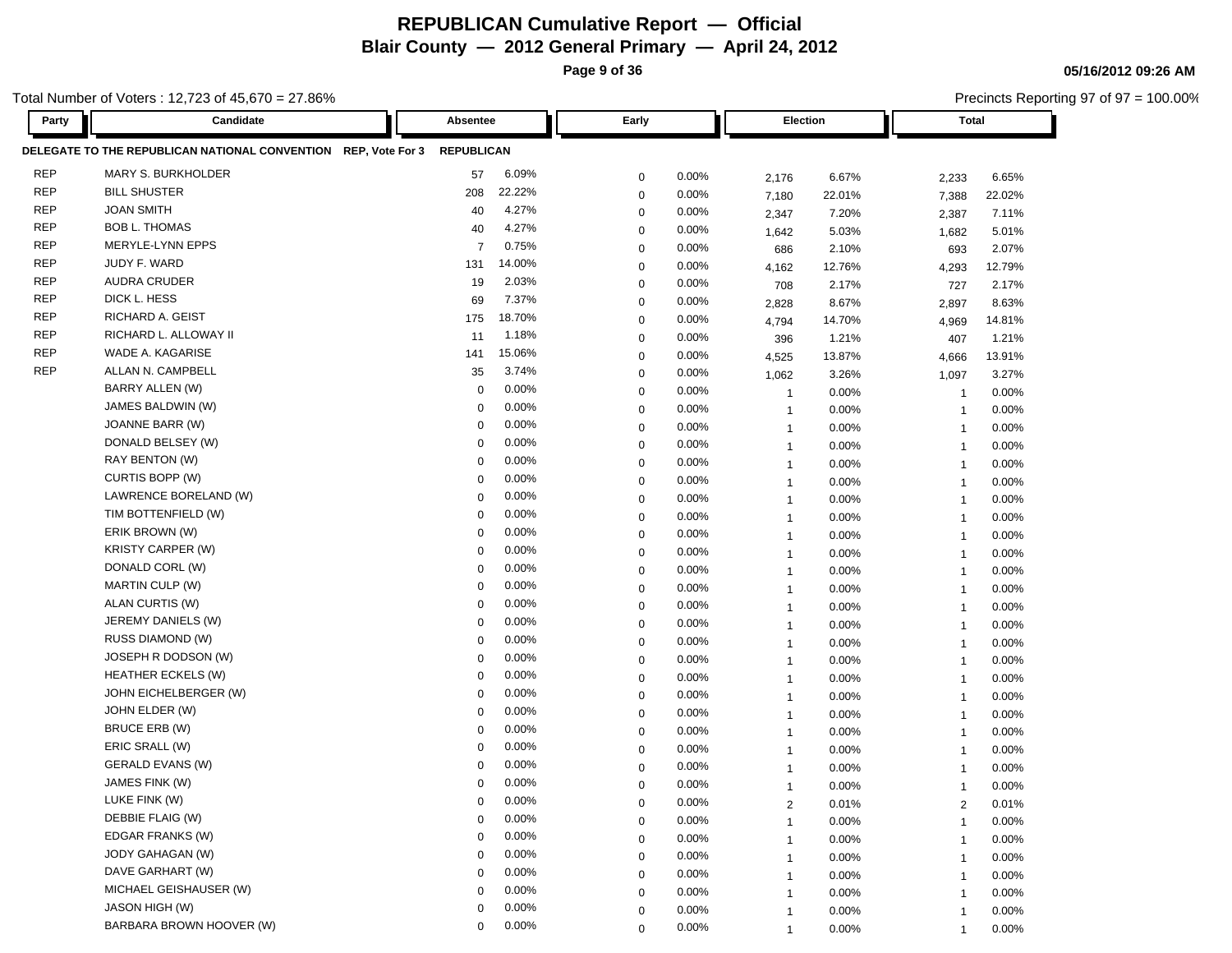**Page 10 of 36**

**05/16/2012 09:26 AM**

Precincts Reporting 97 of 97 = 100.00%

| Candidate<br>Party        | Absentee    |       | Early       |          | Election       |          | Total                   |       |
|---------------------------|-------------|-------|-------------|----------|----------------|----------|-------------------------|-------|
| <b>BRIAN INGALLS (W)</b>  | 0           | 0.00% | 0           | 0.00%    | $\overline{1}$ | 0.00%    | -1                      | 0.00% |
| JAN MILLS SR (W)          | $\Omega$    | 0.00% | 0           | 0.00%    | 9              | 0.03%    | 9                       | 0.03% |
| <b>JOHN MCGINNIS (W)</b>  | 2           | 0.21% | 0           | 0.00%    | 9              | 0.03%    | 11                      | 0.03% |
| DETLIF JONES (W)          | $\mathbf 0$ | 0.00% | $\mathbf 0$ | 0.00%    | $\mathbf{1}$   | 0.00%    | $\overline{1}$          | 0.00% |
| JOSEPH GAETO JR (W)       | $\mathbf 0$ | 0.00% | $\mathbf 0$ | 0.00%    | $\mathbf{1}$   | 0.00%    | $\overline{1}$          | 0.00% |
| LOIS KANESHIKI (W)        | 0           | 0.00% | $\mathbf 0$ | 0.00%    | $\mathbf{1}$   | 0.00%    | $\overline{1}$          | 0.00% |
| <b>JOHN KASUN (W)</b>     | $\Omega$    | 0.00% | $\mathbf 0$ | 0.00%    | $\overline{1}$ | 0.00%    | -1                      | 0.00% |
| GEORGE KELCHNER (W)       | $\Omega$    | 0.00% | $\mathbf 0$ | 0.00%    | $\mathbf{1}$   | 0.00%    | -1                      | 0.00% |
| <b>BRUCE KELLEY (W)</b>   | 0           | 0.00% | $\mathbf 0$ | 0.00%    | $\mathbf{1}$   | $0.00\%$ | $\overline{1}$          | 0.00% |
| <b>JIM KILMARTIN (W)</b>  | 0           | 0.00% | $\mathbf 0$ | 0.00%    | $\overline{1}$ | 0.00%    | $\overline{1}$          | 0.00% |
| ROY KNUPP (W)             | $\Omega$    | 0.00% | $\mathbf 0$ | 0.00%    | $\overline{1}$ | 0.00%    | $\overline{\mathbf{1}}$ | 0.00% |
| KELLY LEYDIG (W)          | 0           | 0.00% | $\mathbf 0$ | 0.00%    | $\overline{1}$ | $0.00\%$ | $\overline{\mathbf{1}}$ | 0.00% |
| <b>KERRY LEYDIG (W)</b>   | 0           | 0.00% | $\mathbf 0$ | 0.00%    | $\overline{1}$ | 0.00%    | -1                      | 0.00% |
| <b>BILL MAHONE (W)</b>    | $\mathbf 0$ | 0.00% | 0           | 0.00%    | $\mathbf{1}$   | 0.00%    | $\overline{1}$          | 0.00% |
| LAUREN E MAHONEY (W)      | 0           | 0.00% | $\mathbf 0$ | 0.00%    | $\mathbf{1}$   | $0.00\%$ | $\overline{1}$          | 0.00% |
| ALEX MARINO (W)           | 0           | 0.00% | $\mathbf 0$ | 0.00%    | $\mathbf{1}$   | 0.00%    | $\overline{1}$          | 0.00% |
| <b>KEVIN MCKNIGHT (W)</b> | $\mathbf 0$ | 0.00% | 0           | 0.00%    | $\mathbf{1}$   | 0.00%    | $\mathbf{1}$            | 0.00% |
| BEN MISKO (W)             | 0           | 0.00% | $\mathbf 0$ | 0.00%    | $\mathbf{1}$   | 0.00%    | $\overline{1}$          | 0.00% |
| CYBIL E MOORE (W)         | $\Omega$    | 0.00% | $\mathbf 0$ | 0.00%    | $\mathbf{1}$   | 0.00%    | -1                      | 0.00% |
| ADAM MOUNTAIN (W)         | $\Omega$    | 0.00% | $\mathbf 0$ | 0.00%    | $\mathbf{1}$   | 0.00%    | $\overline{1}$          | 0.00% |
| DENNIS PAGE (W)           | 0           | 0.00% | $\mathbf 0$ | 0.00%    | $\mathbf{1}$   | 0.00%    | $\overline{1}$          | 0.00% |
| STEVE PARKS (W)           | $\mathbf 0$ | 0.00% | $\mathbf 0$ | 0.00%    | $\mathbf{1}$   | 0.00%    | $\overline{1}$          | 0.00% |
| DON PEACHMAN (W)          | $\Omega$    | 0.00% | $\mathbf 0$ | 0.00%    | $\overline{1}$ | 0.00%    | $\overline{1}$          | 0.00% |
| MARIE PEACHMAN (W)        | 0           | 0.00% | $\mathbf 0$ | 0.00%    | $\overline{1}$ | 0.00%    | $\overline{\mathbf{1}}$ | 0.00% |
| RUSSELL POND (W)          | 0           | 0.00% | $\mathbf 0$ | 0.00%    | $\overline{1}$ | 0.00%    | $\overline{1}$          | 0.00% |
| ANTHONY RAIA (W)          | $\mathbf 0$ | 0.00% | $\mathbf 0$ | 0.00%    | $\mathbf{1}$   | 0.00%    | $\overline{1}$          | 0.00% |
| <b>KAREN RAMSBURG (W)</b> | 0           | 0.00% | $\mathbf 0$ | 0.00%    | 3              | 0.01%    | 3                       | 0.01% |
| GARY RHODES (W)           | $\mathbf 0$ | 0.00% | $\mathbf 0$ | 0.00%    | $\mathbf{1}$   | 0.00%    | $\overline{1}$          | 0.00% |
| JAMES RILEY (W)           | $\mathbf 0$ | 0.00% | $\mathbf 0$ | 0.00%    | $\mathbf{1}$   | 0.00%    | $\overline{1}$          | 0.00% |
| JOE ROBESON (W)           | 0           | 0.00% | $\mathbf 0$ | 0.00%    | $\overline{1}$ | 0.00%    | $\overline{1}$          | 0.00% |
| NATALIE ROMANO (W)        | $\Omega$    | 0.00% | $\mathbf 0$ | 0.00%    | $\overline{2}$ | 0.01%    | $\overline{2}$          | 0.01% |
| ERIC SARL (W)             | $\Omega$    | 0.00% | $\mathbf 0$ | 0.00%    | $\mathbf{1}$   | 0.00%    | $\overline{1}$          | 0.00% |
| TRAVIS SCHOOLEY (W)       | 0           | 0.00% | $\mathbf 0$ | 0.00%    | $\overline{4}$ | 0.01%    | $\overline{4}$          | 0.01% |
| CRISTI WALTZ (W)          | 0           | 0.00% | $\mathbf 0$ | 0.00%    | 3              | 0.01%    | 3                       | 0.01% |
| TOM SETTLE (W)            | $\Omega$    | 0.00% | $\mathbf 0$ | 0.00%    | $\overline{1}$ | 0.00%    | $\overline{\mathbf{1}}$ | 0.00% |
| TYLER SHEA (W)            | 0           | 0.00% | $\mathbf 0$ | 0.00%    | $\overline{1}$ | $0.00\%$ | $\overline{1}$          | 0.00% |
| JAMES SHEETS (W)          | $\Omega$    | 0.00% | $\mathbf 0$ | 0.00%    | $\overline{1}$ | 0.00%    | -1                      | 0.00% |
| DAVID SHILDT (W)          | 0           | 0.00% | 0           | $0.00\%$ | 1              | 0.00%    | -1                      | 0.00% |
| BELINDA SMITH (W)         | 0           | 0.00% | $\mathbf 0$ | 0.00%    | $\overline{1}$ | 0.00%    | $\overline{1}$          | 0.00% |
| ERIC SRAL (W)             | $\mathbf 0$ | 0.00% | $\mathbf 0$ | 0.00%    | 5              | 0.02%    | 5                       | 0.01% |
| ERIC STALE (W)            | $\mathbf 0$ | 0.00% | $\mathbf 0$ | 0.00%    | 1              | 0.00%    | $\mathbf 1$             | 0.00% |
| JERRY ALLEN STERN (W)     | 0           | 0.00% | $\mathbf 0$ | 0.00%    | 1              | 0.00%    | -1                      | 0.00% |
| JERRY STERN (W)           | $\Omega$    | 0.00% | $\mathbf 0$ | 0.00%    | 1              | 0.00%    | -1                      | 0.00% |
| ABE SWARTZ (W)            | $\mathbf 0$ | 0.00% | $\mathbf 0$ | 0.00%    | $\mathbf{1}$   | 0.00%    | -1                      | 0.00% |
| CHARLES W TAYLOR (W)      | 0           | 0.00% | $\mathbf 0$ | 0.00%    | 1              | 0.00%    | $\overline{1}$          | 0.00% |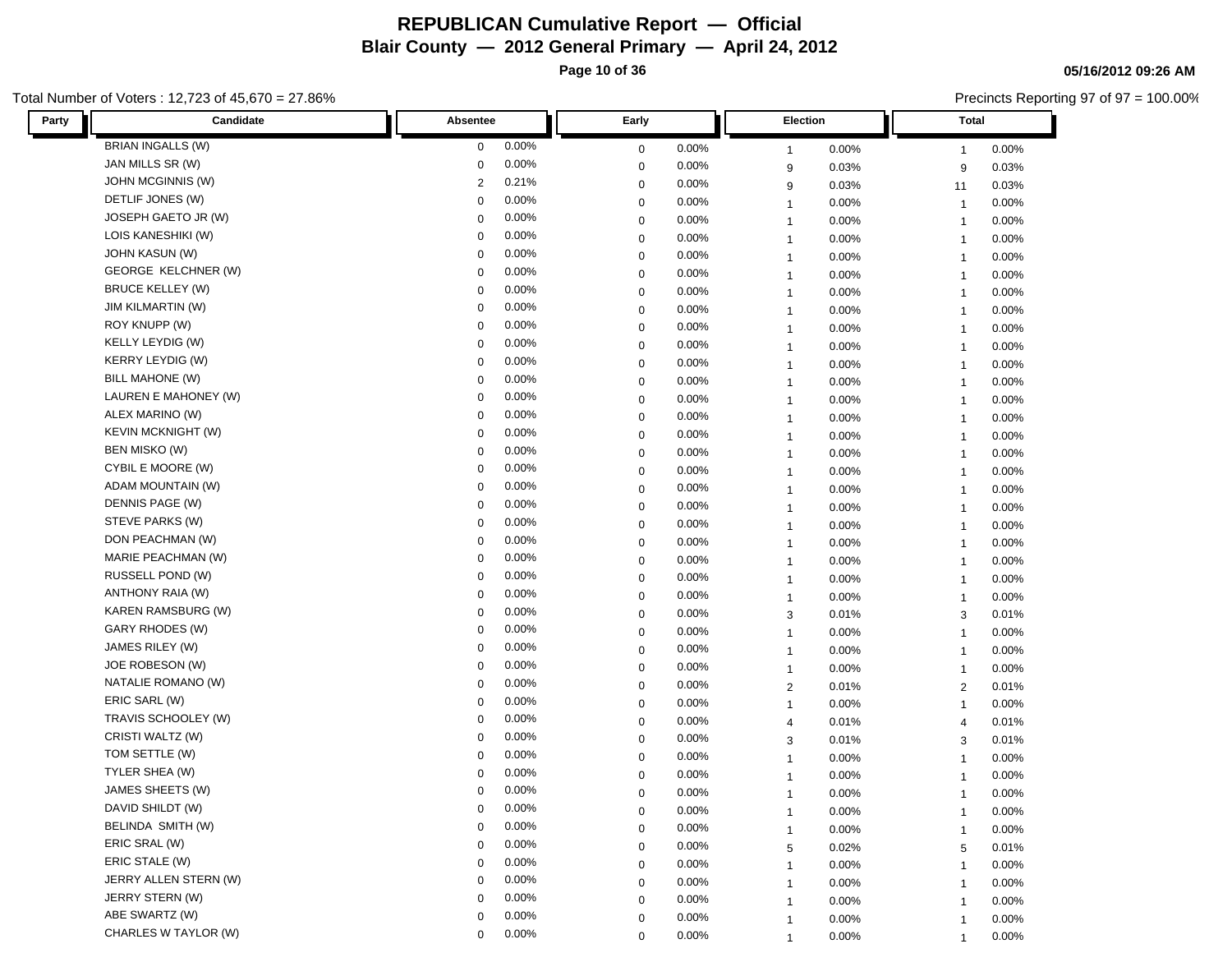**05/16/2012 09:26 AM**

Precincts Reporting 97 of 97 = 100.00%

| Party | Candidate              | <b>Absentee</b> |          | Early       |          | <b>Election</b> |          | <b>Total</b>   |          |
|-------|------------------------|-----------------|----------|-------------|----------|-----------------|----------|----------------|----------|
|       | Nancy Rose Vincent (W) |                 | 0.11%    | $\mathbf 0$ | 0.00%    | $\mathbf 0$     | 0.00%    |                | 0.00%    |
|       | JUDY WARD (W)          | $\mathbf{0}$    | $0.00\%$ | $\Omega$    | $0.00\%$ |                 | $0.00\%$ |                | 0.00%    |
|       | STEVEN D WELCH (W)     | $\mathbf{0}$    | $0.00\%$ | $\mathbf 0$ | $0.00\%$ |                 | 0.00%    |                | 0.00%    |
|       | BETH WIDMANN (W)       | $\Omega$        | $0.00\%$ | $\mathbf 0$ | $0.00\%$ |                 | $0.00\%$ |                | 0.00%    |
|       | BRETT WILSON (W)       | $\Omega$        | $0.00\%$ | $\Omega$    | $0.00\%$ | 2               | 0.01%    | $\overline{2}$ | 0.01%    |
|       | PASTOR JERRY WISE (W)  | $\mathbf{0}$    | $0.00\%$ | $\mathbf 0$ | $0.00\%$ |                 | 0.00%    |                | 0.00%    |
|       | PAUL YOHN (W)          | $\Omega$        | $0.00\%$ | $\mathbf 0$ | $0.00\%$ |                 | 0.00%    |                | 0.00%    |
|       | <b>Cast Votes:</b>     | 936             | 85.71%   | $\Omega$    | 0.00%    | 32,618          | 87.97%   | 33,554         | 87.91%   |
|       | Over Votes:            | $\Omega$        | $0.00\%$ | $\mathbf 0$ | $0.00\%$ | $\mathbf 0$     | 0.00%    | $\mathbf{0}$   | $0.00\%$ |
|       | <b>Under Votes:</b>    | 156             | 14.29%   | $\mathbf 0$ | $0.00\%$ | 4,459           | 12.03%   | 4,615          | 12.09%   |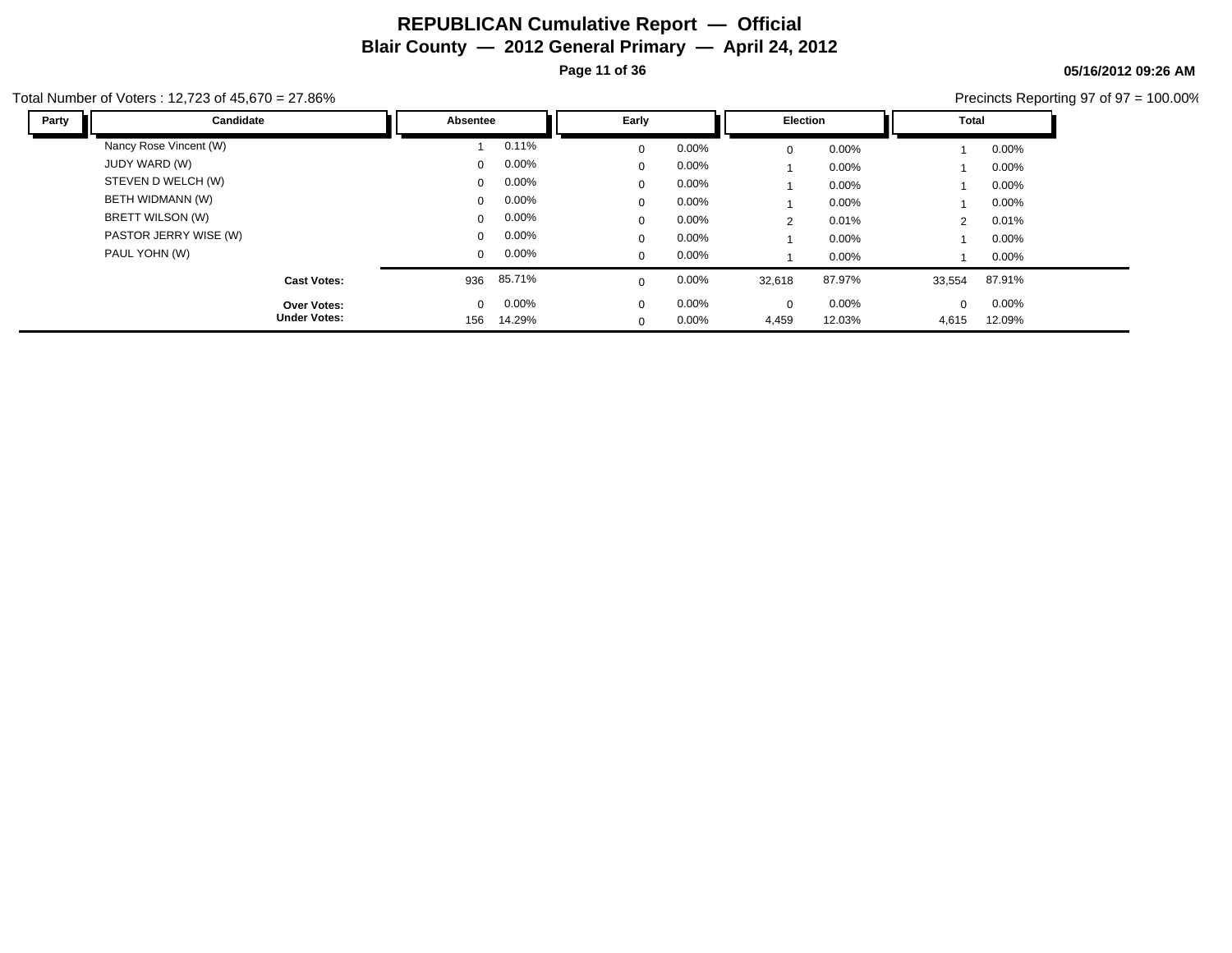**Page 12 of 36**

**05/16/2012 09:26 AM**

|            | otal Number of Voters : 12,723 of 45,670 = 27.86%                        |             |                   |             |       |                |        |                         | Precincts Reporting 97 of 97 = 100.00% |  |
|------------|--------------------------------------------------------------------------|-------------|-------------------|-------------|-------|----------------|--------|-------------------------|----------------------------------------|--|
| Party      | Candidate                                                                | Absentee    |                   | Early       |       | Election       |        | <b>Total</b>            |                                        |  |
|            | ALTERNATE DELEGATE TO THE REPUBLICAN NATIONAL CONVENTION REP, Vote For 3 |             | <b>REPUBLICAN</b> |             |       |                |        |                         |                                        |  |
| <b>REP</b> | <b>BRUCE K. KELLEY</b>                                                   | 157         | 17.94%            | $\mathbf 0$ | 0.00% | 5,543          | 19.70% | 5,700                   | 19.65%                                 |  |
| <b>REP</b> | TRAVIS G. SCHOOLEY                                                       | 24          | 2.74%             | $\mathbf 0$ | 0.00% | 1,536          | 5.46%  | 1,560                   | 5.38%                                  |  |
| <b>REP</b> | RANDOLPH I. KEEFER                                                       | 30          | 3.43%             | 0           | 0.00% | 1,669          | 5.93%  | 1,699                   | 5.86%                                  |  |
| <b>REP</b> | <b>BRUCE R. ERB</b>                                                      | 169         | 19.31%            | 0           | 0.00% | 5,129          | 18.23% | 5,298                   | 18.26%                                 |  |
| <b>REP</b> | BERNADETTE S. COMFORT                                                    | 54          | 6.17%             | 0           | 0.00% | 1,514          | 5.38%  | 1,568                   | 5.40%                                  |  |
| <b>REP</b> | MARK A. BROWN                                                            | 82          | 9.37%             | 0           | 0.00% | 3,112          | 11.06% | 3,194                   | 11.01%                                 |  |
| <b>REP</b> | JUDY F. WARD                                                             | 162         | 18.51%            | $\mathbf 0$ | 0.00% | 4,434          | 15.76% | 4,596                   | 15.84%                                 |  |
| <b>REP</b> | PATRICIA J. GAMBOL                                                       | 44          | 5.03%             | $\mathbf 0$ | 0.00% | 1,497          | 5.32%  | 1,541                   | 5.31%                                  |  |
| <b>REP</b> | DEBBIE SHUSTER KING                                                      | 146         | 16.69%            | $\mathbf 0$ | 0.00% | 3,647          | 12.96% | 3,793                   | 13.07%                                 |  |
|            | BARRY ALLEN (W)                                                          | 0           | 0.00%             | 0           | 0.00% | $\overline{1}$ | 0.00%  | $\overline{\mathbf{1}}$ | 0.00%                                  |  |
|            | JAMES BALDWIN (W)                                                        | 0           | 0.00%             | $\mathbf 0$ | 0.00% | $\overline{1}$ | 0.00%  | -1                      | 0.00%                                  |  |
|            | TED BEAM (W)                                                             | 0           | 0.00%             | 0           | 0.00% | $\overline{1}$ | 0.00%  | $\overline{\mathbf{1}}$ | 0.00%                                  |  |
|            | RAY BENTON (W)                                                           | 0           | 0.00%             | $\mathbf 0$ | 0.00% | $\overline{1}$ | 0.00%  | $\overline{\mathbf{1}}$ | 0.00%                                  |  |
|            | LAWRENCE BORELAND (W)                                                    | 0           | 0.00%             | $\mathbf 0$ | 0.00% | $\overline{1}$ | 0.00%  | $\overline{\mathbf{1}}$ | 0.00%                                  |  |
|            | KRISTY CARPER (W)                                                        | 0           | 0.00%             | 0           | 0.00% | $\overline{1}$ | 0.00%  | $\overline{\mathbf{1}}$ | 0.00%                                  |  |
|            | BETH CLAAR (W)                                                           | 0           | 0.00%             | 0           | 0.00% | $\mathbf{1}$   | 0.00%  | $\overline{1}$          | 0.00%                                  |  |
|            | JEREMY DANIELS (W)                                                       | 0           | 0.00%             | 0           | 0.00% | $\mathbf{1}$   | 0.00%  | $\overline{1}$          | 0.00%                                  |  |
|            | LINDA DANIELS (W)                                                        | $\mathbf 0$ | 0.00%             | 0           | 0.00% | $\mathbf{1}$   | 0.00%  | $\overline{1}$          | 0.00%                                  |  |
|            | JOE DODSON (W)                                                           | $\mathbf 0$ | 0.00%             | 0           | 0.00% | $\overline{2}$ | 0.01%  | $\overline{2}$          | 0.01%                                  |  |
|            | JAMES FINK (W)                                                           | 0           | 0.00%             | $\mathbf 0$ | 0.00% | 2              | 0.01%  | $\overline{2}$          | 0.01%                                  |  |
|            | ERIC SRALL (W)                                                           | $\mathbf 0$ | 0.00%             | 0           | 0.00% | $\overline{1}$ | 0.00%  | -1                      | 0.00%                                  |  |
|            | John Eichelberger (W)                                                    | -1          | 0.11%             | 0           | 0.00% | $\mathbf 0$    | 0.00%  | $\overline{\mathbf{1}}$ | 0.00%                                  |  |
|            | <b>GERALD EVANS (W)</b>                                                  | $\mathbf 0$ | 0.00%             | $\mathbf 0$ | 0.00% | $\mathbf{1}$   | 0.00%  | $\overline{\mathbf{1}}$ | 0.00%                                  |  |
|            | EARL A FINK (W)                                                          | $\mathbf 0$ | 0.00%             | 0           | 0.00% | $\overline{1}$ | 0.00%  | $\overline{\mathbf{1}}$ | 0.00%                                  |  |
|            | LUKE FINK (W)                                                            | $\Omega$    | 0.00%             | $\mathbf 0$ | 0.00% | $\overline{1}$ | 0.00%  | $\overline{1}$          | 0.00%                                  |  |
|            | RICHARD FLAREND (W)                                                      | 0           | 0.00%             | $\mathbf 0$ | 0.00% | $\overline{1}$ | 0.00%  | -1                      | 0.00%                                  |  |
|            | LORI FLAUGH (W)                                                          | 0           | 0.00%             | 0           | 0.00% | $\overline{1}$ | 0.00%  | -1                      | 0.00%                                  |  |
|            | EDGAR FRANKS (W)                                                         | 0           | 0.00%             | 0           | 0.00% | $\mathbf{1}$   | 0.00%  | $\overline{1}$          | 0.00%                                  |  |
|            | CHRISTOPHER GARHART (W)                                                  | 0           | 0.00%             | 0           | 0.00% | $\mathbf{1}$   | 0.00%  | $\overline{1}$          | 0.00%                                  |  |
|            | <b>JOHN HIRT (W)</b>                                                     | 0           | 0.00%             | 0           | 0.00% | $\mathbf{1}$   | 0.00%  | $\overline{1}$          | 0.00%                                  |  |
|            | BARBARA BROWN HOOVER (W)                                                 | 0           | 0.00%             | $\mathbf 0$ | 0.00% | $\mathbf{1}$   | 0.00%  | -1                      | 0.00%                                  |  |
|            | BRIAN INGALLS (W)                                                        | $\Omega$    | 0.00%             | $\mathbf 0$ | 0.00% | $\overline{1}$ | 0.00%  | -1                      | 0.00%                                  |  |
|            | DONALD RUGGERY JR (W)                                                    | $\Omega$    | 0.00%             | $\Omega$    | 0.00% | $\mathbf{1}$   | 0.00%  | -1                      | 0.00%                                  |  |
|            | WADE KAGARISE (W)                                                        | 0           | 0.00%             | $\mathbf 0$ | 0.00% | $\mathbf{1}$   | 0.00%  | -1                      | 0.00%                                  |  |
|            | LOIS KANESHIKI (W)                                                       |             | 0.11%             | $\Omega$    | 0.00% |                | 0.00%  | $\overline{2}$          | 0.01%                                  |  |
|            | ROY KNUPP (W)                                                            | $\mathbf 0$ | 0.00%             | $\mathbf 0$ | 0.00% | $\mathbf{1}$   | 0.00%  | $\overline{1}$          | 0.00%                                  |  |
|            | <b>KELLY LEYDIG (W)</b>                                                  | $\Omega$    | 0.00%             | $\mathbf 0$ | 0.00% | $\mathbf{1}$   | 0.00%  | $\overline{1}$          | 0.00%                                  |  |
|            | <b>KERRY LEYDIG (W)</b>                                                  | 0           | 0.00%             | $\mathbf 0$ | 0.00% | $\mathbf{1}$   | 0.00%  | -1                      | 0.00%                                  |  |
|            | <b>JOHN MCGINNIS (W)</b>                                                 | 2           | 0.23%             | 0           | 0.00% | $\overline{4}$ | 0.01%  | 6                       | 0.02%                                  |  |
|            | JAN MILLS (W)                                                            | 0           | 0.00%             | 0           | 0.00% | $\mathbf{1}$   | 0.00%  | $\overline{1}$          | 0.00%                                  |  |
|            | ADAM MOUNTAIN (W)                                                        | 0           | 0.00%             | 0           | 0.00% | $\mathbf{1}$   | 0.00%  | $\mathbf 1$             | $0.00\%$                               |  |
|            | DON PEACHMAN (W)                                                         | 0           | 0.00%             | 0           | 0.00% | $\mathbf{1}$   | 0.00%  | $\mathbf 1$             | 0.00%                                  |  |
|            | RUSSELL POND (W)                                                         | $\Omega$    | 0.00%             | $\mathbf 0$ | 0.00% | $\mathbf{1}$   | 0.00%  | $\mathbf{1}$            | 0.00%                                  |  |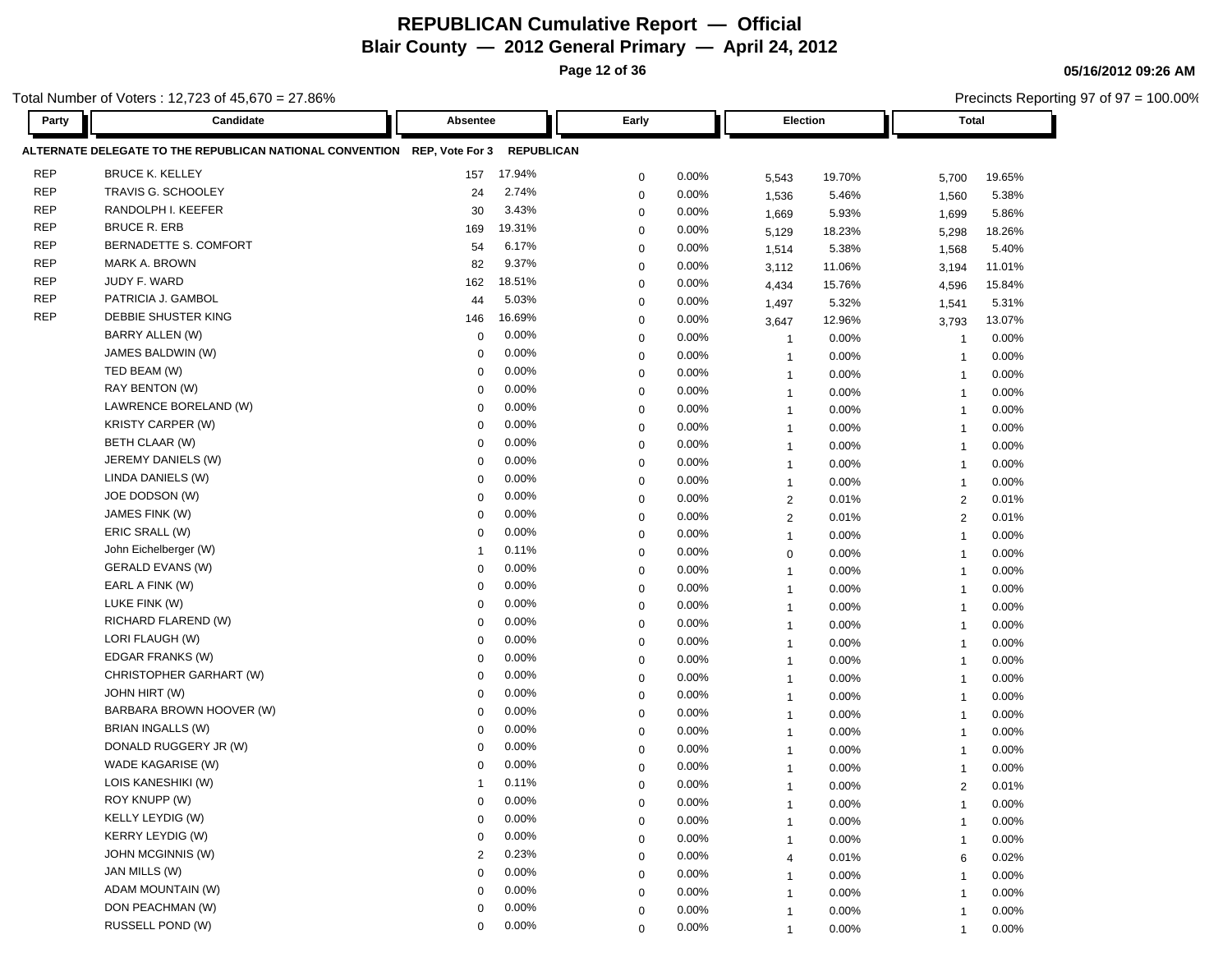**Page 13 of 36**

**05/16/2012 09:26 AM**

|            | Total Number of Voters: 12,723 of 45,670 = 27.86%                           |                     |                 |            |             |          | Precincts Reporting 97 of 97 = 100.00% |        |                |        |  |
|------------|-----------------------------------------------------------------------------|---------------------|-----------------|------------|-------------|----------|----------------------------------------|--------|----------------|--------|--|
| Party      | Candidate                                                                   |                     | <b>Absentee</b> |            | Early       |          | Election                               |        | <b>Total</b>   |        |  |
|            | JOE REFFNER (W)                                                             |                     | $\mathbf 0$     | 0.00%      | $\mathbf 0$ | 0.00%    | $\overline{1}$                         | 0.00%  | $\mathbf{1}$   | 0.00%  |  |
|            | JOE ROBESON (W)                                                             |                     | $\mathbf 0$     | 0.00%      | $\mathbf 0$ | 0.00%    | $\mathbf{1}$                           | 0.00%  | $\mathbf{1}$   | 0.00%  |  |
|            | NATALIE ROMANO (W)                                                          |                     | 0               | 0.00%      | 0           | 0.00%    | $\mathbf{1}$                           | 0.00%  | $\mathbf{1}$   | 0.00%  |  |
|            | NORM SAYLOR (W)                                                             |                     | 0               | 0.00%      | 0           | 0.00%    | $\mathbf{1}$                           | 0.00%  | $\mathbf{1}$   | 0.00%  |  |
|            | JAN MILLS SR (W)                                                            |                     | 0               | 0.00%      | $\mathbf 0$ | $0.00\%$ | $\mathbf{1}$                           | 0.00%  | $\mathbf{1}$   | 0.00%  |  |
|            | ERIC SRAL (W)                                                               |                     | 0               | 0.00%      | 0           | 0.00%    | 3                                      | 0.01%  | 3              | 0.01%  |  |
|            | ABE SWARTZ (W)                                                              |                     | 0               | 0.00%      | 0           | 0.00%    | $\mathbf{1}$                           | 0.00%  | -1             | 0.00%  |  |
|            | TOM TATE (W)                                                                |                     | $\mathbf 0$     | 0.00%      | $\mathbf 0$ | 0.00%    | 1                                      | 0.00%  | -1             | 0.00%  |  |
|            | TERRY TOMASSETTI (W)                                                        |                     | $\mathbf 0$     | 0.00%      | $\mathbf 0$ | 0.00%    | 1                                      | 0.00%  | -1             | 0.00%  |  |
|            | MARCUS TOWNSEND (W)                                                         |                     | $\mathbf 0$     | 0.00%      | 0           | 0.00%    | $\mathbf{1}$                           | 0.00%  | $\overline{1}$ | 0.00%  |  |
|            | AUGUST C STICKEL V (W)                                                      |                     | $\mathbf 0$     | 0.00%      | $\mathbf 0$ | $0.00\%$ | $\mathbf{1}$                           | 0.00%  | $\overline{1}$ | 0.00%  |  |
|            | Nancy Rose Vincent (W)                                                      |                     | -1              | 0.11%      | $\mathbf 0$ | $0.00\%$ | 0                                      | 0.00%  | $\overline{1}$ | 0.00%  |  |
|            | CRISTI WALTZ (W)                                                            |                     | $\mathbf 0$     | 0.00%      | 0           | 0.00%    | $\mathbf{1}$                           | 0.00%  | $\overline{1}$ | 0.00%  |  |
|            | G William Ward (W)                                                          |                     | $\mathbf 1$     | 0.11%      | $\mathbf 0$ | $0.00\%$ | 0                                      | 0.00%  | $\mathbf{1}$   | 0.00%  |  |
|            | Michael E Ward (W)                                                          |                     | $\mathbf 1$     | 0.11%      | $\mathbf 0$ | $0.00\%$ | 0                                      | 0.00%  | $\overline{1}$ | 0.00%  |  |
|            | BETH WIDMAN (W)                                                             |                     | 0               | 0.00%      | 0           | 0.00%    | $\mathbf{1}$                           | 0.00%  | $\overline{1}$ | 0.00%  |  |
|            | <b>BILL WILSON (W)</b>                                                      |                     | $\mathbf 0$     | 0.00%      | 0           | $0.00\%$ | 1                                      | 0.00%  | -1             | 0.00%  |  |
|            | BRETT WILSON (W)                                                            |                     | 0               | 0.00%      | 0           | $0.00\%$ | 1                                      | 0.00%  | -1             | 0.00%  |  |
|            | PASTOR JERRY WISE (W)                                                       |                     | $\mathbf 0$     | $0.00\%$   | 0           | 0.00%    | $\mathbf{1}$                           | 0.00%  | $\mathbf{1}$   | 0.00%  |  |
|            |                                                                             | <b>Cast Votes:</b>  | 875             | 80.13%     | $\mathbf 0$ | 0.00%    | 28,137                                 | 75.89% | 29,012         | 76.01% |  |
|            |                                                                             | Over Votes:         | $\mathbf 0$     | 0.00%      | 0           | 0.00%    | 0                                      | 0.00%  | $\mathbf 0$    | 0.00%  |  |
|            |                                                                             | <b>Under Votes:</b> | 217             | 19.87%     | $\mathbf 0$ | 0.00%    | 8,940                                  | 24.11% | 9,157          | 23.99% |  |
|            | REPUBLICAN COUNTY COMMITTEE, 2 YEAR TERM ALT 1-1 REP, Vote For 2            |                     | REPUBLICAN      |            |             |          |                                        |        |                |        |  |
|            | No Candidate Filed (W)                                                      |                     | 0               | 0.00%      | $\mathbf 0$ | 0.00%    | $\mathbf 0$                            | 0.00%  | 0              | 0.00%  |  |
|            | LUKE FINK (W)                                                               |                     | $\mathbf 0$     | 0.00%      | $\mathbf 0$ | $0.00\%$ | $\overline{2}$                         | 20.00% | 2              | 20.00% |  |
|            | TED BEAM (W)                                                                |                     | 0               | 0.00%      | 0           | $0.00\%$ | $\overline{c}$                         | 20.00% | 2              | 20.00% |  |
|            | JOE DENNIS (W)                                                              |                     | 0               | 0.00%      | 0           | 0.00%    | $\mathbf{1}$                           | 10.00% | -1             | 10.00% |  |
|            | EARL A FINK (W)                                                             |                     | $\mathbf 0$     | 0.00%      | $\mathbf 0$ | 0.00%    | $\mathbf{1}$                           | 10.00% | -1             | 10.00% |  |
|            | JAMES FINK (W)                                                              |                     | 0               | 0.00%      | 0           | 0.00%    | $\mathbf{1}$                           | 10.00% |                | 10.00% |  |
|            | ADAM MOUNTAIN (W)                                                           |                     | $\mathbf 0$     | 0.00%      | $\mathbf 0$ | 0.00%    | $\mathbf{1}$                           | 10.00% | -1             | 10.00% |  |
|            | JOHN SULLIVANN (W)                                                          |                     | $\mathbf 0$     | 0.00%      | $\mathbf 0$ | $0.00\%$ | $\overline{1}$                         | 10.00% | -1             | 10.00% |  |
|            | TERRY TOMMASETTII (W)                                                       |                     | $\mathbf 0$     | $0.00\%$   | 0           | $0.00\%$ | $\overline{1}$                         | 10.00% | -1             | 10.00% |  |
|            |                                                                             | <b>Cast Votes:</b>  | $\mathbf 0$     | 0.00%      | $\mathbf 0$ | $0.00\%$ | 10                                     | 10.20% | 10             | 9.26%  |  |
|            |                                                                             | Over Votes:         | 0               | 0.00%      | $\mathbf 0$ | 0.00%    | 0                                      | 0.00%  | $\mathbf 0$    | 0.00%  |  |
|            |                                                                             | <b>Under Votes:</b> |                 | 10 100.00% | 0           | 0.00%    | 88                                     | 89.80% | 98             | 90.74% |  |
|            | REPUBLICAN COUNTY COMMITTEE, 2 YEAR TERM ALT 1-2 REP, Vote For 2 REPUBLICAN |                     |                 |            |             |          |                                        |        |                |        |  |
| <b>REP</b> | STEVEN GILBERT                                                              |                     |                 | 1 100.00%  | $\mathbf 0$ | 0.00%    | 17                                     | 94.44% | 18             | 94.74% |  |
|            | MICHELE KARBARSKI (W)                                                       |                     | $\mathbf 0$     | 0.00%      | $\mathbf 0$ | 0.00%    | $\overline{1}$                         | 5.56%  | $\mathbf{1}$   | 5.26%  |  |
|            |                                                                             |                     |                 | 50.00%     |             | $0.00\%$ | 18                                     | 34.62% | 19             | 35.19% |  |
|            |                                                                             | <b>Cast Votes:</b>  | $\mathbf{1}$    |            | $\mathbf 0$ |          |                                        |        |                |        |  |
|            |                                                                             | Over Votes:         | 0               | 0.00%      | 0           | $0.00\%$ | 0                                      | 0.00%  | $\mathbf 0$    | 0.00%  |  |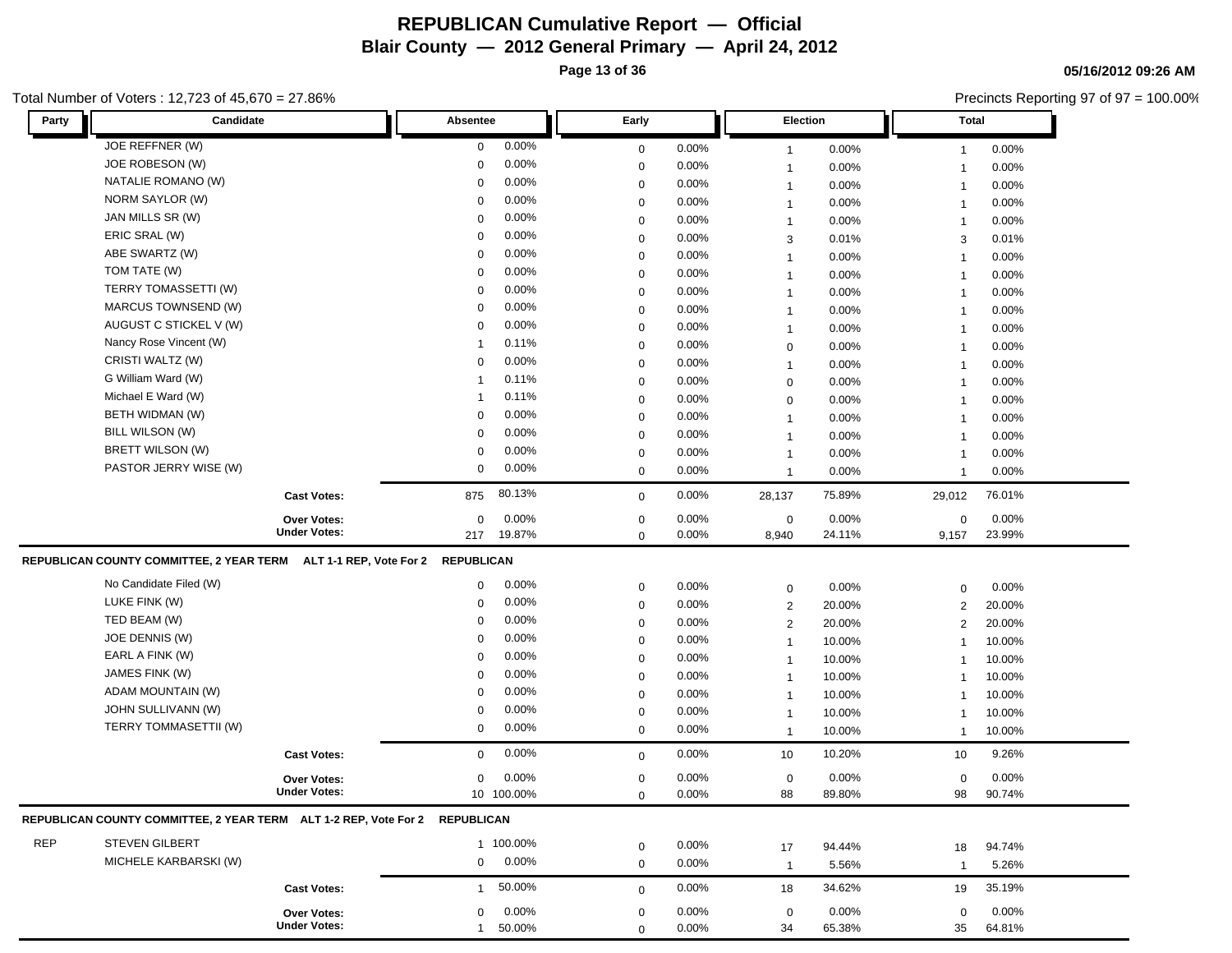**Page 14 of 36**

|            | Total Number of Voters: 12,723 of 45,670 = 27.86%                           |                     |                         |             |          |                     |         |                | Precincts Reporting 97 of 97 = 100.00% |
|------------|-----------------------------------------------------------------------------|---------------------|-------------------------|-------------|----------|---------------------|---------|----------------|----------------------------------------|
| Party      | Candidate                                                                   |                     | Absentee                | Early       |          | <b>Election</b>     |         | Total          |                                        |
|            | REPUBLICAN COUNTY COMMITTEE, 2 YEAR TERM ALT 2-1 REP, Vote For 2 REPUBLICAN |                     |                         |             |          |                     |         |                |                                        |
|            | No Candidate Filed (W)                                                      |                     | 0.00%<br>$\mathbf 0$    | $\mathbf 0$ | 0.00%    | $\mathbf 0$         | 0.00%   | $\mathbf 0$    | 0.00%                                  |
|            | ANTHONY CARNICELLA (W)                                                      |                     | 0.00%<br>$\Omega$       | $\mathbf 0$ | 0.00%    | $\mathbf{1}$        | 20.00%  |                | 20.00%                                 |
|            | <b>HEATHER ECKELS (W)</b>                                                   |                     | 0.00%<br>$\mathbf 0$    | 0           | $0.00\%$ | 3                   | 60.00%  | 3              | 60.00%                                 |
|            | SUSAN PETERS (W)                                                            |                     | $0.00\%$<br>$\mathbf 0$ | $\mathbf 0$ | 0.00%    | $\mathbf{1}$        | 20.00%  | $\overline{1}$ | 20.00%                                 |
|            |                                                                             | <b>Cast Votes:</b>  | 0.00%<br>$\mathbf 0$    | $\mathbf 0$ | 0.00%    | 5                   | 8.93%   | 5              | 8.33%                                  |
|            |                                                                             | Over Votes:         | 0.00%<br>$\mathbf 0$    | $\mathbf 0$ | 0.00%    | $\mathsf{O}\xspace$ | 0.00%   | $\mathbf 0$    | 0.00%                                  |
|            |                                                                             | <b>Under Votes:</b> | 4 100.00%               | $\mathbf 0$ | 0.00%    | 51                  | 91.07%  | 55             | 91.67%                                 |
|            | REPUBLICAN COUNTY COMMITTEE, 2 YEAR TERM ALT 2-2 REP, Vote For 2 REPUBLICAN |                     |                         |             |          |                     |         |                |                                        |
| <b>REP</b> | <b>JOE NISSLEY</b>                                                          |                     | 50.00%<br>3             | $\mathbf 0$ | 0.00%    | 61                  | 49.19%  | 64             | 49.23%                                 |
| <b>REP</b> | RHONDA M. HOLLAND                                                           |                     | 50.00%<br>3             | $\mathbf 0$ | 0.00%    | 61                  | 49.19%  | 64             | 49.23%                                 |
|            | <b>GERALD EVANS (W)</b>                                                     |                     | 0.00%<br>$\mathbf 0$    | $\mathbf 0$ | 0.00%    | 2                   | 1.61%   | 2              | 1.54%                                  |
|            |                                                                             | <b>Cast Votes:</b>  | 6 100.00%               | $\mathbf 0$ | 0.00%    | 124                 | 60.78%  | 130            | 61.90%                                 |
|            |                                                                             | <b>Over Votes:</b>  | 0.00%<br>0              | $\mathbf 0$ | 0.00%    | $\mathbf 0$         | 0.00%   | $\mathbf 0$    | 0.00%                                  |
|            |                                                                             | <b>Under Votes:</b> | 0.00%<br>$\mathbf 0$    | $\mathbf 0$ | 0.00%    | 80                  | 39.22%  | 80             | 38.10%                                 |
|            | REPUBLICAN COUNTY COMMITTEE, 2 YEAR TERM ALT 3-1 REP, Vote For 2 REPUBLICAN |                     |                         |             |          |                     |         |                |                                        |
|            | No Candidate Filed (W)                                                      |                     | 0.00%<br>0              | $\mathbf 0$ | 0.00%    | $\mathbf 0$         | 0.00%   | $\mathbf 0$    | 0.00%                                  |
|            | TERRY TOMESITTI (W)                                                         |                     | 0.00%<br>$\mathbf 0$    | $\mathbf 0$ | 0.00%    | $\mathbf{1}$        | 100.00% | $\mathbf{1}$   | 100.00%                                |
|            |                                                                             | <b>Cast Votes:</b>  | 0.00%<br>$\mathbf 0$    | $\mathbf 0$ | $0.00\%$ | $\overline{1}$      | 1.35%   | $\mathbf{1}$   | 1.28%                                  |
|            |                                                                             | Over Votes:         | 0.00%<br>$\mathbf 0$    | $\mathbf 0$ | 0.00%    | $\mathsf 0$         | 0.00%   | $\mathbf 0$    | 0.00%                                  |
|            |                                                                             | <b>Under Votes:</b> | 4 100.00%               | $\Omega$    | 0.00%    | 73                  | 98.65%  | 77             | 98.72%                                 |
|            | REPUBLICAN COUNTY COMMITTEE, 2 YEAR TERM ALT 3-2 REP, Vote For 2            |                     | <b>REPUBLICAN</b>       |             |          |                     |         |                |                                        |
|            | No Candidate Filed (W)                                                      |                     | 0.00%<br>$\mathbf 0$    | $\mathbf 0$ | 0.00%    | $\mathbf 0$         | 0.00%   | $\mathbf 0$    | 0.00%                                  |
|            | BRIAN UMHOOLTZ (W)                                                          |                     | 0.00%<br>$\mathbf 0$    | $\mathbf 0$ | 0.00%    | $\mathbf{1}$        | 33.33%  | $\overline{1}$ | 33.33%                                 |
|            | CHRIS CHERRY (W)                                                            |                     | 0.00%<br>$\Omega$       | $\mathbf 0$ | 0.00%    | $\mathbf{1}$        | 33.33%  |                | 33.33%                                 |
|            | DON MAST (W)                                                                |                     | 0.00%<br>$\mathbf 0$    | $\mathbf 0$ | 0.00%    | $\mathbf{1}$        | 33.33%  | $\overline{1}$ | 33.33%                                 |
|            |                                                                             | <b>Cast Votes:</b>  | 0.00%<br>$\mathbf 0$    | $\Omega$    | 0.00%    | 3                   | 1.79%   | 3              | 1.70%                                  |
|            |                                                                             | <b>Over Votes:</b>  | 0.00%<br>$\mathbf 0$    | $\mathbf 0$ | 0.00%    | $\mathsf 0$         | 0.00%   | $\mathbf 0$    | 0.00%                                  |
|            |                                                                             | <b>Under Votes:</b> | 8 100.00%               | $\mathbf 0$ | 0.00%    | 165                 | 98.21%  | 173            | 98.30%                                 |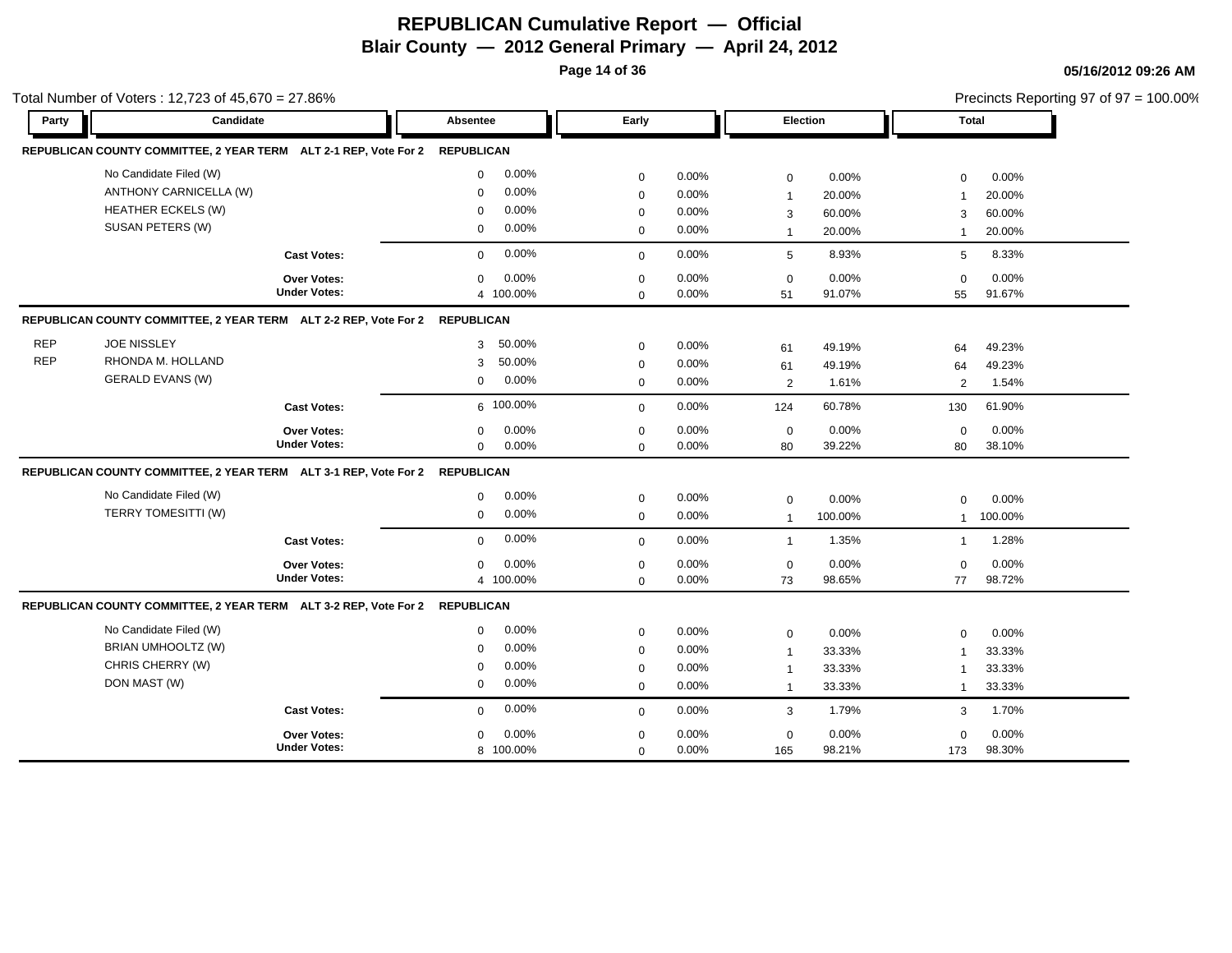**Page 15 of 36**

**05/16/2012 09:26 AM** Precincts Reporting 97 of 97 = 100.00%

| Party      |                                                                                                                                                                                                                                                                                                                                                                                                                                                                                                                                                                                                                                                                                                                                                                                                                                                                                                                                                                                                                                                                                                                                                                                                                                                                                                                                                                                                                                                                                                                                                                                                                                                                                                                                                                                                                                                                                                                                                                                                                                                                                                                                                                                                                                                                                                                                                                                                                                                                                                                                                                                                                                                                                                                                                                                                                                                                                                                                                                                                                                                                                                                                  |                     | Absentee             | Early       |       |             |        |     |        |
|------------|----------------------------------------------------------------------------------------------------------------------------------------------------------------------------------------------------------------------------------------------------------------------------------------------------------------------------------------------------------------------------------------------------------------------------------------------------------------------------------------------------------------------------------------------------------------------------------------------------------------------------------------------------------------------------------------------------------------------------------------------------------------------------------------------------------------------------------------------------------------------------------------------------------------------------------------------------------------------------------------------------------------------------------------------------------------------------------------------------------------------------------------------------------------------------------------------------------------------------------------------------------------------------------------------------------------------------------------------------------------------------------------------------------------------------------------------------------------------------------------------------------------------------------------------------------------------------------------------------------------------------------------------------------------------------------------------------------------------------------------------------------------------------------------------------------------------------------------------------------------------------------------------------------------------------------------------------------------------------------------------------------------------------------------------------------------------------------------------------------------------------------------------------------------------------------------------------------------------------------------------------------------------------------------------------------------------------------------------------------------------------------------------------------------------------------------------------------------------------------------------------------------------------------------------------------------------------------------------------------------------------------------------------------------------------------------------------------------------------------------------------------------------------------------------------------------------------------------------------------------------------------------------------------------------------------------------------------------------------------------------------------------------------------------------------------------------------------------------------------------------------------|---------------------|----------------------|-------------|-------|-------------|--------|-----|--------|
|            |                                                                                                                                                                                                                                                                                                                                                                                                                                                                                                                                                                                                                                                                                                                                                                                                                                                                                                                                                                                                                                                                                                                                                                                                                                                                                                                                                                                                                                                                                                                                                                                                                                                                                                                                                                                                                                                                                                                                                                                                                                                                                                                                                                                                                                                                                                                                                                                                                                                                                                                                                                                                                                                                                                                                                                                                                                                                                                                                                                                                                                                                                                                                  |                     | <b>REPUBLICAN</b>    |             |       |             |        |     |        |
|            | Candidate<br><b>Election</b><br><b>Total</b><br>REPUBLICAN COUNTY COMMITTEE, 2 YEAR TERM ALT 4-1 REP, Vote For 2<br>No Candidate Filed (W)<br>0.00%<br>$\mathbf 0$<br>0<br>0.00%<br>0.00%<br>0.00%<br>$\mathbf 0$<br>$\mathbf 0$<br>BRUCE ERB (W)<br>0.00%<br>$\mathbf 0$<br>0.00%<br>$\mathsf 0$<br>14.29%<br>14.29%<br>$\overline{1}$<br>1<br>CAITLIN KELLER (W)<br>0.00%<br>$\Omega$<br>0.00%<br>0<br>14.29%<br>14.29%<br>1<br>$\overline{1}$<br>ERIN KELLER (W)<br>0.00%<br>$\Omega$<br>0.00%<br>$\mathbf 0$<br>14.29%<br>14.29%<br>$\overline{1}$<br>$\mathbf 1$<br><b>BRUCE KELLY (W)</b><br>0.00%<br>$\Omega$<br>0.00%<br>$\mathbf 0$<br>14.29%<br>14.29%<br>$\mathbf 1$<br>$\overline{\mathbf{1}}$<br>TERRY TOMASSETTI (W)<br>0.00%<br>$\mathbf 0$<br>0.00%<br>0<br>28.57%<br>28.57%<br>$\overline{2}$<br>2<br>TED BEAMM (W)<br>0.00%<br>$\mathbf 0$<br>0.00%<br>$\mathbf 0$<br>14.29%<br>14.29%<br>$\mathbf{1}$<br>$\overline{1}$<br>0.00%<br><b>Cast Votes:</b><br>$\mathbf 0$<br>0.00%<br>6.48%<br>6.36%<br>$\overline{7}$<br>$\overline{7}$<br>$\mathbf 0$<br>0.00%<br>0.00%<br>0.00%<br>0.00%<br>$\mathbf 0$<br>0<br>$\mathbf 0$<br>$\mathbf 0$<br><b>Over Votes:</b><br><b>Under Votes:</b><br>2 100.00%<br>93.52%<br>93.64%<br>0.00%<br>101<br>103<br>$\mathbf 0$<br>REPUBLICAN COUNTY COMMITTEE, 2 YEAR TERM ALT 4-2 REP, Vote For 2 REPUBLICAN<br>CHERYL A. RUPP<br>75.00%<br>3<br>0.00%<br>$\mathbf 0$<br>97.17%<br>96.36%<br>103<br>106<br>JANICE FIORE (W)<br>0.00%<br>$\Omega$<br>0.00%<br>$\mathsf 0$<br>0.94%<br>0.91%<br>$\overline{1}$<br>$\mathbf{1}$<br>BRIAN IRWIN (W)<br>0.00%<br>$\mathbf 0$<br>0.00%<br>0<br>0.94%<br>0.91%<br>$\mathbf{1}$<br>$\overline{\mathbf{1}}$<br>RANDY PROBST (W)<br>0.00%<br>$\Omega$<br>$\mathbf 0$<br>$0.00\%$<br>0.94%<br>0.91%<br>$\mathbf{1}$<br>$\overline{\mathbf{1}}$<br>Nancy Rose Vincent (W)<br>25.00%<br>0.00%<br>$\mathbf{1}$<br>$\mathbf 0$<br>0.00%<br>0.91%<br>$\mathbf 0$<br>$\overline{1}$<br>40.00%<br>41.09%<br>41.04%<br>$0.00\%$<br><b>Cast Votes:</b><br>106<br>110<br>$\overline{4}$<br>0<br>0.00%<br>0.00%<br>0.00%<br>0.00%<br>$\mathsf 0$<br>$\mathbf 0$<br><b>Over Votes:</b><br>$\mathbf 0$<br>$\mathbf 0$<br><b>Under Votes:</b><br>60.00%<br>58.96%<br>6<br>0.00%<br>58.91%<br>158<br>$\mathbf 0$<br>152<br>REPUBLICAN COUNTY COMMITTEE, 2 YEAR TERM ALT 5-1 REP, Vote For 2<br><b>REPUBLICAN</b><br>No Candidate Filed (W)<br>0.00%<br>$\mathbf 0$<br>0.00%<br>0<br>0.00%<br>0.00%<br>$\mathbf 0$<br>0<br>0.00%<br>0.00%<br>0.00%<br>0.00%<br>$\mathbf 0$<br>$\mathbf 0$<br><b>Cast Votes:</b><br>$\mathbf 0$<br>$\mathbf 0$<br>0.00%<br>0.00%<br>0.00%<br>0.00%<br>Over Votes:<br>$\mathsf 0$<br>$\mathbf 0$<br>$\mathbf 0$<br>$\mathbf 0$<br><b>Under Votes:</b><br>0.00%<br>0.00%<br>24<br>100.00%<br>100.00%<br>$\mathbf{0}$<br>$\mathbf 0$<br>24<br>REPUBLICAN COUNTY COMMITTEE, 2 YEAR TERM ALT 5-2 REP, Vote For 2 REPUBLICAN<br>JOSEPH F. RODKEY<br>50.00%<br>$\mathbf{1}$<br>0.00%<br>$\mathsf 0$<br>50.93%<br>50.91%<br>55<br>56<br>ANNA MARIE RODKEY<br>50.00%<br>$\mathbf{1}$<br>0.00%<br>0<br>49.07%<br>49.09%<br>53<br>54 |                     |                      |             |       |             |        |     |        |
|            |                                                                                                                                                                                                                                                                                                                                                                                                                                                                                                                                                                                                                                                                                                                                                                                                                                                                                                                                                                                                                                                                                                                                                                                                                                                                                                                                                                                                                                                                                                                                                                                                                                                                                                                                                                                                                                                                                                                                                                                                                                                                                                                                                                                                                                                                                                                                                                                                                                                                                                                                                                                                                                                                                                                                                                                                                                                                                                                                                                                                                                                                                                                                  |                     |                      |             |       |             |        |     |        |
|            |                                                                                                                                                                                                                                                                                                                                                                                                                                                                                                                                                                                                                                                                                                                                                                                                                                                                                                                                                                                                                                                                                                                                                                                                                                                                                                                                                                                                                                                                                                                                                                                                                                                                                                                                                                                                                                                                                                                                                                                                                                                                                                                                                                                                                                                                                                                                                                                                                                                                                                                                                                                                                                                                                                                                                                                                                                                                                                                                                                                                                                                                                                                                  |                     |                      |             |       |             |        |     |        |
|            |                                                                                                                                                                                                                                                                                                                                                                                                                                                                                                                                                                                                                                                                                                                                                                                                                                                                                                                                                                                                                                                                                                                                                                                                                                                                                                                                                                                                                                                                                                                                                                                                                                                                                                                                                                                                                                                                                                                                                                                                                                                                                                                                                                                                                                                                                                                                                                                                                                                                                                                                                                                                                                                                                                                                                                                                                                                                                                                                                                                                                                                                                                                                  |                     |                      |             |       |             |        |     |        |
|            |                                                                                                                                                                                                                                                                                                                                                                                                                                                                                                                                                                                                                                                                                                                                                                                                                                                                                                                                                                                                                                                                                                                                                                                                                                                                                                                                                                                                                                                                                                                                                                                                                                                                                                                                                                                                                                                                                                                                                                                                                                                                                                                                                                                                                                                                                                                                                                                                                                                                                                                                                                                                                                                                                                                                                                                                                                                                                                                                                                                                                                                                                                                                  |                     |                      |             |       |             |        |     |        |
|            |                                                                                                                                                                                                                                                                                                                                                                                                                                                                                                                                                                                                                                                                                                                                                                                                                                                                                                                                                                                                                                                                                                                                                                                                                                                                                                                                                                                                                                                                                                                                                                                                                                                                                                                                                                                                                                                                                                                                                                                                                                                                                                                                                                                                                                                                                                                                                                                                                                                                                                                                                                                                                                                                                                                                                                                                                                                                                                                                                                                                                                                                                                                                  |                     |                      |             |       |             |        |     |        |
|            |                                                                                                                                                                                                                                                                                                                                                                                                                                                                                                                                                                                                                                                                                                                                                                                                                                                                                                                                                                                                                                                                                                                                                                                                                                                                                                                                                                                                                                                                                                                                                                                                                                                                                                                                                                                                                                                                                                                                                                                                                                                                                                                                                                                                                                                                                                                                                                                                                                                                                                                                                                                                                                                                                                                                                                                                                                                                                                                                                                                                                                                                                                                                  |                     |                      |             |       |             |        |     |        |
|            |                                                                                                                                                                                                                                                                                                                                                                                                                                                                                                                                                                                                                                                                                                                                                                                                                                                                                                                                                                                                                                                                                                                                                                                                                                                                                                                                                                                                                                                                                                                                                                                                                                                                                                                                                                                                                                                                                                                                                                                                                                                                                                                                                                                                                                                                                                                                                                                                                                                                                                                                                                                                                                                                                                                                                                                                                                                                                                                                                                                                                                                                                                                                  |                     |                      |             |       |             |        |     |        |
|            |                                                                                                                                                                                                                                                                                                                                                                                                                                                                                                                                                                                                                                                                                                                                                                                                                                                                                                                                                                                                                                                                                                                                                                                                                                                                                                                                                                                                                                                                                                                                                                                                                                                                                                                                                                                                                                                                                                                                                                                                                                                                                                                                                                                                                                                                                                                                                                                                                                                                                                                                                                                                                                                                                                                                                                                                                                                                                                                                                                                                                                                                                                                                  |                     |                      |             |       |             |        |     |        |
|            |                                                                                                                                                                                                                                                                                                                                                                                                                                                                                                                                                                                                                                                                                                                                                                                                                                                                                                                                                                                                                                                                                                                                                                                                                                                                                                                                                                                                                                                                                                                                                                                                                                                                                                                                                                                                                                                                                                                                                                                                                                                                                                                                                                                                                                                                                                                                                                                                                                                                                                                                                                                                                                                                                                                                                                                                                                                                                                                                                                                                                                                                                                                                  |                     |                      |             |       |             |        |     |        |
|            |                                                                                                                                                                                                                                                                                                                                                                                                                                                                                                                                                                                                                                                                                                                                                                                                                                                                                                                                                                                                                                                                                                                                                                                                                                                                                                                                                                                                                                                                                                                                                                                                                                                                                                                                                                                                                                                                                                                                                                                                                                                                                                                                                                                                                                                                                                                                                                                                                                                                                                                                                                                                                                                                                                                                                                                                                                                                                                                                                                                                                                                                                                                                  |                     |                      |             |       |             |        |     |        |
| <b>REP</b> |                                                                                                                                                                                                                                                                                                                                                                                                                                                                                                                                                                                                                                                                                                                                                                                                                                                                                                                                                                                                                                                                                                                                                                                                                                                                                                                                                                                                                                                                                                                                                                                                                                                                                                                                                                                                                                                                                                                                                                                                                                                                                                                                                                                                                                                                                                                                                                                                                                                                                                                                                                                                                                                                                                                                                                                                                                                                                                                                                                                                                                                                                                                                  |                     |                      |             |       |             |        |     |        |
|            |                                                                                                                                                                                                                                                                                                                                                                                                                                                                                                                                                                                                                                                                                                                                                                                                                                                                                                                                                                                                                                                                                                                                                                                                                                                                                                                                                                                                                                                                                                                                                                                                                                                                                                                                                                                                                                                                                                                                                                                                                                                                                                                                                                                                                                                                                                                                                                                                                                                                                                                                                                                                                                                                                                                                                                                                                                                                                                                                                                                                                                                                                                                                  |                     |                      |             |       |             |        |     |        |
|            |                                                                                                                                                                                                                                                                                                                                                                                                                                                                                                                                                                                                                                                                                                                                                                                                                                                                                                                                                                                                                                                                                                                                                                                                                                                                                                                                                                                                                                                                                                                                                                                                                                                                                                                                                                                                                                                                                                                                                                                                                                                                                                                                                                                                                                                                                                                                                                                                                                                                                                                                                                                                                                                                                                                                                                                                                                                                                                                                                                                                                                                                                                                                  |                     |                      |             |       |             |        |     |        |
|            |                                                                                                                                                                                                                                                                                                                                                                                                                                                                                                                                                                                                                                                                                                                                                                                                                                                                                                                                                                                                                                                                                                                                                                                                                                                                                                                                                                                                                                                                                                                                                                                                                                                                                                                                                                                                                                                                                                                                                                                                                                                                                                                                                                                                                                                                                                                                                                                                                                                                                                                                                                                                                                                                                                                                                                                                                                                                                                                                                                                                                                                                                                                                  |                     |                      |             |       |             |        |     |        |
|            |                                                                                                                                                                                                                                                                                                                                                                                                                                                                                                                                                                                                                                                                                                                                                                                                                                                                                                                                                                                                                                                                                                                                                                                                                                                                                                                                                                                                                                                                                                                                                                                                                                                                                                                                                                                                                                                                                                                                                                                                                                                                                                                                                                                                                                                                                                                                                                                                                                                                                                                                                                                                                                                                                                                                                                                                                                                                                                                                                                                                                                                                                                                                  |                     |                      |             |       |             |        |     |        |
|            |                                                                                                                                                                                                                                                                                                                                                                                                                                                                                                                                                                                                                                                                                                                                                                                                                                                                                                                                                                                                                                                                                                                                                                                                                                                                                                                                                                                                                                                                                                                                                                                                                                                                                                                                                                                                                                                                                                                                                                                                                                                                                                                                                                                                                                                                                                                                                                                                                                                                                                                                                                                                                                                                                                                                                                                                                                                                                                                                                                                                                                                                                                                                  |                     |                      |             |       |             |        |     |        |
|            |                                                                                                                                                                                                                                                                                                                                                                                                                                                                                                                                                                                                                                                                                                                                                                                                                                                                                                                                                                                                                                                                                                                                                                                                                                                                                                                                                                                                                                                                                                                                                                                                                                                                                                                                                                                                                                                                                                                                                                                                                                                                                                                                                                                                                                                                                                                                                                                                                                                                                                                                                                                                                                                                                                                                                                                                                                                                                                                                                                                                                                                                                                                                  |                     |                      |             |       |             |        |     |        |
|            |                                                                                                                                                                                                                                                                                                                                                                                                                                                                                                                                                                                                                                                                                                                                                                                                                                                                                                                                                                                                                                                                                                                                                                                                                                                                                                                                                                                                                                                                                                                                                                                                                                                                                                                                                                                                                                                                                                                                                                                                                                                                                                                                                                                                                                                                                                                                                                                                                                                                                                                                                                                                                                                                                                                                                                                                                                                                                                                                                                                                                                                                                                                                  |                     |                      |             |       |             |        |     |        |
|            |                                                                                                                                                                                                                                                                                                                                                                                                                                                                                                                                                                                                                                                                                                                                                                                                                                                                                                                                                                                                                                                                                                                                                                                                                                                                                                                                                                                                                                                                                                                                                                                                                                                                                                                                                                                                                                                                                                                                                                                                                                                                                                                                                                                                                                                                                                                                                                                                                                                                                                                                                                                                                                                                                                                                                                                                                                                                                                                                                                                                                                                                                                                                  |                     |                      |             |       |             |        |     |        |
|            |                                                                                                                                                                                                                                                                                                                                                                                                                                                                                                                                                                                                                                                                                                                                                                                                                                                                                                                                                                                                                                                                                                                                                                                                                                                                                                                                                                                                                                                                                                                                                                                                                                                                                                                                                                                                                                                                                                                                                                                                                                                                                                                                                                                                                                                                                                                                                                                                                                                                                                                                                                                                                                                                                                                                                                                                                                                                                                                                                                                                                                                                                                                                  |                     |                      |             |       |             |        |     |        |
|            |                                                                                                                                                                                                                                                                                                                                                                                                                                                                                                                                                                                                                                                                                                                                                                                                                                                                                                                                                                                                                                                                                                                                                                                                                                                                                                                                                                                                                                                                                                                                                                                                                                                                                                                                                                                                                                                                                                                                                                                                                                                                                                                                                                                                                                                                                                                                                                                                                                                                                                                                                                                                                                                                                                                                                                                                                                                                                                                                                                                                                                                                                                                                  |                     |                      |             |       |             |        |     |        |
|            |                                                                                                                                                                                                                                                                                                                                                                                                                                                                                                                                                                                                                                                                                                                                                                                                                                                                                                                                                                                                                                                                                                                                                                                                                                                                                                                                                                                                                                                                                                                                                                                                                                                                                                                                                                                                                                                                                                                                                                                                                                                                                                                                                                                                                                                                                                                                                                                                                                                                                                                                                                                                                                                                                                                                                                                                                                                                                                                                                                                                                                                                                                                                  |                     |                      |             |       |             |        |     |        |
|            |                                                                                                                                                                                                                                                                                                                                                                                                                                                                                                                                                                                                                                                                                                                                                                                                                                                                                                                                                                                                                                                                                                                                                                                                                                                                                                                                                                                                                                                                                                                                                                                                                                                                                                                                                                                                                                                                                                                                                                                                                                                                                                                                                                                                                                                                                                                                                                                                                                                                                                                                                                                                                                                                                                                                                                                                                                                                                                                                                                                                                                                                                                                                  |                     |                      |             |       |             |        |     |        |
|            |                                                                                                                                                                                                                                                                                                                                                                                                                                                                                                                                                                                                                                                                                                                                                                                                                                                                                                                                                                                                                                                                                                                                                                                                                                                                                                                                                                                                                                                                                                                                                                                                                                                                                                                                                                                                                                                                                                                                                                                                                                                                                                                                                                                                                                                                                                                                                                                                                                                                                                                                                                                                                                                                                                                                                                                                                                                                                                                                                                                                                                                                                                                                  |                     |                      |             |       |             |        |     |        |
| <b>REP</b> |                                                                                                                                                                                                                                                                                                                                                                                                                                                                                                                                                                                                                                                                                                                                                                                                                                                                                                                                                                                                                                                                                                                                                                                                                                                                                                                                                                                                                                                                                                                                                                                                                                                                                                                                                                                                                                                                                                                                                                                                                                                                                                                                                                                                                                                                                                                                                                                                                                                                                                                                                                                                                                                                                                                                                                                                                                                                                                                                                                                                                                                                                                                                  |                     |                      |             |       |             |        |     |        |
| <b>REP</b> |                                                                                                                                                                                                                                                                                                                                                                                                                                                                                                                                                                                                                                                                                                                                                                                                                                                                                                                                                                                                                                                                                                                                                                                                                                                                                                                                                                                                                                                                                                                                                                                                                                                                                                                                                                                                                                                                                                                                                                                                                                                                                                                                                                                                                                                                                                                                                                                                                                                                                                                                                                                                                                                                                                                                                                                                                                                                                                                                                                                                                                                                                                                                  |                     |                      |             |       |             |        |     |        |
|            |                                                                                                                                                                                                                                                                                                                                                                                                                                                                                                                                                                                                                                                                                                                                                                                                                                                                                                                                                                                                                                                                                                                                                                                                                                                                                                                                                                                                                                                                                                                                                                                                                                                                                                                                                                                                                                                                                                                                                                                                                                                                                                                                                                                                                                                                                                                                                                                                                                                                                                                                                                                                                                                                                                                                                                                                                                                                                                                                                                                                                                                                                                                                  | <b>Cast Votes:</b>  | 33.33%<br>2          | $\mathbf 0$ | 0.00% | 108         | 76.06% | 110 | 74.32% |
|            |                                                                                                                                                                                                                                                                                                                                                                                                                                                                                                                                                                                                                                                                                                                                                                                                                                                                                                                                                                                                                                                                                                                                                                                                                                                                                                                                                                                                                                                                                                                                                                                                                                                                                                                                                                                                                                                                                                                                                                                                                                                                                                                                                                                                                                                                                                                                                                                                                                                                                                                                                                                                                                                                                                                                                                                                                                                                                                                                                                                                                                                                                                                                  | <b>Over Votes:</b>  | 0.00%<br>$\mathbf 0$ | 0           | 0.00% | $\mathbf 0$ | 0.00%  | 0   | 0.00%  |
|            |                                                                                                                                                                                                                                                                                                                                                                                                                                                                                                                                                                                                                                                                                                                                                                                                                                                                                                                                                                                                                                                                                                                                                                                                                                                                                                                                                                                                                                                                                                                                                                                                                                                                                                                                                                                                                                                                                                                                                                                                                                                                                                                                                                                                                                                                                                                                                                                                                                                                                                                                                                                                                                                                                                                                                                                                                                                                                                                                                                                                                                                                                                                                  | <b>Under Votes:</b> | 66.67%<br>4          | $\mathbf 0$ | 0.00% | 34          | 23.94% | 38  | 25.68% |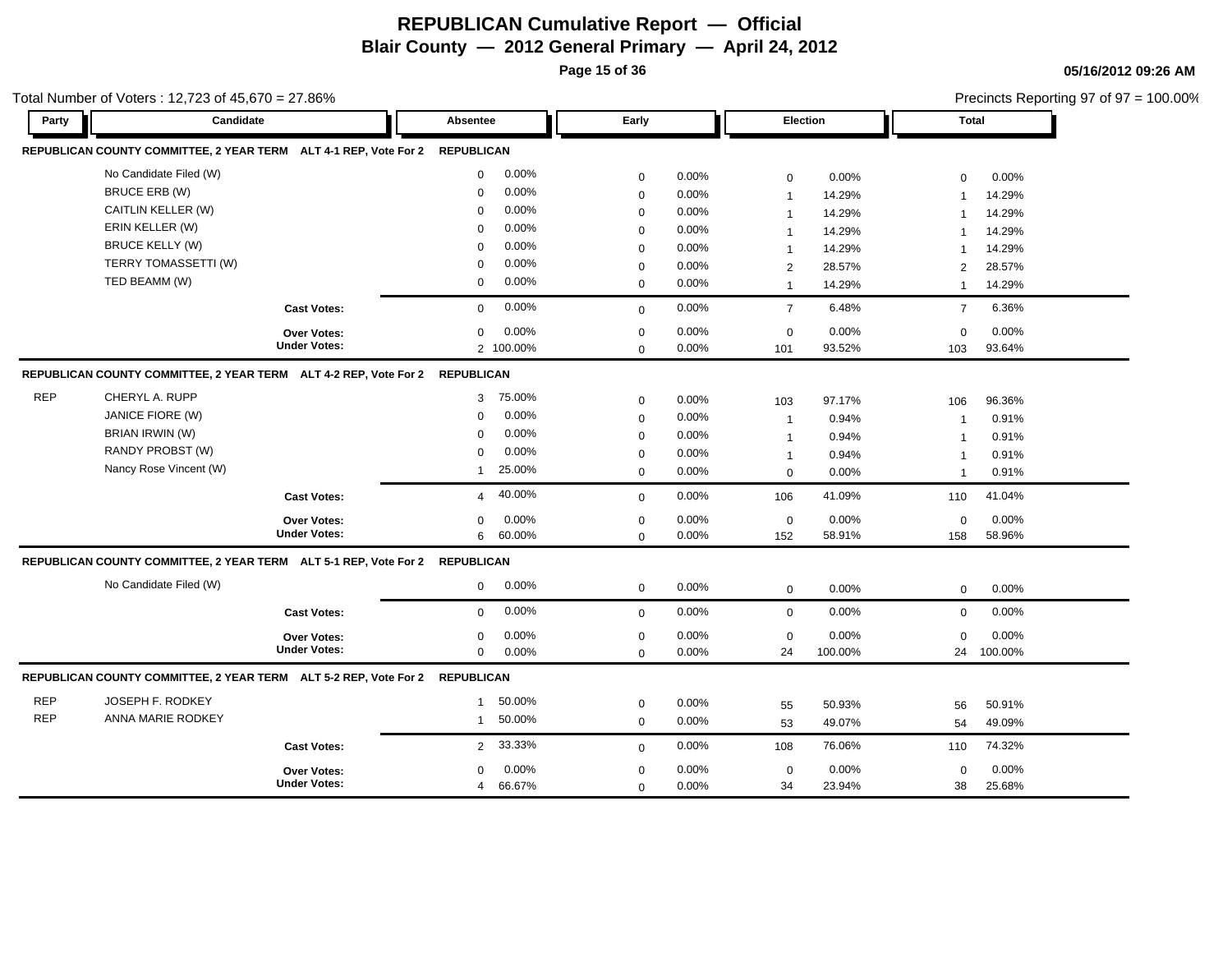**Page 16 of 36**

|                          | Total Number of Voters: 12,723 of 45,670 = 27.86%                                                          |                                           |                                       |                                                    |                                                                         |                                                 |                                                                               |                                               |                                                             | Precincts Reporting 97 of 97 = 100.00%        |
|--------------------------|------------------------------------------------------------------------------------------------------------|-------------------------------------------|---------------------------------------|----------------------------------------------------|-------------------------------------------------------------------------|-------------------------------------------------|-------------------------------------------------------------------------------|-----------------------------------------------|-------------------------------------------------------------|-----------------------------------------------|
| Party                    | Candidate                                                                                                  |                                           | Absentee                              |                                                    | Early                                                                   |                                                 | Election                                                                      |                                               | Total                                                       |                                               |
|                          | REPUBLICAN COUNTY COMMITTEE, 2 YEAR TERM ALT 5-3 REP, Vote For 2                                           |                                           | <b>REPUBLICAN</b>                     |                                                    |                                                                         |                                                 |                                                                               |                                               |                                                             |                                               |
| <b>REP</b>               | MICHAEL C. HAIRE<br>CHRISTOPHER FORSHEY (W)<br>BRETT WILSON (W)                                            |                                           | $\mathbf 0$<br>0<br>0                 | $0.00\%$<br>$0.00\%$<br>$0.00\%$                   | $\mathbf 0$<br>$\mathbf 0$<br>$\mathbf 0$                               | 0.00%<br>0.00%<br>$0.00\%$                      | 47<br>$\mathbf{1}$<br>$\mathbf{1}$                                            | 95.92%<br>2.04%<br>2.04%                      | 47<br>$\mathbf 1$<br>$\overline{1}$                         | 95.92%<br>2.04%<br>2.04%                      |
|                          |                                                                                                            | <b>Cast Votes:</b>                        | $\mathbf 0$                           | 0.00%                                              | $\mathbf 0$                                                             | 0.00%                                           | 49                                                                            | 39.52%                                        | 49                                                          | 39.52%                                        |
|                          |                                                                                                            | <b>Over Votes:</b><br><b>Under Votes:</b> | $\mathbf 0$<br>0                      | $0.00\%$<br>$0.00\%$                               | $\mathbf 0$<br>$\mathbf 0$                                              | 0.00%<br>0.00%                                  | $\mathbf 0$<br>75                                                             | 0.00%<br>60.48%                               | $\mathbf 0$<br>75                                           | 0.00%<br>60.48%                               |
|                          | REPUBLICAN COUNTY COMMITTEE, 2 YEAR TERM ALT 6-1 REP, Vote For 2 REPUBLICAN                                |                                           |                                       |                                                    |                                                                         |                                                 |                                                                               |                                               |                                                             |                                               |
| <b>REP</b><br><b>REP</b> | <b>JULIUS IACURTO</b><br>SUSAN L. EPPLE<br>Linh T Peters (W)                                               |                                           | $\overline{4}$<br>6<br>$\overline{1}$ | 36.36%<br>54.55%<br>9.09%                          | $\mathbf 0$<br>$\mathbf 0$<br>$\mathbf 0$                               | 0.00%<br>0.00%<br>$0.00\%$                      | 39<br>46<br>$\mathbf 0$                                                       | 45.88%<br>54.12%<br>0.00%                     | 43<br>52<br>$\overline{1}$                                  | 44.79%<br>54.17%<br>1.04%                     |
|                          |                                                                                                            | <b>Cast Votes:</b><br><b>Over Votes:</b>  | 11<br>0                               | 61.11%<br>0.00%                                    | $\mathbf 0$<br>$\mathbf 0$                                              | 0.00%<br>0.00%                                  | 85<br>$\mathbf 0$                                                             | 63.43%<br>0.00%                               | 96<br>$\mathbf 0$                                           | 63.16%<br>0.00%                               |
|                          |                                                                                                            | <b>Under Votes:</b>                       | $7^{\circ}$                           | 38.89%                                             | $\mathbf 0$                                                             | 0.00%                                           | 49                                                                            | 36.57%                                        | 56                                                          | 36.84%                                        |
| <b>REP</b>               | REPUBLICAN COUNTY COMMITTEE, 2 YEAR TERM ALT 6-2 REP, Vote For 2 REPUBLICAN<br>NANCY E. HEAD               |                                           |                                       |                                                    |                                                                         |                                                 |                                                                               |                                               |                                                             |                                               |
| <b>REP</b>               | <b>JOE KOEHLE</b>                                                                                          |                                           | $2^{\circ}$<br>$\overline{2}$         | 50.00%<br>50.00%                                   | 0<br>$\mathbf 0$                                                        | $0.00\%$<br>0.00%                               | 44<br>48                                                                      | 47.83%<br>52.17%                              | 46<br>50                                                    | 47.92%<br>52.08%                              |
|                          |                                                                                                            | <b>Cast Votes:</b>                        |                                       | 4 100.00%                                          | $\mathbf 0$                                                             | 0.00%                                           | 92                                                                            | 76.67%                                        | 96                                                          | 77.42%                                        |
|                          |                                                                                                            | <b>Over Votes:</b><br><b>Under Votes:</b> | 0<br>0                                | 0.00%<br>0.00%                                     | $\mathbf 0$<br>$\mathbf 0$                                              | 0.00%<br>0.00%                                  | $\mathbf 0$<br>28                                                             | 0.00%<br>23.33%                               | $\mathbf 0$<br>28                                           | 0.00%<br>22.58%                               |
|                          | REPUBLICAN COUNTY COMMITTEE, 2 YEAR TERM ALT 6-3 REP, Vote For 2 REPUBLICAN                                |                                           |                                       |                                                    |                                                                         |                                                 |                                                                               |                                               |                                                             |                                               |
|                          | No Candidate Filed (W)<br>MICHEAL WERNER (W)<br>TIMOTHY W JACKSON (W)<br>RANDY POTTER (W)<br>JUDY WARD (W) |                                           | 0<br>$\mathbf 0$<br>0<br>0<br>0       | $0.00\%$<br>$0.00\%$<br>$0.00\%$<br>0.00%<br>0.00% | $\mathbf 0$<br>$\mathbf 0$<br>$\mathbf 0$<br>$\mathbf 0$<br>$\mathbf 0$ | 0.00%<br>0.00%<br>0.00%<br>$0.00\%$<br>$0.00\%$ | $\mathbf 0$<br>$\overline{2}$<br>$\mathbf{1}$<br>$\mathbf{1}$<br>$\mathbf{1}$ | 0.00%<br>33.33%<br>16.67%<br>16.67%<br>16.67% | $\mathbf 0$<br>$\overline{2}$<br>$\overline{1}$<br>-1<br>-1 | 0.00%<br>33.33%<br>16.67%<br>16.67%<br>16.67% |
|                          | JAMES HIGH (W)                                                                                             |                                           | 0                                     | $0.00\%$                                           | $\mathbf 0$                                                             | 0.00%                                           | $\mathbf{1}$                                                                  | 16.67%                                        | $\overline{1}$                                              | 16.67%                                        |
|                          |                                                                                                            | <b>Cast Votes:</b>                        | $\mathbf 0$                           | 0.00%                                              | $\mathbf 0$                                                             | 0.00%                                           | 6                                                                             | 2.78%                                         | 6                                                           | 2.70%                                         |
|                          |                                                                                                            | <b>Over Votes:</b><br><b>Under Votes:</b> | $\mathbf 0$                           | 0.00%<br>6 100.00%                                 | $\mathbf 0$<br>$\mathbf 0$                                              | $0.00\%$<br>0.00%                               | $\mathbf 0$<br>210                                                            | 0.00%<br>97.22%                               | $\mathbf 0$<br>216                                          | 0.00%<br>97.30%                               |
|                          | REPUBLICAN COUNTY COMMITTEE, 2 YEAR TERM ALT 6-4 REP, Vote For 2 REPUBLICAN                                |                                           |                                       |                                                    |                                                                         |                                                 |                                                                               |                                               |                                                             |                                               |
| <b>REP</b><br><b>REP</b> | JOSEPH A. LANDOLFI<br><b>BRUCE K. KELLEY</b>                                                               |                                           |                                       | 2 50.00%<br>2 50.00%                               | $\mathbf 0$<br>$\mathbf 0$                                              | 0.00%<br>0.00%                                  | 75<br>88                                                                      | 46.01%<br>53.99%                              | 77<br>90                                                    | 46.11%<br>53.89%                              |
|                          |                                                                                                            | <b>Cast Votes:</b>                        | $\overline{4}$                        | 66.67%                                             | $\mathbf 0$                                                             | $0.00\%$                                        | 163                                                                           | 66.26%                                        | 167                                                         | 66.27%                                        |
|                          |                                                                                                            | Over Votes:<br><b>Under Votes:</b>        | 0                                     | 0.00%<br>2 33.33%                                  | 0<br>$\mathbf 0$                                                        | 0.00%<br>0.00%                                  | $\mathbf 0$<br>83                                                             | 0.00%<br>33.74%                               | 0<br>85                                                     | 0.00%<br>33.73%                               |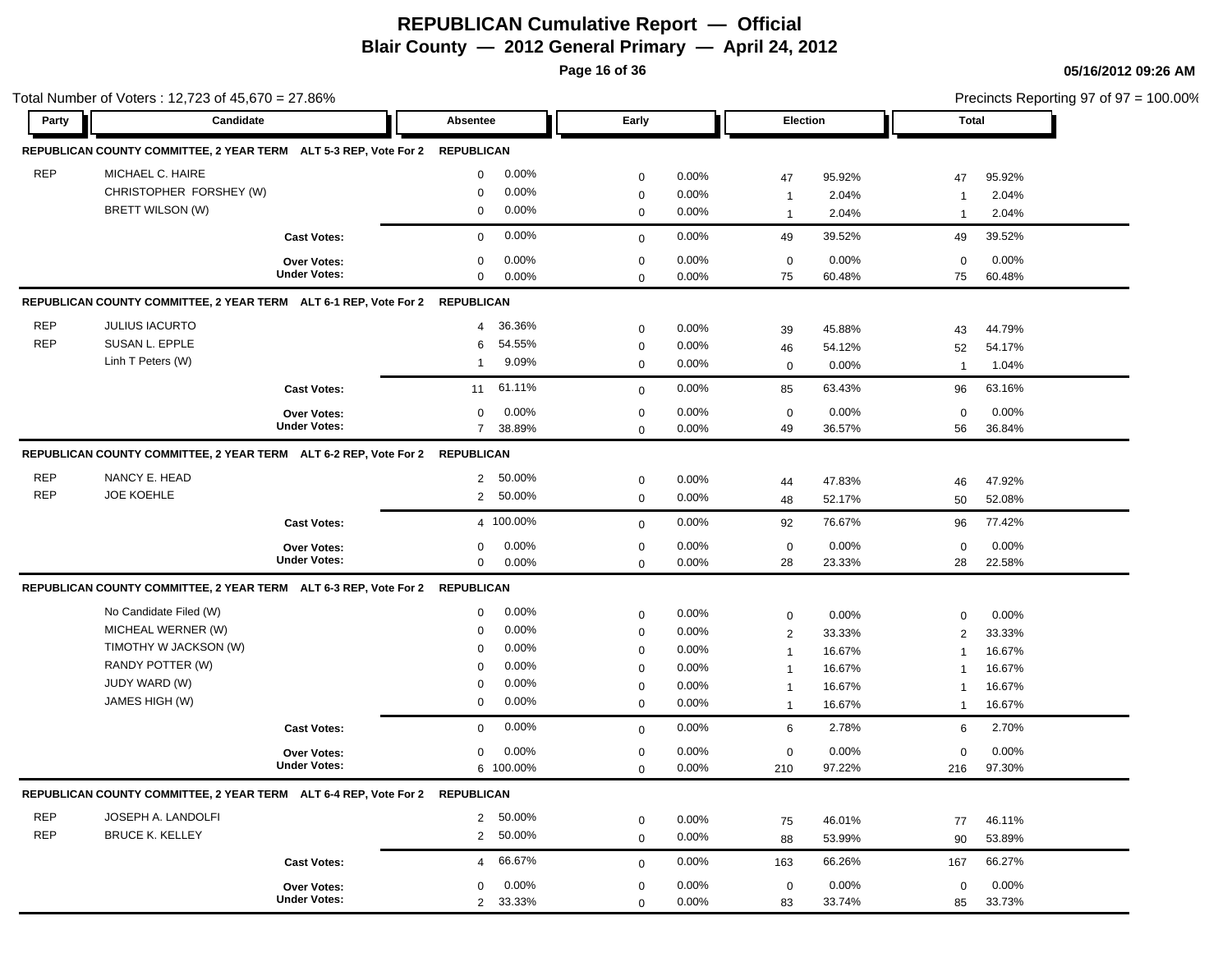**Page 17 of 36**

|            | Total Number of Voters: 12,723 of 45,670 = 27.86%                           |                     |                   |           |             |          |              |          |                | Precincts Reporting 97 of 97 = 100.00% |  |
|------------|-----------------------------------------------------------------------------|---------------------|-------------------|-----------|-------------|----------|--------------|----------|----------------|----------------------------------------|--|
| Party      | Candidate                                                                   |                     | Absentee          |           | Early       |          |              | Election | Total          |                                        |  |
|            | REPUBLICAN COUNTY COMMITTEE, 2 YEAR TERM ALT 6-5 REP, Vote For 2            |                     | <b>REPUBLICAN</b> |           |             |          |              |          |                |                                        |  |
|            | No Candidate Filed (W)                                                      |                     | $\mathbf 0$       | 0.00%     | $\mathbf 0$ | 0.00%    | $\mathbf 0$  | 0.00%    | $\mathbf 0$    | 0.00%                                  |  |
|            | TERRENCE E TOMASSETTI (W)                                                   |                     |                   | 1 100.00% | $\mathbf 0$ | 0.00%    | $\mathbf{1}$ | 100.00%  | 2              | 100.00%                                |  |
|            |                                                                             | <b>Cast Votes:</b>  | $\mathbf{1}$      | 10.00%    | $\mathbf 0$ | 0.00%    | $\mathbf{1}$ | 0.35%    | $\overline{2}$ | 0.67%                                  |  |
|            |                                                                             | Over Votes:         | $\mathbf 0$       | 0.00%     | $\mathbf 0$ | 0.00%    | $\mathbf 0$  | 0.00%    | $\mathbf 0$    | 0.00%                                  |  |
|            |                                                                             | <b>Under Votes:</b> | 9                 | 90.00%    | $\Omega$    | 0.00%    | 287          | 99.65%   | 296            | 99.33%                                 |  |
|            | REPUBLICAN COUNTY COMMITTEE, 2 YEAR TERM ALT 7 REP, Vote For 2 REPUBLICAN   |                     |                   |           |             |          |              |          |                |                                        |  |
| <b>REP</b> | THERESA CARTER                                                              |                     |                   | 1 100.00% | $\mathbf 0$ | 0.00%    | 59           | 96.72%   | 60             | 96.77%                                 |  |
|            | DENNIS HOLLAND (W)                                                          |                     | $\mathbf 0$       | 0.00%     | $\mathbf 0$ | 0.00%    | $\mathbf{1}$ | 1.64%    | $\overline{1}$ | 1.61%                                  |  |
|            | BILL SHUSTER (W)                                                            |                     | $\mathbf 0$       | 0.00%     | $\mathbf 0$ | 0.00%    | $\mathbf{1}$ | 1.64%    | $\overline{1}$ | 1.61%                                  |  |
|            |                                                                             | <b>Cast Votes:</b>  | $\mathbf{1}$      | 50.00%    | $\mathbf 0$ | 0.00%    | 61           | 40.13%   | 62             | 40.26%                                 |  |
|            |                                                                             | Over Votes:         | 0                 | 0.00%     | $\mathbf 0$ | 0.00%    | $\mathbf 0$  | 0.00%    | $\mathbf 0$    | 0.00%                                  |  |
|            |                                                                             | <b>Under Votes:</b> | $\mathbf{1}$      | 50.00%    | $\mathbf 0$ | 0.00%    | 91           | 59.87%   | 92             | 59.74%                                 |  |
|            | REPUBLICAN COUNTY COMMITTEE, 2 YEAR TERM ALT 8-1 REP, Vote For 2 REPUBLICAN |                     |                   |           |             |          |              |          |                |                                        |  |
| <b>REP</b> | <b>SCOTT CAMPANARO</b>                                                      |                     | $\mathbf{1}$      | 50.00%    | $\mathbf 0$ | 0.00%    | 33           | 51.56%   | 34             | 51.52%                                 |  |
| <b>REP</b> | <b>VALERIA R. BOWERS</b>                                                    |                     | $\mathbf{1}$      | 50.00%    | $\mathbf 0$ | $0.00\%$ | 31           | 48.44%   | 32             | 48.48%                                 |  |
|            |                                                                             | <b>Cast Votes:</b>  | $\overline{2}$    | 50.00%    | $\mathbf 0$ | 0.00%    | 64           | 62.75%   | 66             | 62.26%                                 |  |
|            |                                                                             | <b>Over Votes:</b>  | $\mathbf 0$       | 0.00%     | $\mathbf 0$ | 0.00%    | $\mathbf 0$  | 0.00%    | $\mathbf 0$    | 0.00%                                  |  |
|            |                                                                             | <b>Under Votes:</b> | $\overline{2}$    | 50.00%    | $\Omega$    | $0.00\%$ | 38           | 37.25%   | 40             | 37.74%                                 |  |
|            | REPUBLICAN COUNTY COMMITTEE, 2 YEAR TERM ALT 8-2 REP, Vote For 2 REPUBLICAN |                     |                   |           |             |          |              |          |                |                                        |  |
|            | No Candidate Filed (W)                                                      |                     | 0                 | 0.00%     | $\mathbf 0$ | 0.00%    | $\mathbf 0$  | 0.00%    | $\mathbf 0$    | 0.00%                                  |  |
|            | WILLIAM CARTER (W)                                                          |                     | 0                 | $0.00\%$  | $\mathbf 0$ | 0.00%    | $\mathbf{1}$ | 33.33%   | $\overline{1}$ | 33.33%                                 |  |
|            | PAUL GOOD (W)                                                               |                     | 0                 | $0.00\%$  | $\mathbf 0$ | 0.00%    | $\mathbf{1}$ | 33.33%   | $\mathbf{1}$   | 33.33%                                 |  |
|            | LAURIE WOOMER (W)                                                           |                     | 0                 | $0.00\%$  | $\mathbf 0$ | 0.00%    | $\mathbf{1}$ | 33.33%   | $\mathbf{1}$   | 33.33%                                 |  |
|            |                                                                             | <b>Cast Votes:</b>  | $\mathbf 0$       | 0.00%     | $\mathbf 0$ | 0.00%    | 3            | 2.68%    | 3              | 2.54%                                  |  |
|            |                                                                             | Over Votes:         | $\mathbf 0$       | 0.00%     | $\mathbf 0$ | 0.00%    | $\mathbf 0$  | 0.00%    | $\mathbf 0$    | 0.00%                                  |  |
|            |                                                                             | <b>Under Votes:</b> |                   | 6 100.00% | $\Omega$    | 0.00%    | 109          | 97.32%   | 115            | 97.46%                                 |  |
|            | REPUBLICAN COUNTY COMMITTEE, 2 YEAR TERM ALT 9 REP, Vote For 2 REPUBLICAN   |                     |                   |           |             |          |              |          |                |                                        |  |
|            | No Candidate Filed (W)                                                      |                     | 0                 | $0.00\%$  | $\mathbf 0$ | 0.00%    | $\mathbf 0$  | 0.00%    | $\mathbf 0$    | 0.00%                                  |  |
|            | JEREMY J BERKHEIMER (W)                                                     |                     | 0                 | $0.00\%$  | $\mathbf 0$ | 0.00%    | $\mathbf{1}$ | 100.00%  | $\mathbf{1}$   | 100.00%                                |  |
|            |                                                                             | <b>Cast Votes:</b>  | $\mathbf 0$       | 0.00%     | $\mathbf 0$ | 0.00%    | $\mathbf{1}$ | 0.51%    | $\mathbf{1}$   | 0.51%                                  |  |
|            |                                                                             | <b>Over Votes:</b>  | $\mathbf 0$       | 0.00%     | $\mathbf 0$ | 0.00%    | $\mathbf 0$  | 0.00%    | $\mathbf 0$    | 0.00%                                  |  |
|            |                                                                             | <b>Under Votes:</b> | $\mathbf 0$       | 0.00%     | $\Omega$    | 0.00%    | 197          | 99.49%   | 197            | 99.49%                                 |  |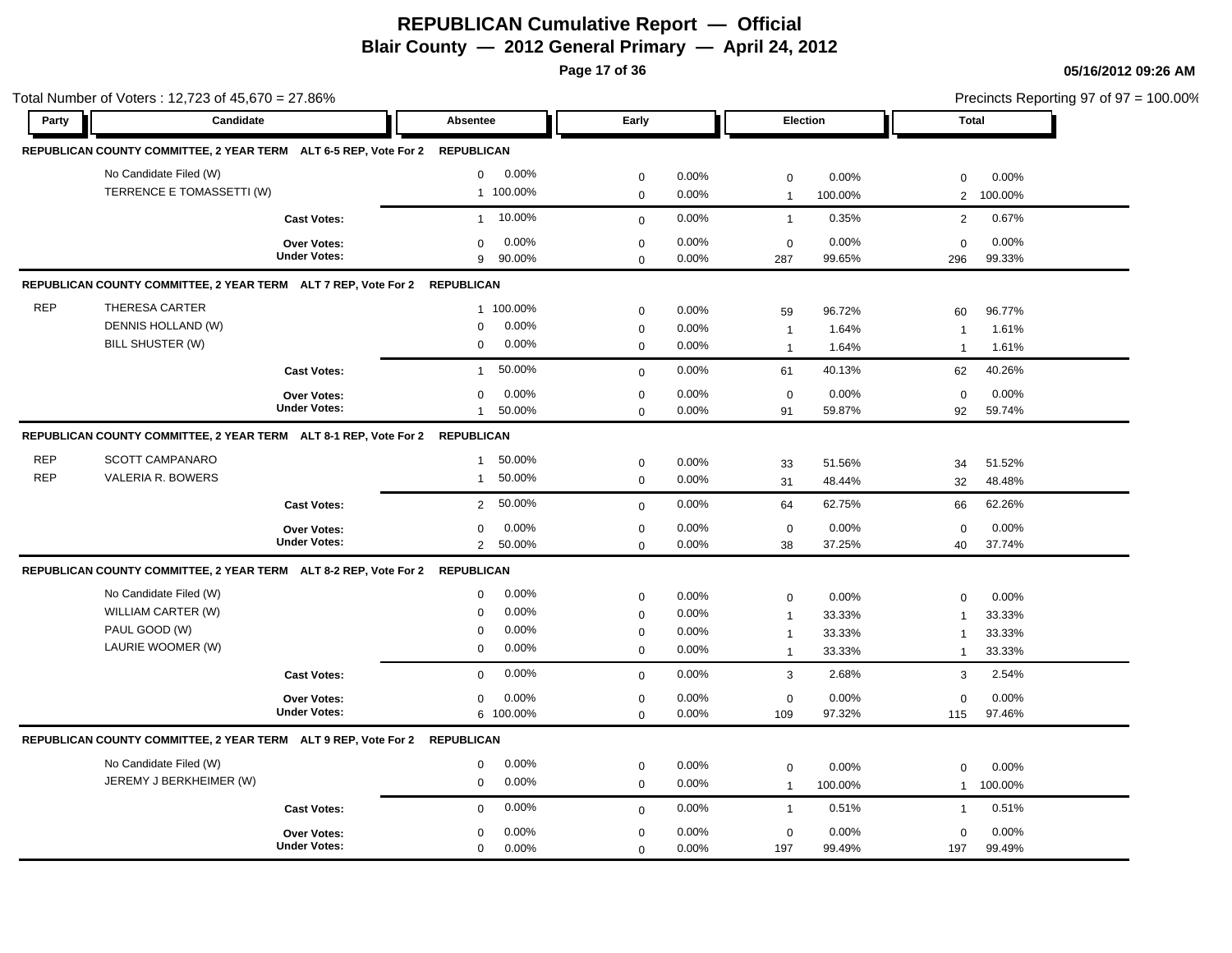**Page 18 of 36**

|            | Total Number of Voters: 12,723 of 45,670 = 27.86%                            |                     |                        |             |       |                |         |                         | Precincts Reporting 97 of 97 = 100.00% |
|------------|------------------------------------------------------------------------------|---------------------|------------------------|-------------|-------|----------------|---------|-------------------------|----------------------------------------|
| Party      | Candidate                                                                    |                     | <b>Absentee</b>        | Early       |       | Election       |         | Total                   |                                        |
|            | REPUBLICAN COUNTY COMMITTEE, 2 YEAR TERM ALT 10-1 REP, Vote For 2 REPUBLICAN |                     |                        |             |       |                |         |                         |                                        |
| <b>REP</b> | <b>JOY BOWERS</b>                                                            |                     | 50.00%<br>$\mathbf{1}$ | $\mathbf 0$ | 0.00% | 23             | 47.92%  | 24                      | 48.00%                                 |
| <b>REP</b> | <b>DONALD BOWERS</b>                                                         |                     | 50.00%<br>$\mathbf{1}$ | $\mathbf 0$ | 0.00% | 25             | 52.08%  | 26                      | 52.00%                                 |
|            |                                                                              | <b>Cast Votes:</b>  | 2 100.00%              | $\mathbf 0$ | 0.00% | 48             | 63.16%  | 50                      | 64.10%                                 |
|            |                                                                              | Over Votes:         | 0.00%<br>$\mathbf 0$   | $\mathbf 0$ | 0.00% | $\mathbf 0$    | 0.00%   | $\mathbf 0$             | 0.00%                                  |
|            |                                                                              | <b>Under Votes:</b> | 0.00%<br>$\mathbf 0$   | $\mathbf 0$ | 0.00% | 28             | 36.84%  | 28                      | 35.90%                                 |
|            | REPUBLICAN COUNTY COMMITTEE, 2 YEAR TERM ALT 10-2 REP, Vote For 2 REPUBLICAN |                     |                        |             |       |                |         |                         |                                        |
|            | No Candidate Filed (W)                                                       |                     | 0.00%<br>0             | $\mathbf 0$ | 0.00% | $\mathbf 0$    | 0.00%   | $\mathbf 0$             | 0.00%                                  |
|            | TERRY TOMASETTI (W)                                                          |                     | 0.00%<br>$\mathbf 0$   | $\mathbf 0$ | 0.00% | $\overline{1}$ | 100.00% | $\mathbf{1}$            | 100.00%                                |
|            |                                                                              | <b>Cast Votes:</b>  | 0.00%<br>$\mathbf 0$   | $\mathbf 0$ | 0.00% | $\mathbf{1}$   | 1.39%   | $\mathbf{1}$            | 1.39%                                  |
|            |                                                                              | <b>Over Votes:</b>  | 0.00%<br>$\mathbf 0$   | $\mathbf 0$ | 0.00% | $\mathbf 0$    | 0.00%   | 0                       | 0.00%                                  |
|            |                                                                              | <b>Under Votes:</b> | 0.00%<br>$\mathbf 0$   | $\mathbf 0$ | 0.00% | 71             | 98.61%  | 71                      | 98.61%                                 |
|            | REPUBLICAN COUNTY COMMITTEE, 2 YEAR TERM ALT 10-3 REP, Vote For 2 REPUBLICAN |                     |                        |             |       |                |         |                         |                                        |
|            | No Candidate Filed (W)                                                       |                     | 0.00%<br>0             | $\pmb{0}$   | 0.00% | $\mathbf 0$    | 0.00%   | 0                       | 0.00%                                  |
|            | Mindy Harshberger (W)                                                        |                     | 50.00%<br>$\mathbf 1$  | $\mathbf 0$ | 0.00% | $\mathbf 0$    | 0.00%   | $\mathbf{1}$            | 25.00%                                 |
|            | Mallory Monahan (W)                                                          |                     | 50.00%<br>$\mathbf{1}$ | $\mathbf 0$ | 0.00% | $\mathbf 0$    | 0.00%   | $\mathbf{1}$            | 25.00%                                 |
|            | TERRY THOM (W)                                                               |                     | 0.00%<br>0             | $\mathbf 0$ | 0.00% | $\mathbf{1}$   | 50.00%  | -1                      | 25.00%                                 |
|            | TERRY TOMISETTI (W)                                                          |                     | 0.00%<br>0             | $\mathbf 0$ | 0.00% | $\mathbf 1$    | 50.00%  | $\mathbf{1}$            | 25.00%                                 |
|            |                                                                              | <b>Cast Votes:</b>  | 2 100.00%              | $\mathbf 0$ | 0.00% | 2              | 1.67%   | 4                       | 3.28%                                  |
|            |                                                                              | <b>Over Votes:</b>  | 0.00%<br>0             | $\mathbf 0$ | 0.00% | $\mathbf 0$    | 0.00%   | 0                       | 0.00%                                  |
|            |                                                                              | <b>Under Votes:</b> | $\mathbf 0$<br>0.00%   | $\mathbf 0$ | 0.00% | 118            | 98.33%  | 118                     | 96.72%                                 |
|            | REPUBLICAN COUNTY COMMITTEE, 2 YEAR TERM ALT 10-4 REP, Vote For 2 REPUBLICAN |                     |                        |             |       |                |         |                         |                                        |
|            | No Candidate Filed (W)                                                       |                     | 0.00%<br>$\mathbf 0$   | $\mathbf 0$ | 0.00% | $\mathbf 0$    | 0.00%   | 0                       | 0.00%                                  |
|            | DANIEL B BAUER (W)                                                           |                     | 0.00%<br>$\mathbf 0$   | $\mathbf 0$ | 0.00% | $\mathbf{1}$   | 7.14%   | 1                       | 7.14%                                  |
|            | TED BEAMM (W)                                                                |                     | 0.00%<br>$\Omega$      | $\mathbf 0$ | 0.00% | $\overline{1}$ | 7.14%   | $\overline{1}$          | 7.14%                                  |
|            | JACQUELINE A LEANDRI (W)                                                     |                     | 0.00%<br>$\Omega$      | $\mathbf 0$ | 0.00% | 3              | 21.43%  | 3                       | 21.43%                                 |
|            | JOHN MCGINNIS (W)                                                            |                     | 0.00%<br>$\mathbf 0$   | $\mathbf 0$ | 0.00% | $\mathbf{1}$   | 7.14%   | $\overline{\mathbf{1}}$ | 7.14%                                  |
|            | MICHAEL RAWLINS (W)                                                          |                     | 0.00%<br>0             | $\mathbf 0$ | 0.00% | 2              | 14.29%  | 2                       | 14.29%                                 |
|            | <b>HEATHER ROBERTS (W)</b>                                                   |                     | 0.00%<br>$\Omega$      | $\mathbf 0$ | 0.00% | 1              | 7.14%   | -1                      | 7.14%                                  |
|            | WILLIAM ROBERTS (W)                                                          |                     | 0.00%<br>$\Omega$      | $\mathbf 0$ | 0.00% | -1             | 7.14%   | -1                      | 7.14%                                  |
|            | WALTER SMITH (W)                                                             |                     | 0.00%<br>0             | $\mathbf 0$ | 0.00% | -1             | 7.14%   | $\mathbf 1$             | 7.14%                                  |
|            | MICHAEL SPARACINO (W)                                                        |                     | 0.00%<br>$\mathbf 0$   | $\mathbf 0$ | 0.00% | $\mathbf 1$    | 7.14%   | -1                      | 7.14%                                  |
|            | AMY TEETER (W)                                                               |                     | 0.00%<br>$\mathbf 0$   | $\mathbf 0$ | 0.00% |                | 7.14%   |                         | 7.14%                                  |
|            | TERRY THOMASSETTI (W)                                                        |                     | 0.00%<br>0             | $\mathbf 0$ | 0.00% | $\mathbf 1$    | 7.14%   | $\mathbf{1}$            | 7.14%                                  |
|            |                                                                              | <b>Cast Votes:</b>  | 0.00%<br>$\mathbf 0$   | $\mathbf 0$ | 0.00% | 14             | 4.02%   | 14                      | 3.93%                                  |
|            |                                                                              | Over Votes:         | 0.00%<br>0             | $\mathbf 0$ | 0.00% | $\mathbf 0$    | 0.00%   | 0                       | 0.00%                                  |
|            |                                                                              | <b>Under Votes:</b> | 8 100.00%              | $\mathbf 0$ | 0.00% | 334            | 95.98%  | 342                     | 96.07%                                 |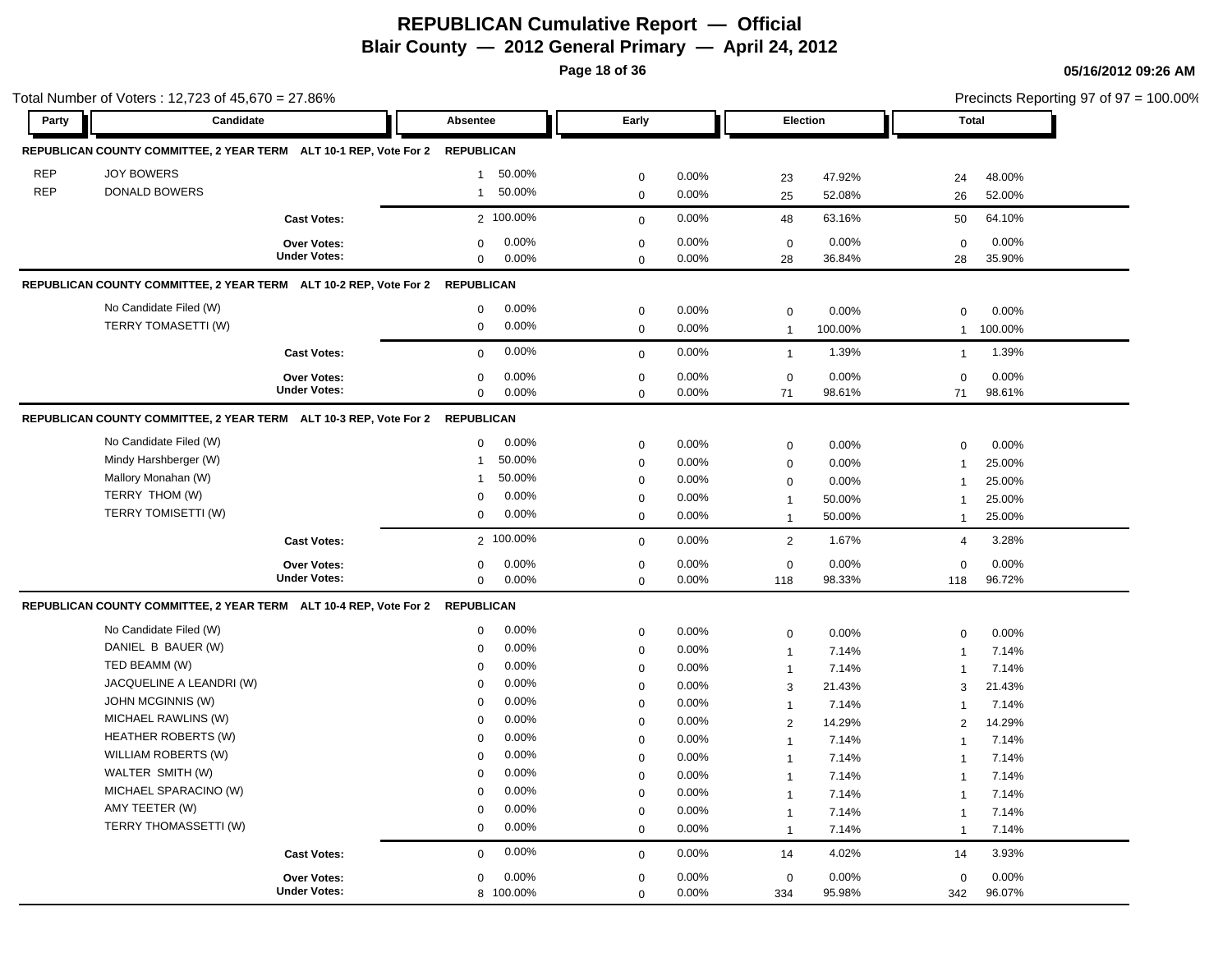**Page 19 of 36**

Precincts Reporting 97 of 97 = 100.00%

|            | Total Number of Voters: 12,723 of 45,670 = 27.86%                            |                     |                          |             |          |                |        |                         | Precincts Reporting 97 of 97 = 100.00% |
|------------|------------------------------------------------------------------------------|---------------------|--------------------------|-------------|----------|----------------|--------|-------------------------|----------------------------------------|
| Party      | Candidate                                                                    |                     | Absentee                 | Early       |          | Election       |        | Total                   |                                        |
|            | REPUBLICAN COUNTY COMMITTEE, 2 YEAR TERM ALT 11-1 REP, Vote For 2            |                     | <b>REPUBLICAN</b>        |             |          |                |        |                         |                                        |
| <b>REP</b> | <b>WILLIAM NEUGEBAUER</b>                                                    |                     | 2 100.00%                | $\mathbf 0$ | 0.00%    | 105            | 97.22% | 107                     | 97.27%                                 |
|            | JAMES BALDWIN (W)                                                            |                     | 0.00%<br>$\Omega$        | $\mathbf 0$ | 0.00%    | 2              | 1.85%  | $\overline{2}$          | 1.82%                                  |
|            | TERRY TOMMASETTI (W)                                                         |                     | 0.00%<br>0               | $\mathbf 0$ | 0.00%    | $\mathbf{1}$   | 0.93%  | $\overline{1}$          | 0.91%                                  |
|            |                                                                              | <b>Cast Votes:</b>  | 50.00%<br>$\overline{2}$ | $\mathbf 0$ | 0.00%    | 108            | 40.30% | 110                     | 40.44%                                 |
|            |                                                                              | <b>Over Votes:</b>  | 0.00%<br>0               | $\mathbf 0$ | 0.00%    | $\mathbf 0$    | 0.00%  | $\mathbf 0$             | 0.00%                                  |
|            |                                                                              | <b>Under Votes:</b> | $\overline{2}$<br>50.00% | $\mathbf 0$ | 0.00%    | 160            | 59.70% | 162                     | 59.56%                                 |
|            | REPUBLICAN COUNTY COMMITTEE, 2 YEAR TERM ALT 11-2 REP, Vote For 2 REPUBLICAN |                     |                          |             |          |                |        |                         |                                        |
| <b>REP</b> | RICHARD A. GEIST                                                             |                     | 33.33%<br>$\overline{2}$ | $\mathbf 0$ | 0.00%    | 75             | 84.27% | 77                      | 81.05%                                 |
|            | Bill Benzel (W)                                                              |                     | 33.33%<br>2              | $\mathbf 0$ | 0.00%    | $\mathbf 0$    | 0.00%  | 2                       | 2.11%                                  |
|            | TOM DEHAVEN (W)                                                              |                     | 0.00%<br>$\Omega$        | $\mathbf 0$ | $0.00\%$ | $\mathbf{1}$   | 1.12%  | $\overline{1}$          | 1.05%                                  |
|            | TAD DEHAVEN (W)                                                              |                     | 0.00%<br>0               | $\mathbf 0$ | 0.00%    | $\mathbf{1}$   | 1.12%  | $\overline{1}$          | 1.05%                                  |
|            | Dennis McGinnis (W)                                                          |                     | 0.00%<br>$\Omega$        | $\mathbf 0$ | 0.00%    | $\mathbf{1}$   | 1.12%  | $\overline{1}$          | 1.05%                                  |
|            | TRAVIS G SCHOOLEY (W)                                                        |                     | 0.00%<br>$\Omega$        | $\mathbf 0$ | 0.00%    | 2              | 2.25%  | 2                       | 2.11%                                  |
|            | BRUCE ERB (W)                                                                |                     | 0.00%<br>$\Omega$        | $\mathbf 0$ | 0.00%    | $\mathbf{1}$   | 1.12%  | $\overline{1}$          | 1.05%                                  |
|            | Mike Forosisky (W)                                                           |                     | 16.67%<br>-1             | $\mathbf 0$ | 0.00%    | $\mathbf 0$    | 0.00%  | $\overline{1}$          | 1.05%                                  |
|            | MATTHEW GARBER (W)                                                           |                     | 0.00%<br>$\Omega$        | 0           | 0.00%    | $\overline{2}$ | 2.25%  | 2                       | 2.11%                                  |
|            | DORIS GRIMM (W)                                                              |                     | 0.00%<br>$\Omega$        | $\mathbf 0$ | 0.00%    | $\mathbf{1}$   | 1.12%  | $\overline{1}$          | 1.05%                                  |
|            | TICKIE HENDRICKS (W)                                                         |                     | 0.00%<br>$\Omega$        | $\mathbf 0$ | 0.00%    | $\mathbf{1}$   | 1.12%  | $\overline{1}$          | 1.05%                                  |
|            | JASON HIGH (W)                                                               |                     | 0.00%<br>$\Omega$        | $\mathbf 0$ | 0.00%    | $\mathbf{1}$   | 1.12%  | $\mathbf{1}$            | 1.05%                                  |
|            | JOHN MCGINNIS (W)                                                            |                     | 16.67%<br>$\mathbf{1}$   | $\mathbf 0$ | 0.00%    | $\overline{2}$ | 2.25%  | 3                       | 3.16%                                  |
|            | LINDA MCGLATHERY (W)                                                         |                     | 0.00%<br>0               | $\mathbf 0$ | 0.00%    | $\mathbf{1}$   | 1.12%  | $\mathbf{1}$            | 1.05%                                  |
|            |                                                                              | <b>Cast Votes:</b>  | 60.00%<br>6              | $\mathbf 0$ | 0.00%    | 89             | 34.50% | 95                      | 35.45%                                 |
|            |                                                                              | <b>Over Votes:</b>  | $0.00\%$<br>$\mathbf 0$  | $\mathbf 0$ | 0.00%    | $\mathbf 0$    | 0.00%  | $\mathbf 0$             | 0.00%                                  |
|            |                                                                              | <b>Under Votes:</b> | 40.00%<br>4              | $\mathbf 0$ | 0.00%    | 169            | 65.50% | 173                     | 64.55%                                 |
|            | REPUBLICAN COUNTY COMMITTEE, 2 YEAR TERM ALT 11-3 REP, Vote For 2 REPUBLICAN |                     |                          |             |          |                |        |                         |                                        |
| <b>REP</b> | JUDITH A. BERRYMAN                                                           |                     | 3 100.00%                | $\mathbf 0$ | 0.00%    | 104            | 98.11% | 107                     | 98.17%                                 |
|            | LORI CRILLEY (W)                                                             |                     | 0.00%<br>$\mathbf 0$     | $\mathbf 0$ | 0.00%    | $\mathbf{1}$   | 0.94%  | $\overline{\mathbf{1}}$ | 0.92%                                  |
|            | TERESA L MILLER (W)                                                          |                     | 0.00%<br>$\mathbf 0$     | $\mathbf 0$ | 0.00%    | $\mathbf{1}$   | 0.94%  | $\overline{1}$          | 0.92%                                  |
|            |                                                                              | <b>Cast Votes:</b>  | 37.50%<br>3              | $\mathbf 0$ | 0.00%    | 106            | 38.13% | 109                     | 38.11%                                 |
|            |                                                                              | <b>Over Votes:</b>  | 0.00%<br>0               | $\mathbf 0$ | 0.00%    | $\mathbf 0$    | 0.00%  | $\mathbf 0$             | 0.00%                                  |
|            |                                                                              | <b>Under Votes:</b> | 62.50%<br>5              | $\mathbf 0$ | 0.00%    | 172            | 61.87% | 177                     | 61.89%                                 |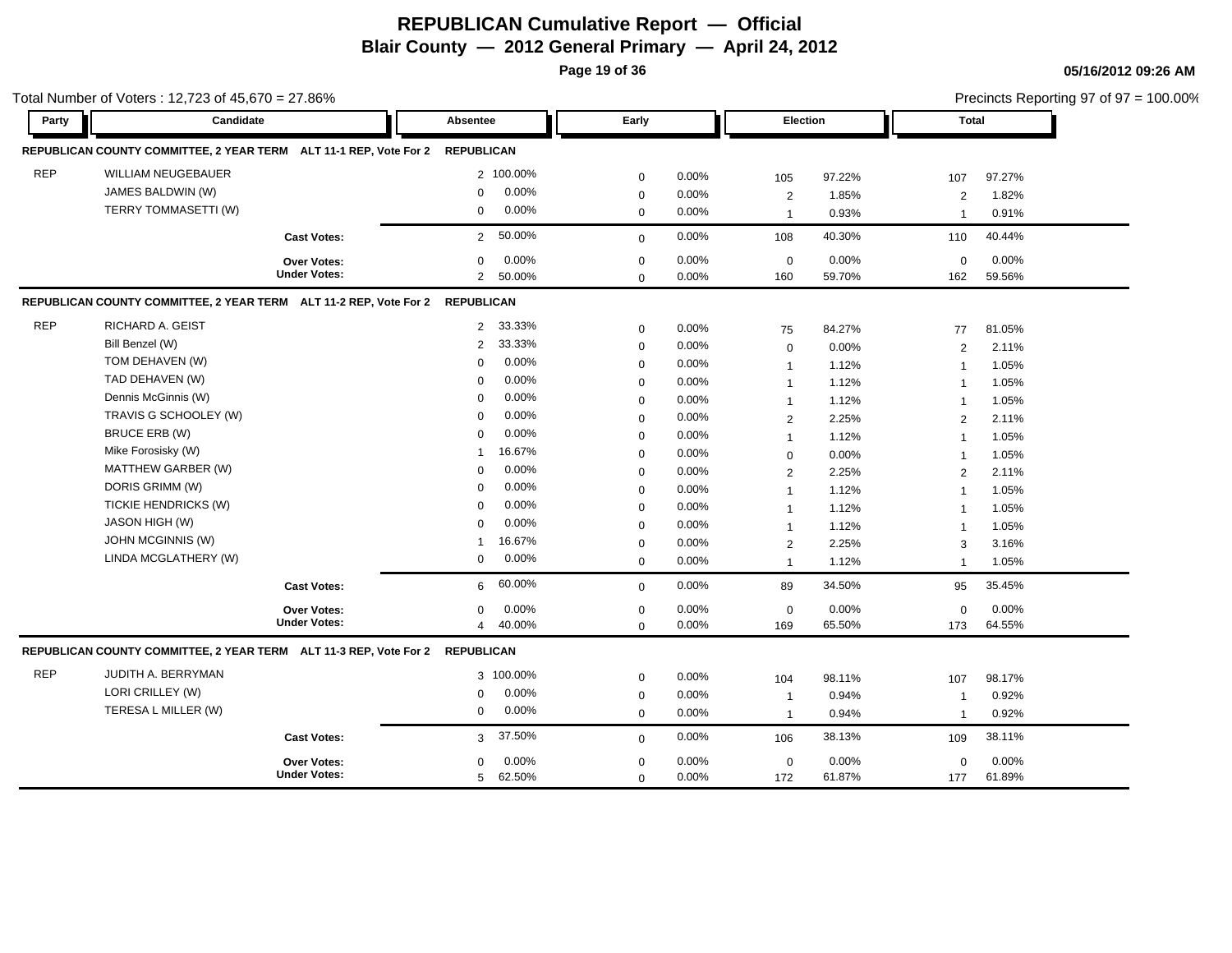**Page 20 of 36**

|            | Total Number of Voters: 12,723 of 45,670 = 27.86%                            |                     |                          |             |       |                 | Precincts Reporting 97 of 97 = 100.00% |                |        |
|------------|------------------------------------------------------------------------------|---------------------|--------------------------|-------------|-------|-----------------|----------------------------------------|----------------|--------|
| Party      | Candidate                                                                    |                     | Absentee                 | Early       |       | <b>Election</b> |                                        | Total          |        |
|            | REPUBLICAN COUNTY COMMITTEE, 2 YEAR TERM ALT 12-1 REP, Vote For 2 REPUBLICAN |                     |                          |             |       |                 |                                        |                |        |
|            | No Candidate Filed (W)                                                       |                     | 0.00%<br>$\mathbf 0$     | $\mathbf 0$ | 0.00% | $\mathbf 0$     | 0.00%                                  | $\mathbf 0$    | 0.00%  |
|            | TERRY TOMMASETTIE (W)                                                        |                     | 0.00%<br>$\mathbf 0$     | $\mathbf 0$ | 0.00% | $\mathbf{1}$    | 25.00%                                 |                | 25.00% |
|            | TED BEAM (W)                                                                 |                     | 0.00%<br>$\Omega$        | $\mathbf 0$ | 0.00% | $\overline{1}$  | 25.00%                                 | $\overline{1}$ | 25.00% |
|            | CHRISTINA BRITTON (W)                                                        |                     | 0.00%<br>$\Omega$        | $\mathbf 0$ | 0.00% | $\mathbf{1}$    | 25.00%                                 | $\mathbf 1$    | 25.00% |
|            | RICK GEIS (W)                                                                |                     | 0.00%<br>$\mathbf 0$     | $\Omega$    | 0.00% | $\mathbf{1}$    | 25.00%                                 | $\overline{1}$ | 25.00% |
|            |                                                                              | <b>Cast Votes:</b>  | 0.00%<br>$\Omega$        | $\mathbf 0$ | 0.00% | $\overline{4}$  | 3.70%                                  | $\overline{4}$ | 3.51%  |
|            |                                                                              | <b>Over Votes:</b>  | 0.00%<br>$\mathbf 0$     | $\mathbf 0$ | 0.00% | $\mathsf 0$     | 0.00%                                  | $\mathbf 0$    | 0.00%  |
|            |                                                                              | <b>Under Votes:</b> | 6 100.00%                | $\mathbf 0$ | 0.00% | 104             | 96.30%                                 | 110            | 96.49% |
|            | REPUBLICAN COUNTY COMMITTEE, 2 YEAR TERM ALT 12-2 REP, Vote For 2 REPUBLICAN |                     |                          |             |       |                 |                                        |                |        |
| <b>REP</b> | <b>NAOMI SHIELDS</b>                                                         |                     | 1 100.00%                | $\mathbf 0$ | 0.00% | 75              | 74.26%                                 | 76             | 74.51% |
|            | JAN MILLS SR (W)                                                             |                     | 0.00%<br>0               | $\mathbf 0$ | 0.00% | 11              | 10.89%                                 | 11             | 10.78% |
|            | JAN MILLS JR (W)                                                             |                     | 0.00%<br>$\Omega$        | $\Omega$    | 0.00% | 2               | 1.98%                                  | $\overline{2}$ | 1.96%  |
|            | JAY CONFER (W)                                                               |                     | 0.00%<br>$\Omega$        | $\mathbf 0$ | 0.00% | $\mathbf{1}$    | 0.99%                                  | $\overline{1}$ | 0.98%  |
|            | JAN MILLS (W)                                                                |                     | 0.00%<br>0               | $\mathbf 0$ | 0.00% | 12              | 11.88%                                 | 12             | 11.76% |
|            |                                                                              | <b>Cast Votes:</b>  | 50.00%<br>$\mathbf{1}$   | $\mathbf 0$ | 0.00% | 101             | 53.72%                                 | 102            | 53.68% |
|            |                                                                              | Over Votes:         | 0.00%<br>0               | $\mathbf 0$ | 0.00% | $\mathsf 0$     | 0.00%                                  | $\pmb{0}$      | 0.00%  |
|            |                                                                              | <b>Under Votes:</b> | 50.00%<br>$\mathbf{1}$   | $\Omega$    | 0.00% | 87              | 46.28%                                 | 88             | 46.32% |
|            | REPUBLICAN COUNTY COMMITTEE, 2 YEAR TERM ALT 12-3 REP, Vote For 2 REPUBLICAN |                     |                          |             |       |                 |                                        |                |        |
| <b>REP</b> | AUGUST C. STICKEL IV                                                         |                     | 0.00%<br>0               | $\mathbf 0$ | 0.00% | 57              | 81.43%                                 | 57             | 81.43% |
|            | RICK DEAN (W)                                                                |                     | 0.00%<br>$\Omega$        | $\mathbf 0$ | 0.00% | $\mathbf{1}$    | 1.43%                                  | $\overline{1}$ | 1.43%  |
|            | <b>KAREN FRANKS (W)</b>                                                      |                     | 0.00%<br>0               | $\mathbf 0$ | 0.00% | $\overline{2}$  | 2.86%                                  | 2              | 2.86%  |
|            | AUGUST C STICKEL V (W)                                                       |                     | 0.00%<br>$\Omega$        | $\mathbf 0$ | 0.00% | 4               | 5.71%                                  | $\overline{4}$ | 5.71%  |
|            | JAN MILLS (W)                                                                |                     | 0.00%<br>$\Omega$        | $\mathbf 0$ | 0.00% | $\sqrt{2}$      | 2.86%                                  | $\overline{2}$ | 2.86%  |
|            | JAN MILLS SR (W)                                                             |                     | 0.00%<br>$\mathbf 0$     | $\mathbf 0$ | 0.00% | $\overline{4}$  | 5.71%                                  | $\overline{4}$ | 5.71%  |
|            |                                                                              | <b>Cast Votes:</b>  | 0.00%<br>$\mathbf 0$     | $\mathbf 0$ | 0.00% | 70              | 44.30%                                 | 70             | 44.30% |
|            |                                                                              | Over Votes:         | 0.00%<br>0               | $\mathbf 0$ | 0.00% | $\mathsf 0$     | 0.00%                                  | $\mathbf 0$    | 0.00%  |
|            |                                                                              | <b>Under Votes:</b> | 0.00%<br>$\mathbf 0$     | $\Omega$    | 0.00% | 88              | 55.70%                                 | 88             | 55.70% |
|            | REPUBLICAN COUNTY COMMITTEE, 2 YEAR TERM ALT 12-4 REP, Vote For 2 REPUBLICAN |                     |                          |             |       |                 |                                        |                |        |
|            | No Candidate Filed (W)                                                       |                     | 0.00%<br>0               | $\mathbf 0$ | 0.00% | $\mathbf 0$     | 0.00%                                  | $\mathbf 0$    | 0.00%  |
|            | John D McGinnis (W)                                                          |                     | 33.33%<br>$\mathbf{1}$   | $\mathbf 0$ | 0.00% | $\mathbf 0$     | 0.00%                                  | $\overline{1}$ | 20.00% |
|            | Diane Meling (W)                                                             |                     | 33.33%<br>-1             | $\mathbf 0$ | 0.00% | $\mathbf 0$     | 0.00%                                  | $\mathbf 1$    | 20.00% |
|            | <b>BETH SANDERS (W)</b>                                                      |                     | 0.00%<br>0               | $\mathbf 0$ | 0.00% | $\mathbf{1}$    | 50.00%                                 | $\overline{1}$ | 20.00% |
|            | Terry Tomassetti (W)                                                         |                     | 33.33%<br>$\mathbf{1}$   | $\mathbf 0$ | 0.00% | $\mathbf{1}$    | 50.00%                                 | 2              | 40.00% |
|            |                                                                              | <b>Cast Votes:</b>  | 30.00%<br>3              | $\mathbf 0$ | 0.00% | 2               | 0.78%                                  | 5              | 1.88%  |
|            |                                                                              | <b>Over Votes:</b>  | 0<br>0.00%               | $\mathbf 0$ | 0.00% | $\mathsf 0$     | 0.00%                                  | $\mathbf 0$    | 0.00%  |
|            |                                                                              | <b>Under Votes:</b> | 70.00%<br>$\overline{7}$ | $\Omega$    | 0.00% | 254             | 99.22%                                 | 261            | 98.12% |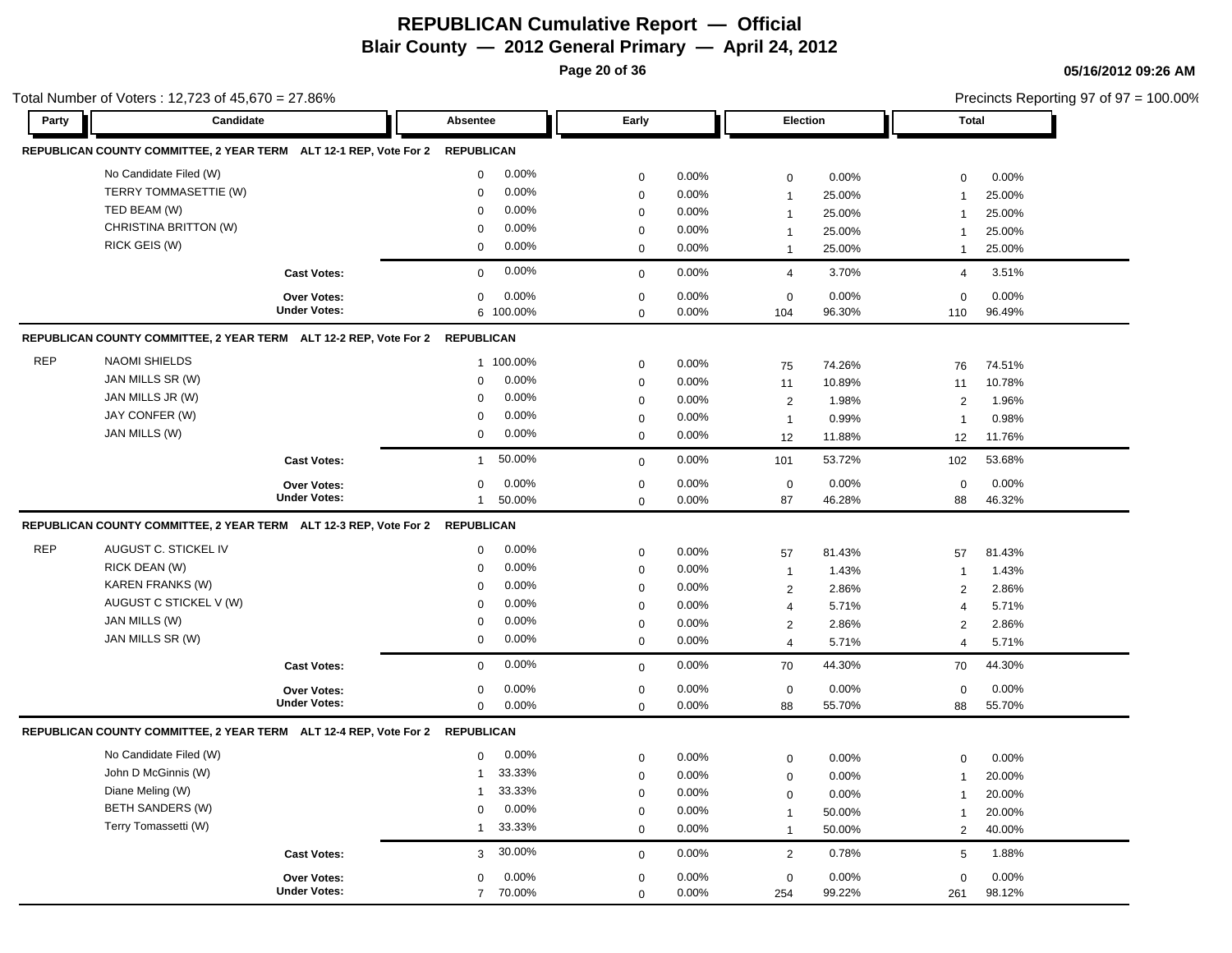**Page 21 of 36**

|            | Total Number of Voters: 12,723 of 45,670 = 27.86%                            |                     |                          |             |       |                     |         |                | Precincts Reporting 97 of 97 = 100.00% |
|------------|------------------------------------------------------------------------------|---------------------|--------------------------|-------------|-------|---------------------|---------|----------------|----------------------------------------|
| Party      | Candidate                                                                    |                     | <b>Absentee</b>          | Early       |       | <b>Election</b>     |         |                | <b>Total</b>                           |
|            | REPUBLICAN COUNTY COMMITTEE, 2 YEAR TERM ALT 12-5 REP, Vote For 2 REPUBLICAN |                     |                          |             |       |                     |         |                |                                        |
| <b>REP</b> | DAVID W. BUTTERBAUGH, JR.                                                    |                     | 2 100.00%                | $\mathbf 0$ | 0.00% | 46                  | 93.88%  | 48             | 94.12%                                 |
|            | JEFFREY BOUGHER (W)                                                          |                     | 0.00%<br>$\mathbf 0$     | $\mathbf 0$ | 0.00% | $\mathbf{1}$        | 2.04%   | $\overline{1}$ | 1.96%                                  |
|            | JOHN MCINED (W)                                                              |                     | 0.00%<br>$\Omega$        | $\mathbf 0$ | 0.00% | $\overline{1}$      | 2.04%   | $\mathbf 1$    | 1.96%                                  |
|            | TERRY TOAMASETTI (W)                                                         |                     | 0.00%<br>$\mathbf 0$     | $\mathbf 0$ | 0.00% | $\mathbf{1}$        | 2.04%   | $\overline{1}$ | 1.96%                                  |
|            |                                                                              | <b>Cast Votes:</b>  | 50.00%<br>$\overline{2}$ | $\mathbf 0$ | 0.00% | 49                  | 48.04%  | 51             | 48.11%                                 |
|            |                                                                              | Over Votes:         | $0.00\%$<br>$\mathbf 0$  | $\mathbf 0$ | 0.00% | $\mathbf 0$         | 0.00%   | $\mathbf 0$    | 0.00%                                  |
|            |                                                                              | <b>Under Votes:</b> | $\overline{2}$<br>50.00% | $\mathbf 0$ | 0.00% | 53                  | 51.96%  | 55             | 51.89%                                 |
|            | REPUBLICAN COUNTY COMMITTEE, 2 YEAR TERM ALT 13-1 REP, Vote For 2 REPUBLICAN |                     |                          |             |       |                     |         |                |                                        |
| <b>REP</b> | <b>GARY R. RHODES</b>                                                        |                     | 0.00%<br>$\mathbf 0$     | $\mathbf 0$ | 0.00% | 109                 | 50.93%  | 109            | 50.93%                                 |
| <b>REP</b> | <b>WILLIAM T. CARTER</b>                                                     |                     | 0.00%<br>$\mathbf 0$     | $\mathbf 0$ | 0.00% | 105                 | 49.07%  | 105            | 49.07%                                 |
|            |                                                                              | <b>Cast Votes:</b>  | 0.00%<br>$\Omega$        | $\mathbf 0$ | 0.00% | 214                 | 72.79%  | 214            | 72.79%                                 |
|            |                                                                              | <b>Over Votes:</b>  | 0.00%<br>0               | $\mathbf 0$ | 0.00% | $\mathsf 0$         | 0.00%   | $\mathbf 0$    | 0.00%                                  |
|            |                                                                              | <b>Under Votes:</b> | 0.00%<br>$\mathbf 0$     | $\mathbf 0$ | 0.00% | 80                  | 27.21%  | 80             | 27.21%                                 |
|            | REPUBLICAN COUNTY COMMITTEE, 2 YEAR TERM ALT 13-2 REP, Vote For 2 REPUBLICAN |                     |                          |             |       |                     |         |                |                                        |
| <b>REP</b> | ERIK J. CAGLE                                                                |                     | 1 100.00%                | $\mathbf 0$ | 0.00% | 89                  | 100.00% | 90             | 100.00%                                |
|            |                                                                              | <b>Cast Votes:</b>  | 50.00%<br>$\mathbf{1}$   | $\mathbf 0$ | 0.00% | 89                  | 43.20%  | 90             | 43.27%                                 |
|            |                                                                              | <b>Over Votes:</b>  | 0.00%<br>0               | $\mathbf 0$ | 0.00% | $\mathbf 0$         | 0.00%   | $\mathbf 0$    | 0.00%                                  |
|            |                                                                              | <b>Under Votes:</b> | 50.00%<br>$\mathbf{1}$   | $\mathbf 0$ | 0.00% | 117                 | 56.80%  | 118            | 56.73%                                 |
|            | REPUBLICAN COUNTY COMMITTEE, 2 YEAR TERM ALT 13-3 REP, Vote For 2 REPUBLICAN |                     |                          |             |       |                     |         |                |                                        |
| <b>REP</b> | DONALD E. BELSEY                                                             |                     | 1 100.00%                | $\mathbf 0$ | 0.00% | 102                 | 52.85%  | 103            | 53.09%                                 |
| <b>REP</b> | KATHIE SHATZER PHELPS                                                        |                     | 0.00%<br>0               | $\mathbf 0$ | 0.00% | 91                  | 47.15%  | 91             | 46.91%                                 |
|            |                                                                              | <b>Cast Votes:</b>  | 50.00%<br>$\mathbf{1}$   | $\mathbf 0$ | 0.00% | 193                 | 73.66%  | 194            | 73.48%                                 |
|            |                                                                              | <b>Over Votes:</b>  | 0.00%<br>0               | $\mathbf 0$ | 0.00% | $\mathbf 0$         | 0.00%   | $\mathbf 0$    | 0.00%                                  |
|            |                                                                              | <b>Under Votes:</b> | 50.00%<br>$\mathbf{1}$   | $\Omega$    | 0.00% | 69                  | 26.34%  | 70             | 26.52%                                 |
|            | REPUBLICAN COUNTY COMMITTEE, 2 YEAR TERM ALT 13-4 REP, Vote For 2 REPUBLICAN |                     |                          |             |       |                     |         |                |                                        |
|            | No Candidate Filed (W)                                                       |                     | 0.00%<br>0               | $\mathbf 0$ | 0.00% | $\mathsf 0$         | 0.00%   | $\mathbf 0$    | 0.00%                                  |
|            | DONALD BELSEY (W)                                                            |                     | 0.00%<br>0               | $\mathbf 0$ | 0.00% | $\overline{2}$      | 33.33%  | 2              | 28.57%                                 |
|            | RAY BENTON (W)                                                               |                     | 0.00%<br>$\Omega$        | $\mathbf 0$ | 0.00% | $\mathbf{1}$        | 16.67%  | $\overline{1}$ | 14.29%                                 |
|            | JAMES CAROTHERS (W)                                                          |                     | 0.00%<br>$\Omega$        | $\mathbf 0$ | 0.00% | $\overline{2}$      | 33.33%  | 2              | 28.57%                                 |
|            | Michael Keramidas (W)                                                        |                     | 100.00%<br>$\mathbf{1}$  | $\mathbf 0$ | 0.00% | $\mathsf{O}\xspace$ | 0.00%   | $\mathbf{1}$   | 14.29%                                 |
|            | TERRY TOMASETTI (W)                                                          |                     | 0.00%<br>0               | $\mathbf 0$ | 0.00% | $\mathbf{1}$        | 16.67%  | $\overline{1}$ | 14.29%                                 |
|            |                                                                              | <b>Cast Votes:</b>  | 8.33%<br>$\overline{1}$  | $\mathbf 0$ | 0.00% | 6                   | 3.95%   | $\overline{7}$ | 4.27%                                  |
|            |                                                                              | Over Votes:         | $0.00\%$<br>$\Omega$     | $\mathbf 0$ | 0.00% | $\mathsf 0$         | 0.00%   | $\mathbf 0$    | 0.00%                                  |
|            |                                                                              | <b>Under Votes:</b> | 91.67%<br>11             | $\mathbf 0$ | 0.00% | 146                 | 96.05%  | 157            | 95.73%                                 |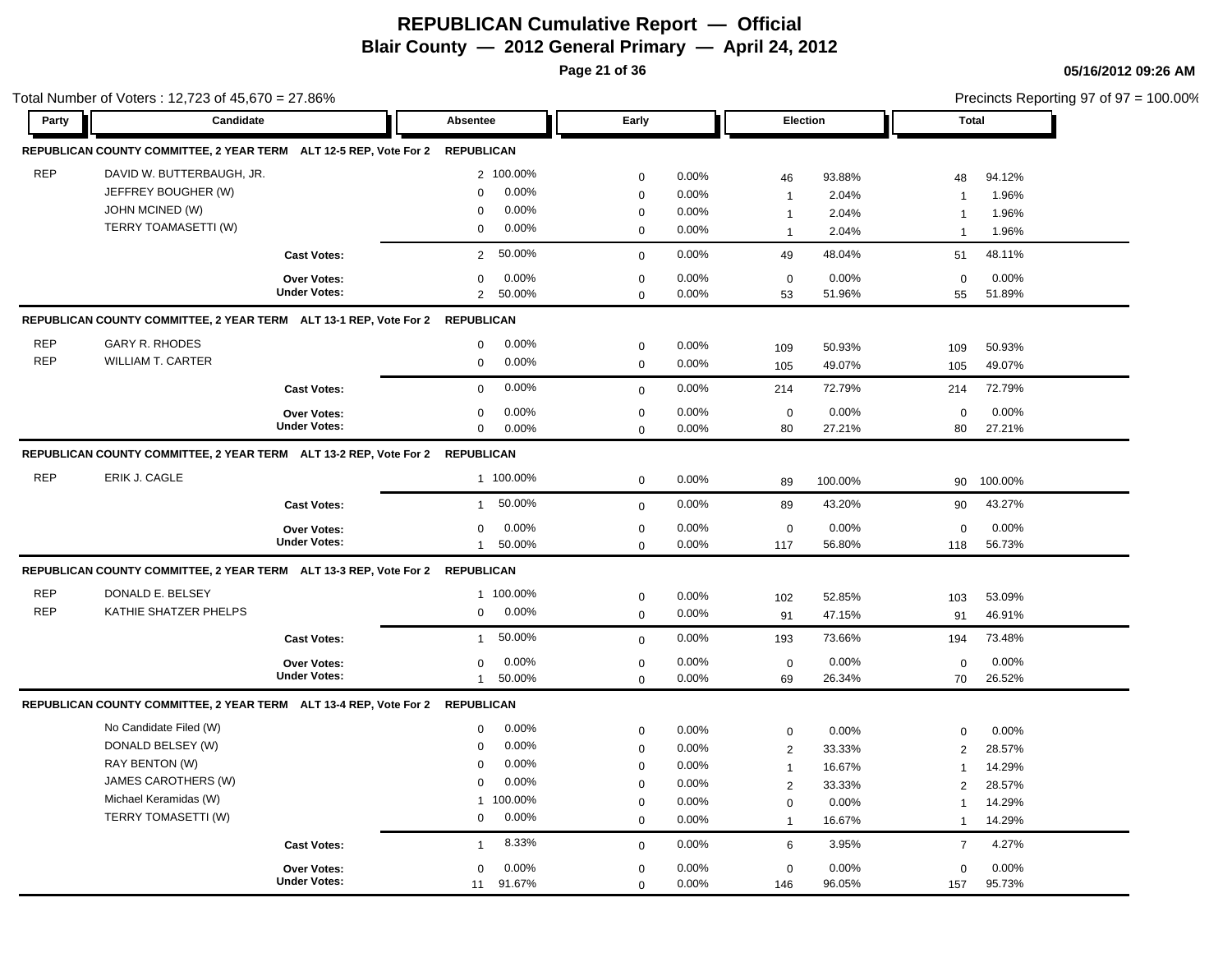**Page 22 of 36**

Precincts Reporting 97 of 97 = 100.00%

|            | Total Number of Voters: 12,723 of 45,670 = 27.86%                            |                     |                   |          |             |          |                 |        |                | Precincts Reporting 97 of 97 = 100.00% |
|------------|------------------------------------------------------------------------------|---------------------|-------------------|----------|-------------|----------|-----------------|--------|----------------|----------------------------------------|
| Party      | Candidate                                                                    |                     | Absentee          |          | Early       |          | <b>Election</b> |        | <b>Total</b>   |                                        |
|            | REPUBLICAN COUNTY COMMITTEE, 2 YEAR TERM ALT 14-1 REP, Vote For 2            |                     | <b>REPUBLICAN</b> |          |             |          |                 |        |                |                                        |
| <b>REP</b> | ANNE ZELNOSKY                                                                |                     | $\overline{2}$    | 50.00%   | $\mathbf 0$ | 0.00%    | 73              | 46.50% | 75             | 46.58%                                 |
| <b>REP</b> | <b>JOY FOREMAN</b>                                                           |                     | $\overline{2}$    | 50.00%   | $\mathbf 0$ | 0.00%    | 83              | 52.87% | 85             | 52.80%                                 |
|            | TERRY TOMESETTI (W)                                                          |                     | $\mathbf 0$       | 0.00%    | $\mathbf 0$ | 0.00%    | $\mathbf{1}$    | 0.64%  | $\overline{1}$ | 0.62%                                  |
|            |                                                                              | <b>Cast Votes:</b>  | 4 100.00%         |          | $\Omega$    | $0.00\%$ | 157             | 65.42% | 161            | 65.98%                                 |
|            |                                                                              | <b>Over Votes:</b>  | $\mathbf 0$       | 0.00%    | $\mathbf 0$ | 0.00%    | $\mathsf 0$     | 0.00%  | $\mathbf 0$    | 0.00%                                  |
|            |                                                                              | <b>Under Votes:</b> | $\mathbf 0$       | 0.00%    | $\mathbf 0$ | 0.00%    | 83              | 34.58% | 83             | 34.02%                                 |
|            | REPUBLICAN COUNTY COMMITTEE, 2 YEAR TERM ALT 14-2 REP, Vote For 2 REPUBLICAN |                     |                   |          |             |          |                 |        |                |                                        |
| <b>REP</b> | SUE A. SIDNEY                                                                |                     | 7 100.00%         |          | $\mathbf 0$ | 0.00%    | 178             | 96.74% | 185            | 96.86%                                 |
|            | CHARLES GROVE DIXON (W)                                                      |                     | $\mathbf 0$       | 0.00%    | $\mathbf 0$ | 0.00%    | $\overline{2}$  | 1.09%  | $\overline{2}$ | 1.05%                                  |
|            | PATRICIA GAMBOL (W)                                                          |                     | $\Omega$          | 0.00%    | $\mathbf 0$ | 0.00%    | $\mathbf{1}$    | 0.54%  | $\overline{1}$ | 0.52%                                  |
|            | <b>BETTE RICHARDS (W)</b>                                                    |                     | $\mathbf 0$       | 0.00%    | $\mathbf 0$ | 0.00%    | $\mathbf{1}$    | 0.54%  | -1             | 0.52%                                  |
|            | JAMES STEINER (W)                                                            |                     | $\Omega$          | 0.00%    | $\mathbf 0$ | 0.00%    | $\mathbf{1}$    | 0.54%  | -1             | 0.52%                                  |
|            | TERRY TOMASETTI (W)                                                          |                     | $\Omega$          | 0.00%    | $\Omega$    | 0.00%    | $\mathbf{1}$    | 0.54%  | -1             | 0.52%                                  |
|            |                                                                              | <b>Cast Votes:</b>  | $\overline{7}$    | 38.89%   | $\mathbf 0$ | 0.00%    | 184             | 41.07% | 191            | 40.99%                                 |
|            |                                                                              | Over Votes:         | $\Omega$          | 0.00%    | $\mathbf 0$ | 0.00%    | $\mathbf 0$     | 0.00%  | $\mathbf 0$    | 0.00%                                  |
|            |                                                                              | <b>Under Votes:</b> | 11                | 61.11%   | $\Omega$    | 0.00%    | 264             | 58.93% | 275            | 59.01%                                 |
|            | REPUBLICAN COUNTY COMMITTEE, 2 YEAR TERM ALT 14-3 REP, Vote For 2 REPUBLICAN |                     |                   |          |             |          |                 |        |                |                                        |
| <b>REP</b> | JOSEPH A. EBERHARDT                                                          |                     | $\overline{2}$    | 50.00%   | $\mathbf 0$ | 0.00%    | 81              | 51.92% | 83             | 51.88%                                 |
| <b>REP</b> | RAYMOND A. NEBELSKI, JR.                                                     |                     | $\overline{2}$    | 50.00%   | $\mathbf 0$ | 0.00%    | 75              | 48.08% | 77             | 48.13%                                 |
|            |                                                                              | <b>Cast Votes:</b>  | 4 100.00%         |          | $\mathbf 0$ | 0.00%    | 156             | 70.91% | 160            | 71.43%                                 |
|            |                                                                              | <b>Over Votes:</b>  | $\mathbf 0$       | $0.00\%$ | $\mathbf 0$ | 0.00%    | $\mathbf 0$     | 0.00%  | $\mathbf 0$    | $0.00\%$                               |
|            |                                                                              | <b>Under Votes:</b> | $\mathbf 0$       | $0.00\%$ | $\mathbf 0$ | 0.00%    | 64              | 29.09% | 64             | 28.57%                                 |
|            | REPUBLICAN COUNTY COMMITTEE, 2 YEAR TERM ALT 14-4 REP, Vote For 2 REPUBLICAN |                     |                   |          |             |          |                 |        |                |                                        |
| <b>REP</b> | LUCINDA UPDYKE                                                               |                     | 3 100.00%         |          | $\mathbf 0$ | 0.00%    | 164             | 98.80% | 167            | 98.82%                                 |
|            | PAUL GOOD (W)                                                                |                     | $\mathbf 0$       | 0.00%    | 0           | $0.00\%$ | $\mathbf{1}$    | 0.60%  | $\mathbf{1}$   | 0.59%                                  |
|            | JEFF LYNN (W)                                                                |                     | 0                 | 0.00%    | $\mathbf 0$ | 0.00%    | $\mathbf{1}$    | 0.60%  | $\overline{1}$ | 0.59%                                  |
|            |                                                                              | <b>Cast Votes:</b>  | 3                 | 50.00%   | $\mathbf 0$ | 0.00%    | 166             | 37.90% | 169            | 38.06%                                 |
|            |                                                                              | <b>Over Votes:</b>  | $\Omega$          | 0.00%    | $\mathbf 0$ | 0.00%    | $\mathbf 0$     | 0.00%  | $\mathbf 0$    | 0.00%                                  |
|            |                                                                              | <b>Under Votes:</b> | 3                 | 50.00%   | $\mathbf 0$ | 0.00%    | 272             | 62.10% | 275            | 61.94%                                 |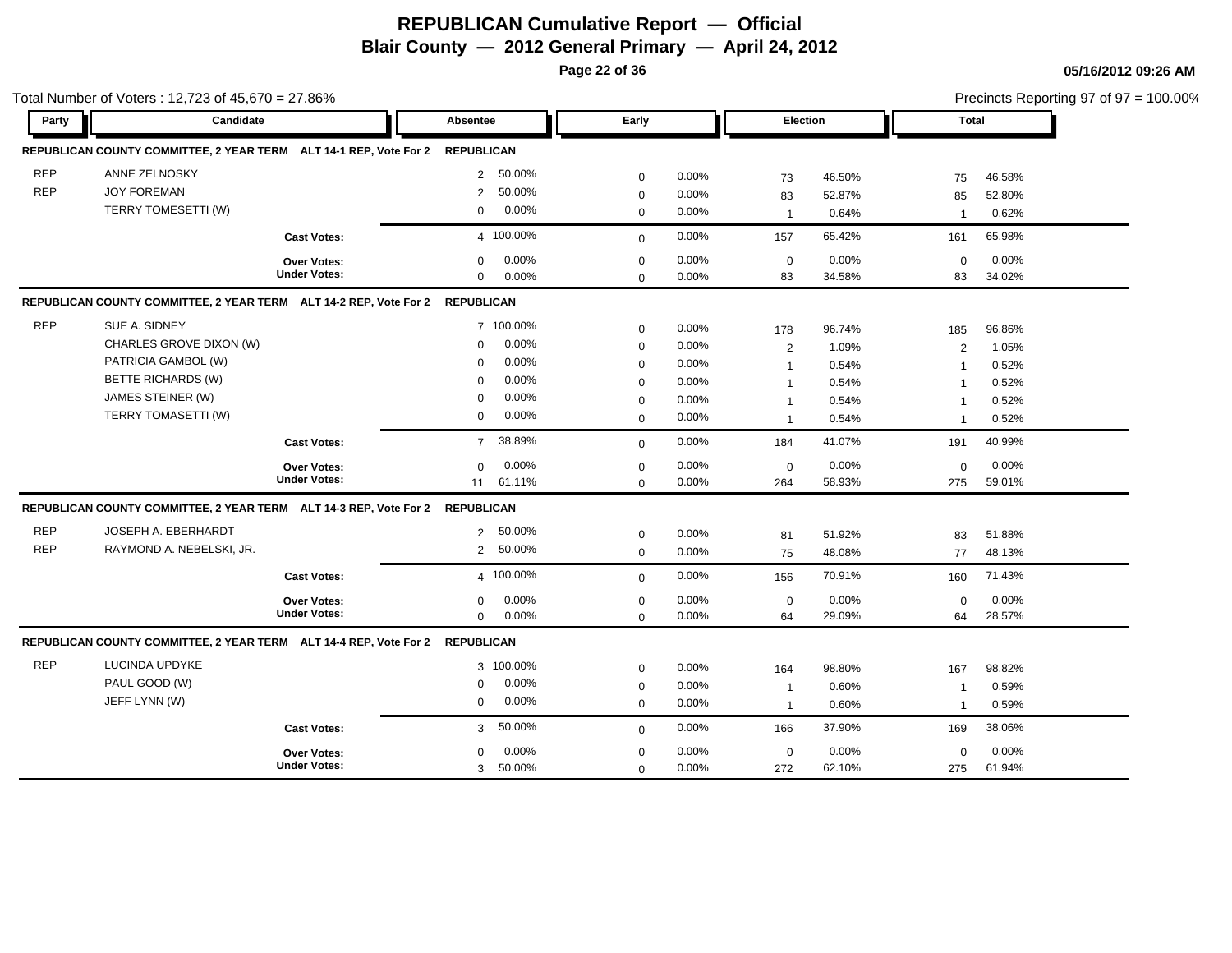**Page 23 of 36**

**05/16/2012 09:26 AM**

|            | otal Number of Voters: 12,723 of $45,670 = 27.86\%$                  |                          |             |          |                |         |                         | Precincts Reporting 97 of 97 = 100.00% |
|------------|----------------------------------------------------------------------|--------------------------|-------------|----------|----------------|---------|-------------------------|----------------------------------------|
| Party      | Candidate                                                            | Absentee                 | Early       |          | Election       |         | <b>Total</b>            |                                        |
|            | REPUBLICAN COUNTY COMMITTEE, 2 YEAR TERM ALLEGHENY 1 REP, Vote For 2 | <b>REPUBLICAN</b>        |             |          |                |         |                         |                                        |
| <b>REP</b> | <b>BONNI J. LINDBERG</b>                                             | 12.50%<br>$\mathbf{1}$   | 0           | $0.00\%$ | 174            | 46.77%  | 175                     | 46.05%                                 |
| <b>REP</b> | <b>KENNETH B. SNYDER</b>                                             | 50.00%<br>$\overline{4}$ | $\mathbf 0$ | 0.00%    | 196            | 52.69%  | 200                     | 52.63%                                 |
|            | Emilee Elder (W)                                                     | 12.50%                   | $\mathbf 0$ | 0.00%    | $\mathbf 0$    | 0.00%   | -1                      | 0.26%                                  |
|            | JOHN PATRICK ELDER (W)                                               | 0.00%<br>$\mathbf 0$     | 0           | $0.00\%$ | $\mathbf{1}$   | 0.27%   | -1                      | 0.26%                                  |
|            | Mike Engle (W)                                                       | 12.50%                   | 0           | 0.00%    | 0              | 0.00%   | -1                      | 0.26%                                  |
|            | John Kasun (W)                                                       | 12.50%                   | 0           | $0.00\%$ | 0              | 0.00%   | -1                      | 0.26%                                  |
|            | TERRY TOMESETTII (W)                                                 | 0.00%<br>$\mathbf 0$     | 0           | 0.00%    | $\mathbf{1}$   | 0.27%   | $\overline{\mathbf{1}}$ | 0.26%                                  |
|            | <b>Cast Votes:</b>                                                   | 8 80.00%                 | 0           | $0.00\%$ | 372            | 71.26%  | 380                     | 71.43%                                 |
|            | Over Votes:                                                          | 0.00%<br>$\Omega$        | 0           | 0.00%    | $\mathbf 0$    | 0.00%   | $\mathbf 0$             | 0.00%                                  |
|            | <b>Under Votes:</b>                                                  | 20.00%<br>$\overline{2}$ | $\mathbf 0$ | $0.00\%$ | 150            | 28.74%  | 152                     | 28.57%                                 |
|            | REPUBLICAN COUNTY COMMITTEE, 2 YEAR TERM ALLEGHENY 2 REP, Vote For 2 | <b>REPUBLICAN</b>        |             |          |                |         |                         |                                        |
|            | No Candidate Filed (W)                                               | 0.00%<br>$\mathbf{0}$    | 0           | 0.00%    | $\mathbf 0$    | 0.00%   | $\mathbf 0$             | 0.00%                                  |
|            | JACKIE BERNARD (W)                                                   | 0.00%<br>$\Omega$        | 0           | 0.00%    | $\overline{4}$ | 40.00%  | $\overline{4}$          | 33.33%                                 |
|            | Mary S Burtendder (W)                                                | 50.00%                   | $\mathbf 0$ | 0.00%    | $\mathbf 0$    | 0.00%   | $\overline{\mathbf{1}}$ | 8.33%                                  |
|            | EDWIN J FRONTINO (W)                                                 | 0.00%<br>$\Omega$        | 0           | 0.00%    | $\mathbf{1}$   | 10.00%  | $\overline{\mathbf{1}}$ | 8.33%                                  |
|            | JOE HARTEIS (W)                                                      | 0.00%<br>$\Omega$        | $\mathbf 0$ | 0.00%    | $\mathbf{1}$   | 10.00%  | $\overline{\mathbf{1}}$ | 8.33%                                  |
|            | Dick L Hess (W)                                                      | 50.00%                   | $\mathbf 0$ | 0.00%    | $\mathbf 0$    | 0.00%   | $\overline{1}$          | 8.33%                                  |
|            | ROB HABERSTROH JR (W)                                                | 0.00%<br>$\Omega$        | 0           | 0.00%    | $\overline{1}$ | 10.00%  | $\overline{\mathbf{1}}$ | 8.33%                                  |
|            | DIANE MELING (W)                                                     | 0.00%<br>$\Omega$        | 0           | 0.00%    | $\mathbf{1}$   | 10.00%  | $\overline{1}$          | 8.33%                                  |
|            | TERRY TOMASETTI (W)                                                  | 0.00%<br>0               | 0           | 0.00%    | 2              | 20.00%  | 2                       | 16.67%                                 |
|            | <b>Cast Votes:</b>                                                   | 6.67%<br>$\overline{2}$  | $\mathbf 0$ | 0.00%    | 10             | 2.00%   | 12                      | 2.26%                                  |
|            | Over Votes:                                                          | 0.00%<br>$\mathbf 0$     | 0           | 0.00%    | $\mathbf 0$    | 0.00%   | $\mathbf 0$             | 0.00%                                  |
|            | <b>Under Votes:</b>                                                  | 93.33%<br>28             | $\Omega$    | 0.00%    | 490            | 98.00%  | 518                     | 97.74%                                 |
|            | REPUBLICAN COUNTY COMMITTEE, 2 YEAR TERM ALLEGHENY 3 REP, Vote For 2 | <b>REPUBLICAN</b>        |             |          |                |         |                         |                                        |
| <b>REP</b> | <b>JOSEPH A. ORICKO</b>                                              | 88.89%<br>8              | 0           | 0.00%    | 36             | 100.00% | 44                      | 97.78%                                 |
|            | Rita J. Ergler (W)                                                   | 11.11%<br>$\mathbf{1}$   | $\mathbf 0$ | 0.00%    | $\mathbf 0$    | 0.00%   | $\overline{\mathbf{1}}$ | 2.22%                                  |
|            | <b>Cast Votes:</b>                                                   | 37.50%<br>9              | 0           | 0.00%    | 36             | 40.91%  | 45                      | 40.18%                                 |
|            | <b>Over Votes:</b>                                                   | 0.00%<br>0               | $\mathbf 0$ | 0.00%    | $\mathbf 0$    | 0.00%   | $\mathbf 0$             | 0.00%                                  |
|            | <b>Under Votes:</b>                                                  | 62.50%<br>15             | $\mathbf 0$ | 0.00%    | 52             | 59.09%  | 67                      | 59.82%                                 |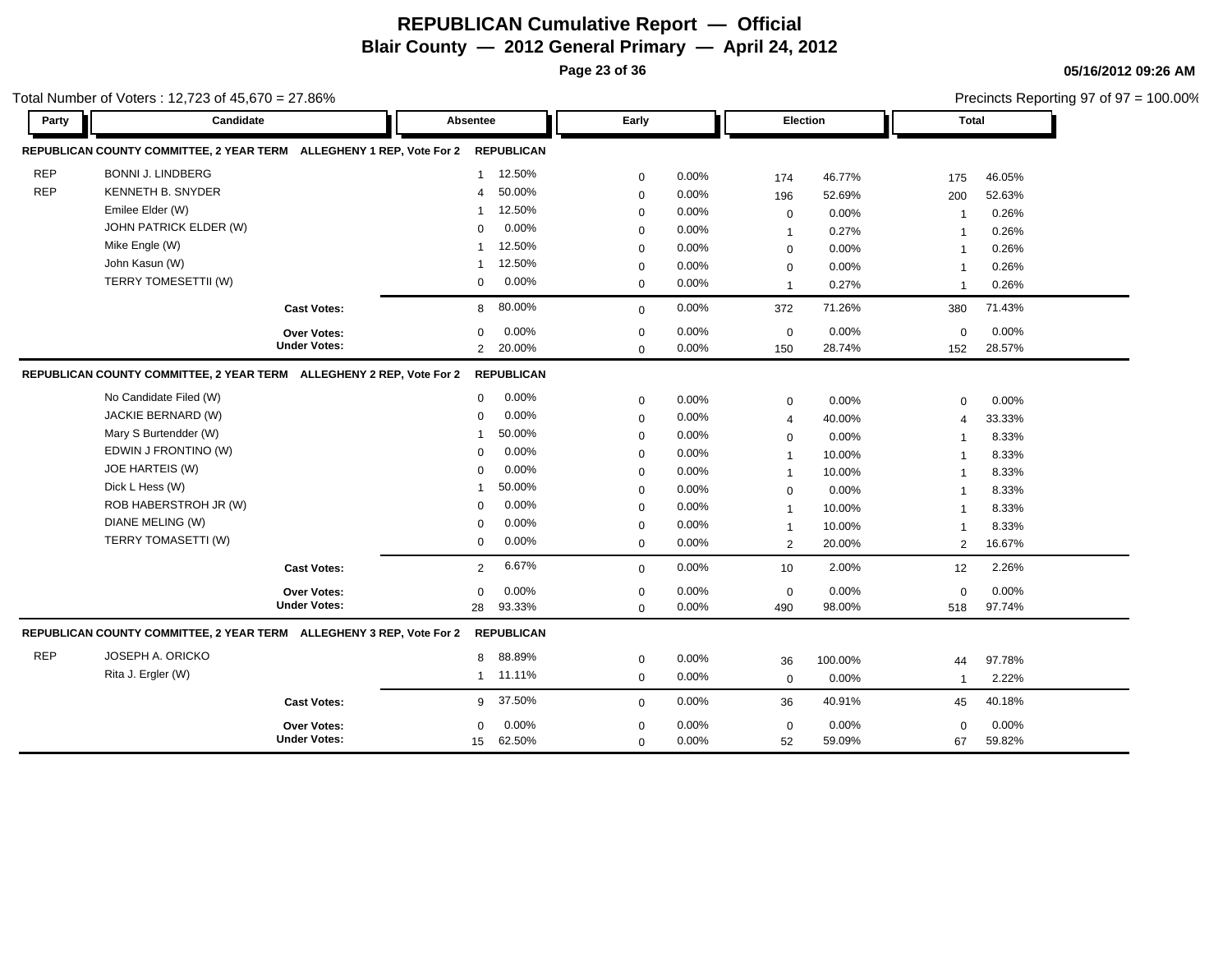**Page 24 of 36**

**05/16/2012 09:26 AM**

|            | otal Number of Voters: 12,723 of $45,670 = 27.86\%$                  |                                    |             |                   |             |          |                 | Precincts Reporting 97 of 97 = 100.00% |                         |        |  |
|------------|----------------------------------------------------------------------|------------------------------------|-------------|-------------------|-------------|----------|-----------------|----------------------------------------|-------------------------|--------|--|
| Party      | Candidate                                                            |                                    | Absentee    |                   | Early       |          | <b>Election</b> |                                        | <b>Total</b>            |        |  |
|            | REPUBLICAN COUNTY COMMITTEE, 2 YEAR TERM ALLEGHENY 4 REP, Vote For 2 |                                    |             | <b>REPUBLICAN</b> |             |          |                 |                                        |                         |        |  |
|            | No Candidate Filed (W)                                               |                                    | $\mathbf 0$ | 0.00%             | 0           | 0.00%    | $\mathbf 0$     | 0.00%                                  | 0                       | 0.00%  |  |
|            | TED BEAM (W)                                                         |                                    | $\mathbf 0$ | 0.00%             | 0           | 0.00%    | $\mathbf{1}$    | 10.00%                                 | $\overline{1}$          | 10.00% |  |
|            | MARY BURKHOLDER (W)                                                  |                                    | $\mathbf 0$ | 0.00%             | 0           | 0.00%    | $\overline{1}$  | 10.00%                                 | $\overline{1}$          | 10.00% |  |
|            | DOUG DIBERT (W)                                                      |                                    | $\Omega$    | 0.00%             | 0           | 0.00%    | $\mathbf 1$     | 10.00%                                 | -1                      | 10.00% |  |
|            | TOMMY FEDESCO (W)                                                    |                                    | $\Omega$    | 0.00%             | 0           | 0.00%    | 1               | 10.00%                                 | -1                      | 10.00% |  |
|            | DAVID HELSEL (W)                                                     |                                    | $\Omega$    | 0.00%             | 0           | $0.00\%$ | $\overline{1}$  | 10.00%                                 | $\overline{1}$          | 10.00% |  |
|            | JANET HELSEL (W)                                                     |                                    | 0           | 0.00%             | 0           | 0.00%    | 2               | 20.00%                                 | 2                       | 20.00% |  |
|            | JAN MILLS (W)                                                        |                                    | $\mathbf 0$ | 0.00%             | 0           | 0.00%    | $\overline{1}$  | 10.00%                                 | $\overline{1}$          | 10.00% |  |
|            | ERIC SHOCK (W)                                                       |                                    | 0           | 0.00%             | 0           | 0.00%    | $\mathbf{1}$    | 10.00%                                 | $\overline{1}$          | 10.00% |  |
|            | JUDY WARD (W)                                                        |                                    | $\mathbf 0$ | 0.00%             | 0           | 0.00%    | $\mathbf{1}$    | 10.00%                                 | $\overline{\mathbf{1}}$ | 10.00% |  |
|            |                                                                      | <b>Cast Votes:</b>                 | $\mathbf 0$ | 0.00%             | 0           | 0.00%    | 10              | 4.20%                                  | 10                      | 4.10%  |  |
|            |                                                                      | Over Votes:                        | $\mathbf 0$ | 0.00%             | 0           | 0.00%    | $\mathbf 0$     | 0.00%                                  | $\mathbf 0$             | 0.00%  |  |
|            |                                                                      | <b>Under Votes:</b>                |             | 6 100.00%         | $\mathbf 0$ | 0.00%    | 228             | 95.80%                                 | 234                     | 95.90% |  |
|            | REPUBLICAN COUNTY COMMITTEE, 2 YEAR TERM ANTIS TWP 1 REP, Vote For 2 |                                    |             | <b>REPUBLICAN</b> |             |          |                 |                                        |                         |        |  |
| <b>REP</b> | CHARLES M. CARACCIOLO II                                             |                                    | 11          | 55.00%            | 0           | $0.00\%$ | 224             | 49.34%                                 | 235                     | 49.58% |  |
| <b>REP</b> | RAY A. NYCUM, JR.                                                    |                                    | 9           | 45.00%            | 0           | 0.00%    | 230             | 50.66%                                 | 239                     | 50.42% |  |
|            |                                                                      | <b>Cast Votes:</b>                 | 20          | 90.91%            |             | $0.00\%$ | 454             | 79.09%                                 | 474                     | 79.53% |  |
|            |                                                                      |                                    |             |                   | 0           |          |                 |                                        |                         |        |  |
|            |                                                                      | Over Votes:<br><b>Under Votes:</b> | $\mathbf 0$ | 0.00%             | 0           | 0.00%    | $\mathbf 0$     | 0.00%                                  | $\mathbf 0$             | 0.00%  |  |
|            |                                                                      |                                    | 2           | 9.09%             | 0           | $0.00\%$ | 120             | 20.91%                                 | 122                     | 20.47% |  |
|            | REPUBLICAN COUNTY COMMITTEE, 2 YEAR TERM ANTIS TWP 2 REP, Vote For 2 |                                    |             | <b>REPUBLICAN</b> |             |          |                 |                                        |                         |        |  |
|            | No Candidate Filed (W)                                               |                                    | $\mathbf 0$ | 0.00%             | 0           | 0.00%    | 0               | 0.00%                                  | $\mathbf 0$             | 0.00%  |  |
|            | NORMAN SAYLOR (W)                                                    |                                    | $\mathbf 0$ | 0.00%             | 0           | 0.00%    | 3               | 21.43%                                 | 3                       | 18.75% |  |
|            | TERRY TOMASSETTI (W)                                                 |                                    |             | 50.00%            | 0           | 0.00%    | 3               | 21.43%                                 | 4                       | 25.00% |  |
|            | TED BEAM JR (W)                                                      |                                    | $\mathbf 0$ | 0.00%             | 0           | 0.00%    | $\overline{2}$  | 14.29%                                 | $\overline{2}$          | 12.50% |  |
|            | KARL BONSELL (W)                                                     |                                    | $\Omega$    | 0.00%             | 0           | 0.00%    | $\mathbf{1}$    | 7.14%                                  | $\overline{1}$          | 6.25%  |  |
|            | JOHN HIRT (W)                                                        |                                    | 0           | 0.00%             | 0           | $0.00\%$ | $\mathbf{1}$    | 7.14%                                  | $\overline{1}$          | 6.25%  |  |
|            | RANDY RYDBOM (W)                                                     |                                    | $\mathbf 0$ | 0.00%             | 0           | $0.00\%$ | $\mathbf{1}$    | 7.14%                                  | $\overline{1}$          | 6.25%  |  |
|            | Bill Shuster (W)                                                     |                                    |             | 50.00%            | 0           | 0.00%    | $\mathbf 0$     | 0.00%                                  | $\overline{1}$          | 6.25%  |  |
|            | CHARLES W TAYLOR (W)                                                 |                                    | $\mathbf 0$ | 0.00%             | $\mathbf 0$ | 0.00%    | $\mathbf 1$     | 7.14%                                  | -1                      | 6.25%  |  |
|            | BENJAMIN D TUREK (W)                                                 |                                    | $\Omega$    | 0.00%             | 0           | 0.00%    | $\mathbf{1}$    | 7.14%                                  | $\overline{1}$          | 6.25%  |  |
|            | JOHN WINESICKLE (W)                                                  |                                    | 0           | 0.00%             | 0           | 0.00%    | $\mathbf{1}$    | 7.14%                                  | $\overline{1}$          | 6.25%  |  |
|            |                                                                      | <b>Cast Votes:</b>                 |             | 2 100.00%         | 0           | $0.00\%$ | 14              | 3.78%                                  | 16                      | 4.30%  |  |
|            |                                                                      | Over Votes:                        | 0           | 0.00%             | 0           | $0.00\%$ | 0               | 0.00%                                  | 0                       | 0.00%  |  |
|            |                                                                      | <b>Under Votes:</b>                | 0           | 0.00%             | $\mathbf 0$ | $0.00\%$ | 356             | 96.22%                                 | 356                     | 95.70% |  |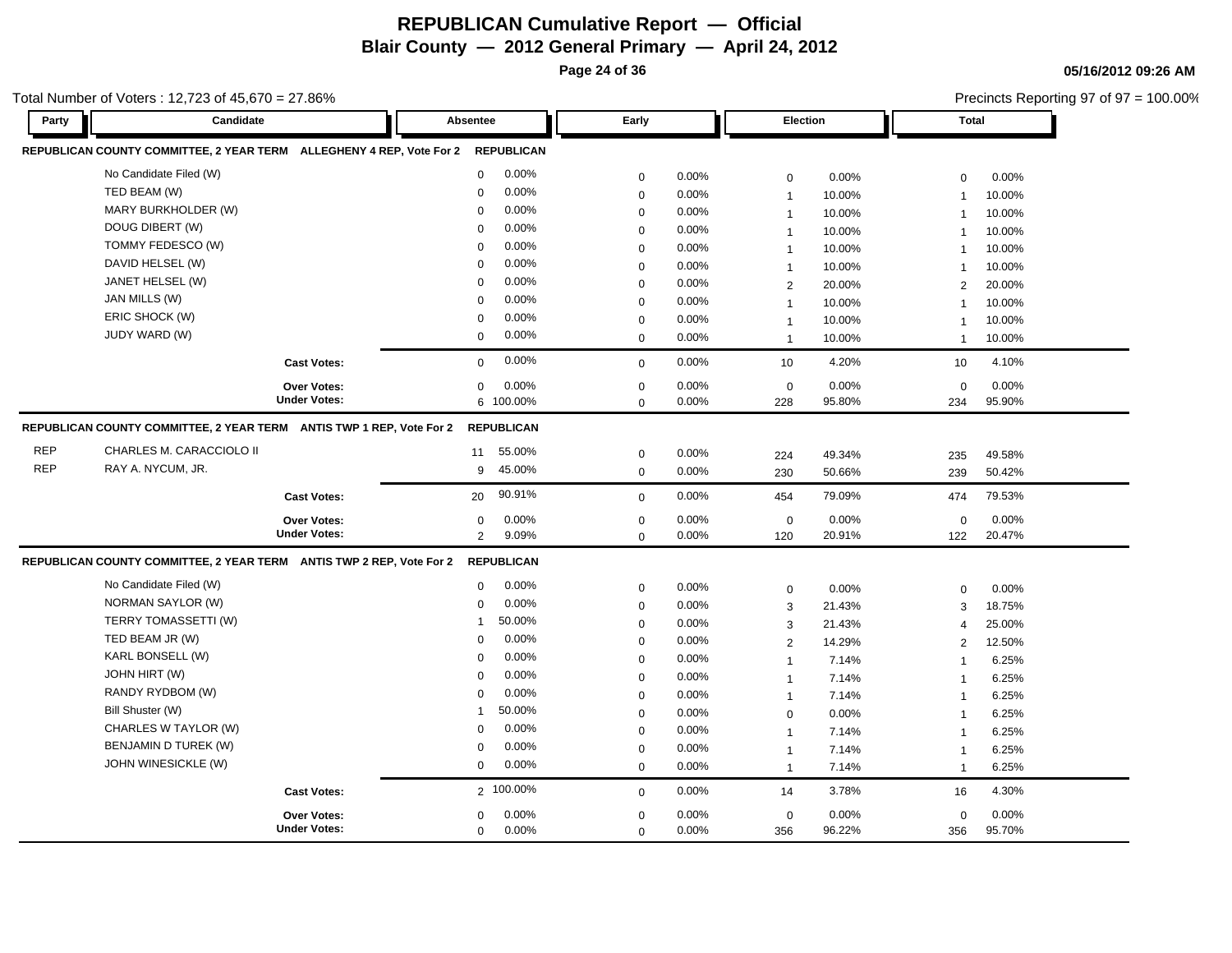**Page 25 of 36**

|            | Total Number of Voters: 12,723 of 45,670 = 27.86%                          |                     |              |                   |             |          |                              |        |                | Precincts Reporting 97 of 97 = 100.00% |  |
|------------|----------------------------------------------------------------------------|---------------------|--------------|-------------------|-------------|----------|------------------------------|--------|----------------|----------------------------------------|--|
| Party      | Candidate                                                                  |                     | Absentee     |                   | Early       |          | Election                     |        | <b>Total</b>   |                                        |  |
|            | REPUBLICAN COUNTY COMMITTEE, 2 YEAR TERM ANTIS TWP 3 REP, Vote For 2       |                     |              | <b>REPUBLICAN</b> |             |          |                              |        |                |                                        |  |
| <b>REP</b> | JULIE A. VITKO                                                             |                     |              | 5 100.00%         | 0           | 0.00%    | 172                          | 98.85% | 177            | 98.88%                                 |  |
|            | <b>TERRY TOMASSETTI (W)</b>                                                |                     | 0            | 0.00%             | $\mathbf 0$ | 0.00%    | $\overline{2}$               | 1.15%  | 2              | 1.12%                                  |  |
|            |                                                                            | <b>Cast Votes:</b>  | 5            | 50.00%            | $\mathbf 0$ | 0.00%    | 174                          | 36.25% | 179            | 36.53%                                 |  |
|            |                                                                            | <b>Over Votes:</b>  | $\mathbf 0$  | $0.00\%$          | $\mathbf 0$ | $0.00\%$ | $\mathbf 0$                  | 0.00%  | $\mathbf 0$    | 0.00%                                  |  |
|            |                                                                            | <b>Under Votes:</b> | 5            | 50.00%            | $\mathbf 0$ | 0.00%    | 306                          | 63.75% | 311            | 63.47%                                 |  |
|            | REPUBLICAN COUNTY COMMITTEE, 2 YEAR TERM BELLWOOD BORO REP, Vote For 2     |                     |              | <b>REPUBLICAN</b> |             |          |                              |        |                |                                        |  |
|            | No Candidate Filed (W)                                                     |                     | 0            | $0.00\%$          | $\mathbf 0$ | 0.00%    | $\mathbf 0$                  | 0.00%  | $\mathbf 0$    | 0.00%                                  |  |
|            | CHRIS CREEK (W)                                                            |                     | 0            | $0.00\%$          | $\mathbf 0$ | 0.00%    | $\mathbf{1}$                 | 16.67% | $\mathbf 1$    | 16.67%                                 |  |
|            | CHRISTOHER FORSHEY (W)                                                     |                     | $\mathbf 0$  | 0.00%             | $\mathbf 0$ | 0.00%    | $\mathbf{1}$                 | 16.67% | -1             | 16.67%                                 |  |
|            | SHANNON MCCAULLEY (W)                                                      |                     | $\mathbf 0$  | 0.00%             | $\mathbf 0$ | 0.00%    | $\mathbf{1}$                 | 16.67% | -1             | 16.67%                                 |  |
|            | JACKIE TINSLEY (W)                                                         |                     | $\mathbf 0$  | 0.00%             | 0           | 0.00%    | $\mathbf{1}$                 | 16.67% |                | 16.67%                                 |  |
|            | TRAVI S YARNELL (W)                                                        |                     | 0            | 0.00%             | $\mathbf 0$ | 0.00%    | $\mathbf{1}$                 | 16.67% | -1             | 16.67%                                 |  |
|            | RANDY ZITTERBART (W)                                                       |                     | 0            | $0.00\%$          | $\mathbf 0$ | $0.00\%$ | $\mathbf{1}$                 | 16.67% | $\mathbf 1$    | 16.67%                                 |  |
|            |                                                                            | <b>Cast Votes:</b>  | $\mathbf 0$  | 0.00%             | $\mathbf 0$ | 0.00%    | 6                            | 2.16%  | 6              | 2.13%                                  |  |
|            |                                                                            | <b>Over Votes:</b>  | $\mathbf 0$  | 0.00%             | $\mathbf 0$ | 0.00%    | $\mathbf 0$                  | 0.00%  | $\mathbf 0$    | 0.00%                                  |  |
|            |                                                                            | <b>Under Votes:</b> |              | 4 100.00%         | $\mathbf 0$ | 0.00%    | 272                          | 97.84% | 276            | 97.87%                                 |  |
|            | REPUBLICAN COUNTY COMMITTEE, 2 YEAR TERM BLAIR TWP CATFISH REP, Vote For 2 |                     |              | <b>REPUBLICAN</b> |             |          |                              |        |                |                                        |  |
| <b>REP</b> | PALMER BROWN                                                               |                     |              | 1 100.00%         | $\mathbf 0$ | 0.00%    | 152                          | 94.41% | 153            | 94.44%                                 |  |
|            | TABITHA CARRICO (W)                                                        |                     | 0            | $0.00\%$          | $\mathbf 0$ | 0.00%    | $\overline{\mathbf{c}}$      | 1.24%  | $\overline{2}$ | 1.23%                                  |  |
|            | GREG C JOHNSTON (W)                                                        |                     | $\mathbf 0$  | 0.00%             | $\mathbf 0$ | 0.00%    | $\overline{2}$               | 1.24%  | $\overline{2}$ | 1.23%                                  |  |
|            | RICHARD KIDD (W)                                                           |                     | $\mathbf 0$  | 0.00%             | $\mathbf 0$ | 0.00%    | $\mathbf{1}$                 | 0.62%  | -1             | 0.62%                                  |  |
|            | CHARLES MAXWELL (W)                                                        |                     | $\mathbf 0$  | 0.00%             | $\mathbf 0$ | 0.00%    | $\mathbf{1}$                 | 0.62%  | -1             | 0.62%                                  |  |
|            | STEPHEN MCMASTER (W)                                                       |                     | $\Omega$     | 0.00%             | $\mathbf 0$ | 0.00%    | $\mathbf{1}$                 | 0.62%  | -1             | 0.62%                                  |  |
|            | <b>JOAN SMITH (W)</b>                                                      |                     | 0            | 0.00%             | $\mathbf 0$ | 0.00%    | $\mathbf{1}$                 | 0.62%  | $\mathbf 1$    | 0.62%                                  |  |
|            | TEDDY L VENTRE (W)                                                         |                     | 0            | 0.00%             | $\mathbf 0$ | $0.00\%$ | $\mathbf{1}$                 | 0.62%  | $\mathbf 1$    | 0.62%                                  |  |
|            |                                                                            | <b>Cast Votes:</b>  | $\mathbf{1}$ | 50.00%            | $\mathbf 0$ | 0.00%    | 161                          | 42.59% | 162            | 42.63%                                 |  |
|            |                                                                            | Over Votes:         | 0            | 0.00%             | $\mathbf 0$ | 0.00%    | $\mathbf 0$                  | 0.00%  | $\mathbf 0$    | 0.00%                                  |  |
|            |                                                                            | <b>Under Votes:</b> | $\mathbf{1}$ | 50.00%            | $\mathbf 0$ | 0.00%    | 217                          | 57.41% | 218            | 57.37%                                 |  |
|            | REPUBLICAN COUNTY COMMITTEE, 2 YEAR TERM BLAIR TWP E HOLBG REP, Vote For 2 |                     |              | <b>REPUBLICAN</b> |             |          |                              |        |                |                                        |  |
| <b>REP</b> | LOIS M. KANESHIKI                                                          |                     | 6            | 46.15%            | $\mathbf 0$ | 0.00%    | 214                          | 34.63% | 220            | 34.87%                                 |  |
| <b>REP</b> | PATRICIA A. STEWARD                                                        |                     | 6            | 46.15%            | $\mathbf 0$ | 0.00%    | 225                          | 36.41% | 231            | 36.61%                                 |  |
| <b>REP</b> | JOEL C. SEELYE                                                             |                     | 1            | 7.69%             | $\Omega$    | 0.00%    | 177                          | 28.64% | 178            | 28.21%                                 |  |
|            | JENNIFER BUNJA (W)                                                         |                     | $\mathbf 0$  | 0.00%             | $\mathbf 0$ | 0.00%    |                              | 0.16%  | $\overline{1}$ | 0.16%                                  |  |
|            | MIKE ROUTCH (W)                                                            |                     | 0            | $0.00\%$          | $\mathbf 0$ | 0.00%    | $\mathbf{1}$<br>$\mathbf{1}$ | 0.16%  | $\overline{1}$ | 0.16%                                  |  |
|            |                                                                            |                     |              |                   |             |          |                              |        |                |                                        |  |
|            |                                                                            | <b>Cast Votes:</b>  | 13           | 81.25%            | $\mathbf 0$ | 0.00%    | 618                          | 81.32% | 631            | 81.31%                                 |  |
|            |                                                                            | Over Votes:         | 0            | 0.00%             | $\mathbf 0$ | 0.00%    | 0                            | 0.00%  | 0              | 0.00%                                  |  |
|            |                                                                            | <b>Under Votes:</b> |              | 3 18.75%          | $\mathbf 0$ | 0.00%    | 142                          | 18.68% | 145            | 18.69%                                 |  |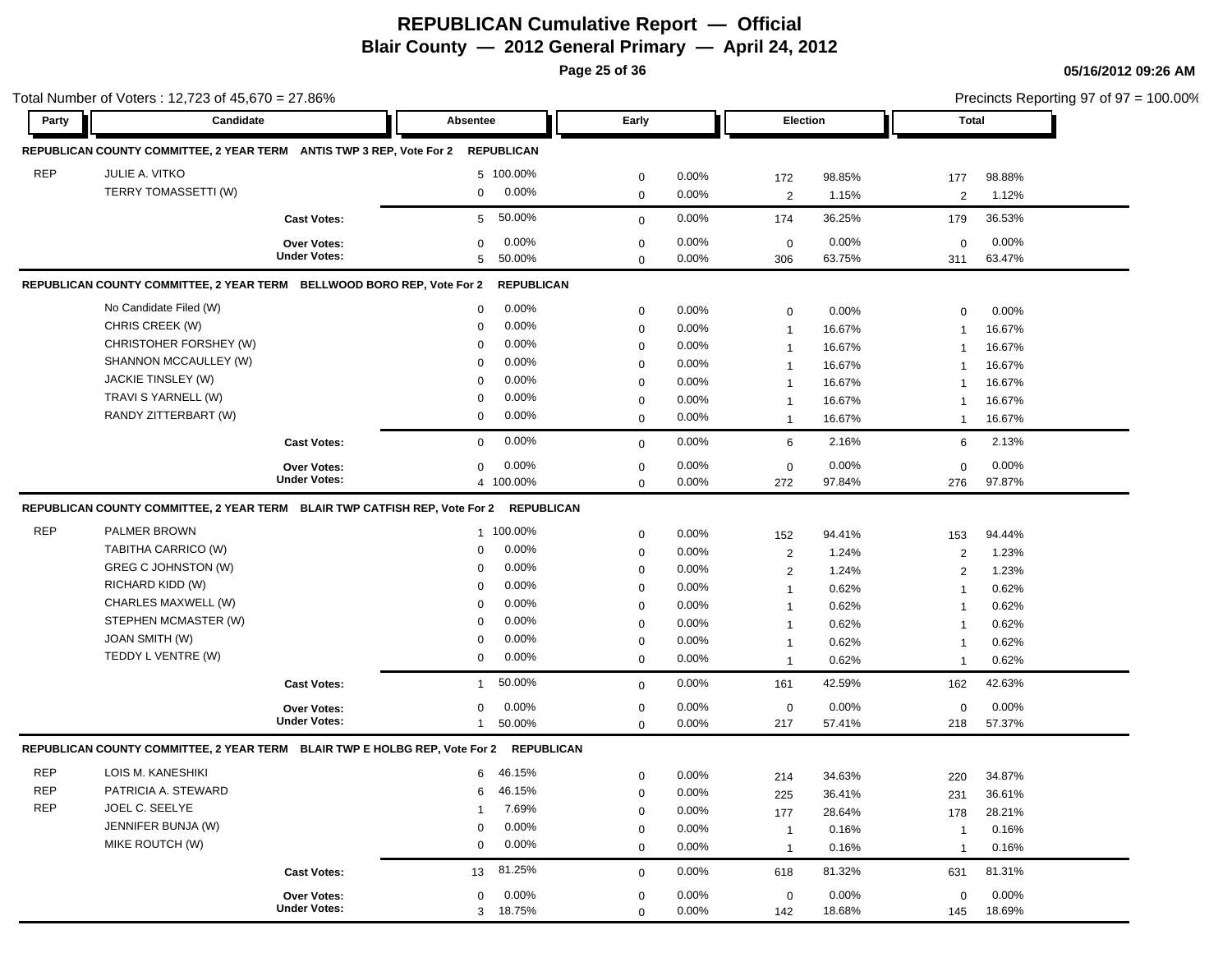**Page 26 of 36**

|            | Total Number of Voters: 12,723 of 45,670 = 27.86%                                 |                                    |                          |                  |                   |                   |                 |                         | Precincts Reporting 97 of 97 = 100.00% |
|------------|-----------------------------------------------------------------------------------|------------------------------------|--------------------------|------------------|-------------------|-------------------|-----------------|-------------------------|----------------------------------------|
| Party      | Candidate                                                                         |                                    | Absentee                 | Early            |                   | Election          |                 | Total                   |                                        |
|            | REPUBLICAN COUNTY COMMITTEE, 2 YEAR TERM CATHARINE TWP REP, Vote For 2 REPUBLICAN |                                    |                          |                  |                   |                   |                 |                         |                                        |
| <b>REP</b> | <b>CRAIG R. SHULTZ</b>                                                            |                                    | $0.00\%$<br>$\mathbf 0$  | $\mathbf 0$      | 0.00%             | 77                | 48.73%          | 77                      | 48.73%                                 |
| <b>REP</b> | MICHAEL L. FAY                                                                    |                                    | 0.00%<br>0               | 0                | $0.00\%$          | 78                | 49.37%          | 78                      | 49.37%                                 |
|            | JON MCCLINTOCK (W)                                                                |                                    | 0.00%<br>0               | 0                | 0.00%             | 3                 | 1.90%           | 3                       | 1.90%                                  |
|            |                                                                                   | <b>Cast Votes:</b>                 | 0.00%<br>$\mathbf 0$     | $\mathbf 0$      | 0.00%             | 158               | 73.15%          | 158                     | 73.15%                                 |
|            |                                                                                   |                                    |                          |                  |                   |                   |                 |                         |                                        |
|            |                                                                                   | Over Votes:<br><b>Under Votes:</b> | 0.00%<br>0<br>0.00%<br>0 | 0<br>$\mathbf 0$ | 0.00%<br>$0.00\%$ | $\mathbf 0$<br>58 | 0.00%<br>26.85% | $\mathbf 0$<br>58       | 0.00%<br>26.85%                        |
|            | REPUBLICAN COUNTY COMMITTEE, 2 YEAR TERM DUNCANSVILLE REP, Vote For 2 REPUBLICAN  |                                    |                          |                  |                   |                   |                 |                         |                                        |
| <b>REP</b> | JOHN W. WALLS                                                                     |                                    |                          |                  |                   |                   |                 |                         |                                        |
| <b>REP</b> |                                                                                   |                                    | 50.00%<br>$\mathbf{1}$   | $\mathbf 0$      | 0.00%             | 85                | 50.00%          | 86                      | 50.00%                                 |
|            | <b>ANDREW KATZ</b>                                                                |                                    | 50.00%<br>$\mathbf{1}$   | $\mathbf 0$      | $0.00\%$          | 85                | 50.00%          | 86                      | 50.00%                                 |
|            |                                                                                   | <b>Cast Votes:</b>                 | 2 100.00%                | $\mathbf 0$      | 0.00%             | 170               | 66.93%          | 172                     | 67.19%                                 |
|            |                                                                                   | <b>Over Votes:</b>                 | 0.00%<br>0               | $\mathbf 0$      | 0.00%             | $\mathbf 0$       | 0.00%           | $\mathbf 0$             | 0.00%                                  |
|            |                                                                                   | <b>Under Votes:</b>                | 0.00%<br>0               | $\mathbf 0$      | 0.00%             | 84                | 33.07%          | 84                      | 32.81%                                 |
|            | REPUBLICAN COUNTY COMMITTEE, 2 YEAR TERM FRANKSTOWN TWP 1 REP, Vote For 2         |                                    | <b>REPUBLICAN</b>        |                  |                   |                   |                 |                         |                                        |
|            | No Candidate Filed (W)                                                            |                                    | $0.00\%$<br>$\mathbf 0$  | 0                | 0.00%             | 0                 | 0.00%           | $\mathbf 0$             | 0.00%                                  |
|            | <b>KEN BURKET (W)</b>                                                             |                                    | $0.00\%$<br>0            | $\mathbf 0$      | 0.00%             | $\mathbf{1}$      | 16.67%          | -1                      | 16.67%                                 |
|            | DONALD CORLE (W)                                                                  |                                    | 0.00%<br>$\mathbf 0$     | $\mathbf 0$      | $0.00\%$          | $\mathbf{1}$      | 16.67%          |                         | 16.67%                                 |
|            | <b>BRUCE ERB (W)</b>                                                              |                                    | 0.00%<br>$\mathbf 0$     | 0                | 0.00%             | $\mathbf{1}$      | 16.67%          |                         | 16.67%                                 |
|            | LARRY LASHER (W)                                                                  |                                    | 0.00%<br>$\mathbf 0$     | $\mathbf 0$      | 0.00%             | $\mathbf{1}$      | 16.67%          |                         | 16.67%                                 |
|            | BILL TEUFEL (W)                                                                   |                                    | 0.00%<br>$\mathbf 0$     | $\mathbf 0$      | 0.00%             | $\mathbf{1}$      | 16.67%          | $\mathbf 1$             | 16.67%                                 |
|            | TERRY TOMASETTI (W)                                                               |                                    | $0.00\%$<br>0            | $\mathbf 0$      | 0.00%             | $\mathbf{1}$      | 16.67%          | $\overline{1}$          | 16.67%                                 |
|            |                                                                                   | <b>Cast Votes:</b>                 | 0.00%<br>$\mathbf 0$     | $\mathbf 0$      | 0.00%             | 6                 | 2.88%           | 6                       | 2.88%                                  |
|            |                                                                                   | <b>Over Votes:</b>                 | 0.00%<br>0               | $\mathbf 0$      | 0.00%             | $\mathbf 0$       | 0.00%           | $\mathbf 0$             | 0.00%                                  |
|            |                                                                                   | <b>Under Votes:</b>                | $0.00\%$<br>0            | $\mathbf 0$      | 0.00%             | 202               | 97.12%          | 202                     | 97.12%                                 |
|            | REPUBLICAN COUNTY COMMITTEE, 2 YEAR TERM FRANKSTOWN TWP 2 REP, Vote For 2         |                                    | <b>REPUBLICAN</b>        |                  |                   |                   |                 |                         |                                        |
| <b>REP</b> | PHILIP J. MCCAULLEY                                                               |                                    | 50.00%<br>8              | $\mathbf 0$      | $0.00\%$          | 322               | 50.55%          | 330                     | 50.54%                                 |
| <b>REP</b> | LEE A. THOMAS                                                                     |                                    | 37.50%<br>6              | $\mathbf 0$      | $0.00\%$          | 308               | 48.35%          | 314                     | 48.09%                                 |
|            | CHRISFEATHER (W)                                                                  |                                    | 0.00%<br>$\mathbf 0$     | 0                | $0.00\%$          | $\mathbf{1}$      | 0.16%           | -1                      | 0.15%                                  |
|            | <b>MARTIN CULP (W)</b>                                                            |                                    | 0.00%<br>0               | $\mathbf 0$      | 0.00%             | $\mathbf{1}$      | 0.16%           | -1                      | 0.15%                                  |
|            | JOHN LAMERTINA (W)                                                                |                                    | 0.00%<br>$\Omega$        | $\mathbf 0$      | 0.00%             | $\mathbf{1}$      | 0.16%           | -1                      | 0.15%                                  |
|            | PAUL LUTHER (W)                                                                   |                                    | $0.00\%$<br>$\mathbf 0$  | $\mathbf 0$      | 0.00%             | $\overline{2}$    | 0.31%           | $\overline{2}$          | 0.31%                                  |
|            | FRED MIELNIK (W)                                                                  |                                    | 0<br>$0.00\%$            | $\boldsymbol{0}$ | 0.00%             | $\mathbf{1}$      | 0.16%           | $\overline{1}$          | 0.15%                                  |
|            | DENNY WALLS (W)                                                                   |                                    | 0.00%<br>$\mathbf 0$     | $\mathbf 0$      | 0.00%             | $\mathbf{1}$      | 0.16%           | $\overline{\mathbf{1}}$ | 0.15%                                  |
|            | Judy Ward (W)                                                                     |                                    | 6.25%<br>1               | 0                | 0.00%             | 0                 | 0.00%           | -1                      | 0.15%                                  |
|            | Michael E Ward (W)                                                                |                                    | 6.25%<br>$\overline{1}$  | $\mathbf 0$      | 0.00%             | $\mathbf 0$       | 0.00%           | $\mathbf 1$             | 0.15%                                  |
|            |                                                                                   | <b>Cast Votes:</b>                 | 72.73%<br>16             | $\mathbf 0$      | 0.00%             | 637               | 69.69%          | 653                     | 69.76%                                 |
|            |                                                                                   | Over Votes:                        | 0.00%<br>0               | 0                | 0.00%             | $\mathbf 0$       | 0.00%           | $\pmb{0}$               | 0.00%                                  |
|            |                                                                                   | <b>Under Votes:</b>                | 27.27%<br>6              | $\mathbf 0$      | 0.00%             | 277               | 30.31%          | 283                     | 30.24%                                 |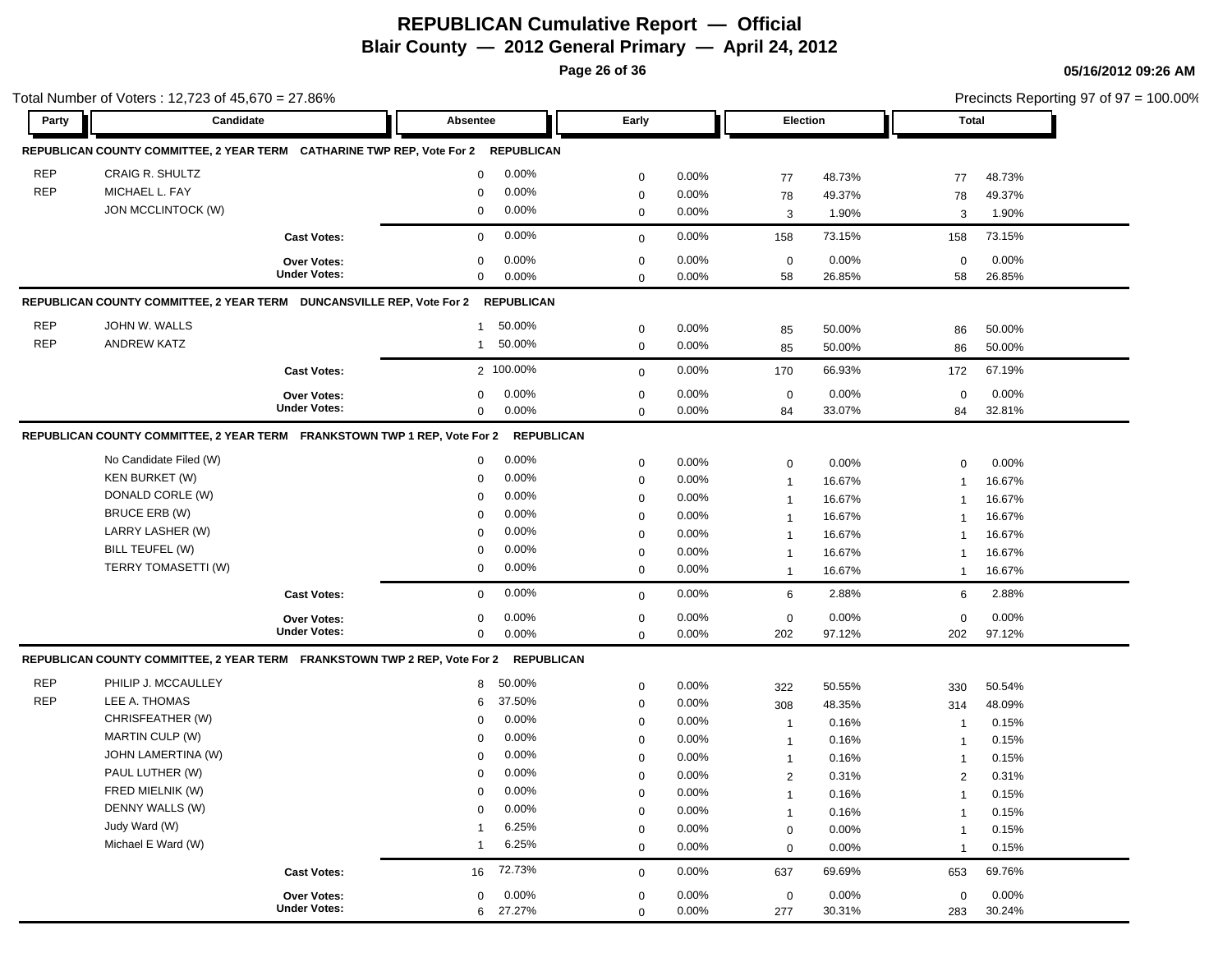**Page 27 of 36**

|            | Total Number of Voters: 12,723 of 45,670 = 27.86%                         |                     |                 |                   |             |       |                |        |                | Precincts Reporting 97 of 97 = 100.00% |  |
|------------|---------------------------------------------------------------------------|---------------------|-----------------|-------------------|-------------|-------|----------------|--------|----------------|----------------------------------------|--|
| Party      | Candidate                                                                 |                     | <b>Absentee</b> |                   | Early       |       | Election       |        | <b>Total</b>   |                                        |  |
|            | REPUBLICAN COUNTY COMMITTEE, 2 YEAR TERM FRANKSTOWN TWP 3 REP, Vote For 2 |                     |                 | <b>REPUBLICAN</b> |             |       |                |        |                |                                        |  |
| <b>REP</b> | JOHN URBAN                                                                |                     | 16              | 55.17%            | $\mathbf 0$ | 0.00% | 354            | 51.38% | 370            | 51.53%                                 |  |
| <b>REP</b> | <b>BARRY L. ICKES</b>                                                     |                     | 13              | 44.83%            | $\mathbf 0$ | 0.00% | 331            | 48.04% | 344            | 47.91%                                 |  |
|            | MICHAEL J ADAMS (W)                                                       |                     | $\mathbf 0$     | 0.00%             | $\mathbf 0$ | 0.00% | $\mathbf{1}$   | 0.15%  | -1             | 0.14%                                  |  |
|            | HERMAN KLEIN (W)                                                          |                     | $\mathbf 0$     | 0.00%             | $\mathbf 0$ | 0.00% | $\mathbf{1}$   | 0.15%  | -1             | 0.14%                                  |  |
|            | JOHN MCGINNIS (W)                                                         |                     | $\mathbf 0$     | 0.00%             | $\mathbf 0$ | 0.00% | $\mathbf{1}$   | 0.15%  | $\mathbf 1$    | 0.14%                                  |  |
|            | JACK SHATZ (W)                                                            |                     | $\Omega$        | 0.00%             | $\mathbf 0$ | 0.00% | $\mathbf{1}$   | 0.15%  | $\mathbf{1}$   | 0.14%                                  |  |
|            |                                                                           | <b>Cast Votes:</b>  | 29              | 76.32%            | $\mathbf 0$ | 0.00% | 689            | 70.16% | 718            | 70.39%                                 |  |
|            |                                                                           | <b>Over Votes:</b>  | $\mathbf 0$     | 0.00%             | $\mathbf 0$ | 0.00% | $\mathbf 0$    | 0.00%  | $\mathbf 0$    | 0.00%                                  |  |
|            |                                                                           | <b>Under Votes:</b> | 9               | 23.68%            | $\Omega$    | 0.00% | 293            | 29.84% | 302            | 29.61%                                 |  |
|            | REPUBLICAN COUNTY COMMITTEE, 2 YEAR TERM FREEDOM TWP 1 REP, Vote For 2    |                     |                 | <b>REPUBLICAN</b> |             |       |                |        |                |                                        |  |
| <b>REP</b> | DONNA K. HAINES                                                           |                     | 2               | 50.00%            | $\mathbf 0$ | 0.00% | 76             | 52.41% | 78             | 52.35%                                 |  |
| <b>REP</b> | WILLARD J. THOMPSON                                                       |                     | $\overline{2}$  | 50.00%            | $\mathbf 0$ | 0.00% | 69             | 47.59% | 71             | 47.65%                                 |  |
|            |                                                                           | <b>Cast Votes:</b>  | $\overline{4}$  | 50.00%            | $\mathbf 0$ | 0.00% | 145            | 67.76% | 149            | 67.12%                                 |  |
|            |                                                                           | <b>Over Votes:</b>  | $\mathbf 0$     | 0.00%             | $\mathbf 0$ | 0.00% | $\mathbf 0$    | 0.00%  | $\mathbf 0$    | 0.00%                                  |  |
|            |                                                                           | <b>Under Votes:</b> | $\overline{4}$  | 50.00%            | $\mathbf 0$ | 0.00% | 69             | 32.24% | 73             | 32.88%                                 |  |
|            | REPUBLICAN COUNTY COMMITTEE, 2 YEAR TERM FREEDOM TWP 2 REP, Vote For 2    |                     |                 | <b>REPUBLICAN</b> |             |       |                |        |                |                                        |  |
|            | No Candidate Filed (W)                                                    |                     | $\Omega$        | 0.00%             | $\mathbf 0$ | 0.00% | $\mathbf 0$    | 0.00%  | $\mathbf 0$    | 0.00%                                  |  |
|            | RAY BENTON (W)                                                            |                     | 0               | 0.00%             | $\mathbf 0$ | 0.00% | $\mathbf{1}$   | 3.33%  | $\overline{1}$ | 3.33%                                  |  |
|            | CRISTI WALTZ (W)                                                          |                     | $\Omega$        | 0.00%             | $\mathbf 0$ | 0.00% | 21             | 70.00% | 21             | 70.00%                                 |  |
|            | <b>BRUCE ERB (W)</b>                                                      |                     | $\mathbf 0$     | 0.00%             | $\mathbf 0$ | 0.00% | $\mathbf{1}$   | 3.33%  | $\overline{1}$ | 3.33%                                  |  |
|            | LORI FLAUGH (W)                                                           |                     | $\mathbf 0$     | 0.00%             | $\mathbf 0$ | 0.00% | $\mathbf{1}$   | 3.33%  | $\overline{1}$ | 3.33%                                  |  |
|            | RUBY HARR (W)                                                             |                     | $\Omega$        | 0.00%             | $\mathbf 0$ | 0.00% | $\mathbf{1}$   | 3.33%  | $\mathbf 1$    | 3.33%                                  |  |
|            | <b>JUDY JONES (W)</b>                                                     |                     | $\mathbf 0$     | 0.00%             | 0           | 0.00% | $\mathbf{1}$   | 3.33%  | $\overline{1}$ | 3.33%                                  |  |
|            | DICK LOCKARD (W)                                                          |                     | $\mathbf 0$     | 0.00%             | $\mathbf 0$ | 0.00% | $\mathbf{1}$   | 3.33%  | $\overline{1}$ | 3.33%                                  |  |
|            | ERICK SHOCK (W)                                                           |                     | $\mathbf 0$     | 0.00%             | $\mathbf 0$ | 0.00% | $\mathbf{1}$   | 3.33%  |                | 3.33%                                  |  |
|            | AC STICKEL (W)                                                            |                     | $\mathbf 0$     | 0.00%             | 0           | 0.00% | -1             | 3.33%  | -1             | 3.33%                                  |  |
|            | TERRY TOMMOSETTIE (W)                                                     |                     | $\mathbf 0$     | 0.00%             | $\Omega$    | 0.00% | $\overline{1}$ | 3.33%  | $\mathbf{1}$   | 3.33%                                  |  |
|            |                                                                           | <b>Cast Votes:</b>  | $\mathbf 0$     | 0.00%             | $\Omega$    | 0.00% | 30             | 7.81%  | 30             | 7.73%                                  |  |
|            |                                                                           | <b>Over Votes:</b>  | $\Omega$        | 0.00%             | $\mathbf 0$ | 0.00% | $\mathbf 0$    | 0.00%  | $\mathbf 0$    | 0.00%                                  |  |
|            |                                                                           | <b>Under Votes:</b> |                 | 4 100.00%         | $\mathbf 0$ | 0.00% | 354            | 92.19% | 358            | 92.27%                                 |  |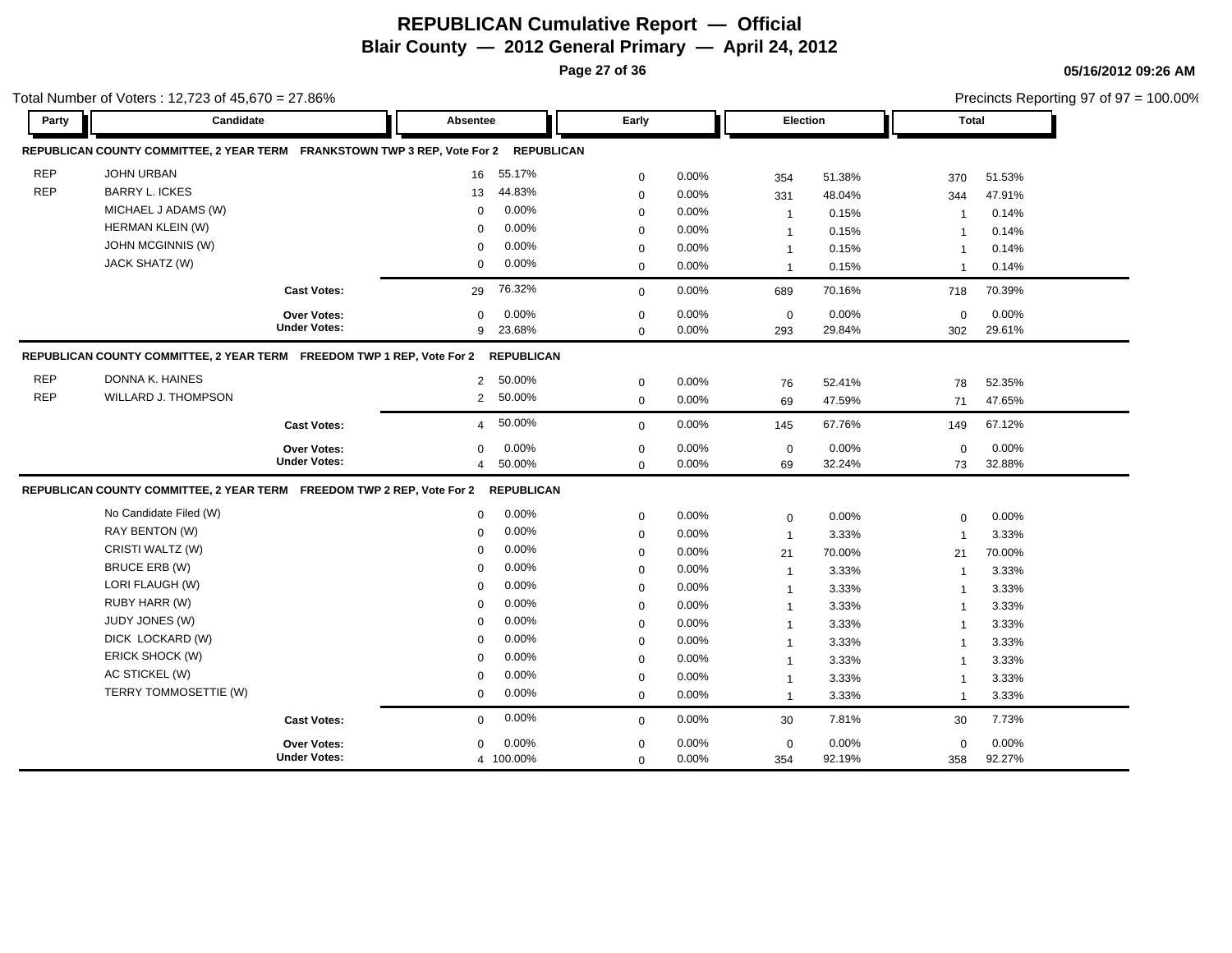**Page 28 of 36**

|            | Total Number of Voters: 12,723 of 45,670 = 27.86%                         |                     |                         |                   |             |       |                 |         |                |              | Precincts Reporting 97 of 97 = 100.00% |
|------------|---------------------------------------------------------------------------|---------------------|-------------------------|-------------------|-------------|-------|-----------------|---------|----------------|--------------|----------------------------------------|
| Party      | Candidate                                                                 |                     | Absentee                |                   | Early       |       | <b>Election</b> |         |                | <b>Total</b> |                                        |
|            | REPUBLICAN COUNTY COMMITTEE, 2 YEAR TERM GREENFIELD TWP 1 REP, Vote For 2 |                     |                         | <b>REPUBLICAN</b> |             |       |                 |         |                |              |                                        |
|            | No Candidate Filed (W)                                                    |                     | 0.00%<br>0              |                   | $\mathbf 0$ | 0.00% | $\mathsf 0$     | 0.00%   | $\mathbf 0$    | 0.00%        |                                        |
|            | RAY BENTON (W)                                                            |                     | 0.00%<br>$\Omega$       |                   | $\mathbf 0$ | 0.00% | 3               | 37.50%  | 3              | 37.50%       |                                        |
|            | JOANNE BRUMBAUGH (W)                                                      |                     | 0.00%<br>$\Omega$       |                   | $\mathbf 0$ | 0.00% | $\overline{2}$  | 25.00%  | 2              | 25.00%       |                                        |
|            | KIMBERLY BENTON (W)                                                       |                     | 0.00%<br>$\Omega$       |                   | $\mathbf 0$ | 0.00% | $\mathbf{1}$    | 12.50%  | $\mathbf{1}$   | 12.50%       |                                        |
|            | LYNN CRIST (W)                                                            |                     | 0.00%<br>$\Omega$       |                   | $\mathbf 0$ | 0.00% | $\overline{1}$  | 12.50%  | $\mathbf{1}$   | 12.50%       |                                        |
|            | JEFFREY KITTLE (W)                                                        |                     | 0.00%<br>0              |                   | $\mathbf 0$ | 0.00% | $\mathbf{1}$    | 12.50%  | $\mathbf 1$    | 12.50%       |                                        |
|            |                                                                           | <b>Cast Votes:</b>  | 0.00%<br>$\mathbf 0$    |                   | $\mathbf 0$ | 0.00% | 8               | 4.00%   | 8              | 3.92%        |                                        |
|            |                                                                           | Over Votes:         | $0.00\%$<br>$\mathbf 0$ |                   | $\mathbf 0$ | 0.00% | $\mathbf 0$     | 0.00%   | $\mathbf 0$    | 0.00%        |                                        |
|            |                                                                           | <b>Under Votes:</b> | 4 100.00%               |                   | $\mathbf 0$ | 0.00% | 192             | 96.00%  | 196            | 96.08%       |                                        |
|            | REPUBLICAN COUNTY COMMITTEE, 2 YEAR TERM GREENFIELD TWP 2 REP, Vote For 2 |                     |                         | <b>REPUBLICAN</b> |             |       |                 |         |                |              |                                        |
|            | No Candidate Filed (W)                                                    |                     | 0.00%<br>$\mathbf 0$    |                   | $\mathbf 0$ | 0.00% | $\mathsf 0$     | 0.00%   | $\mathbf 0$    | 0.00%        |                                        |
|            |                                                                           | <b>Cast Votes:</b>  | 0.00%<br>$\mathbf 0$    |                   | $\mathbf 0$ | 0.00% | $\mathbf 0$     | 0.00%   | $\mathbf 0$    | 0.00%        |                                        |
|            |                                                                           | Over Votes:         | 0.00%<br>0              |                   | $\mathbf 0$ | 0.00% | $\mathbf 0$     | 0.00%   | $\mathbf 0$    | 0.00%        |                                        |
|            |                                                                           | <b>Under Votes:</b> | 4 100.00%               |                   | $\Omega$    | 0.00% | 54              | 100.00% | 58             | 100.00%      |                                        |
|            | REPUBLICAN COUNTY COMMITTEE, 2 YEAR TERM GREENFIELD TWP 3 REP, Vote For 2 |                     |                         | <b>REPUBLICAN</b> |             |       |                 |         |                |              |                                        |
|            | No Candidate Filed (W)                                                    |                     | 0.00%<br>$\mathbf 0$    |                   | $\mathbf 0$ | 0.00% | $\mathbf 0$     | 0.00%   | $\mathbf 0$    | 0.00%        |                                        |
|            | RAY BENTON (W)                                                            |                     | 0.00%<br>$\Omega$       |                   | $\mathbf 0$ | 0.00% | $\mathbf{1}$    | 50.00%  | $\overline{1}$ | 50.00%       |                                        |
|            | CARRIE GRAFFIUS (W)                                                       |                     | 0.00%<br>$\mathbf 0$    |                   | $\mathbf 0$ | 0.00% | $\overline{1}$  | 50.00%  | $\overline{1}$ | 50.00%       |                                        |
|            |                                                                           | <b>Cast Votes:</b>  | 0.00%<br>$\mathbf 0$    |                   | $\Omega$    | 0.00% | 2               | 0.86%   | 2              | 0.86%        |                                        |
|            |                                                                           | Over Votes:         | 0.00%<br>$\mathbf 0$    |                   | 0           | 0.00% | $\mathsf 0$     | 0.00%   | $\mathbf 0$    | 0.00%        |                                        |
|            |                                                                           | <b>Under Votes:</b> | 0.00%<br>$\mathbf 0$    |                   | $\mathbf 0$ | 0.00% | 230             | 99.14%  | 230            | 99.14%       |                                        |
|            | REPUBLICAN COUNTY COMMITTEE, 2 YEAR TERM HOLLIDAYSBURG 1 REP, Vote For 2  |                     |                         | <b>REPUBLICAN</b> |             |       |                 |         |                |              |                                        |
|            | No Candidate Filed (W)                                                    |                     | 0.00%<br>$\mathbf 0$    |                   | $\mathbf 0$ | 0.00% | $\mathsf 0$     | 0.00%   | $\mathbf 0$    | 0.00%        |                                        |
|            | ZANE E ROBINSON (W)                                                       |                     | 0.00%<br>0              |                   | $\mathbf 0$ | 0.00% | $\mathbf{1}$    | 100.00% | $\mathbf{1}$   | 100.00%      |                                        |
|            |                                                                           | <b>Cast Votes:</b>  | 0.00%<br>$\mathbf 0$    |                   | $\mathbf 0$ | 0.00% | $\mathbf{1}$    | 1.02%   | $\mathbf{1}$   | 1.00%        |                                        |
|            |                                                                           | <b>Over Votes:</b>  | 0.00%<br>0              |                   | $\mathbf 0$ | 0.00% | $\mathsf 0$     | 0.00%   | $\mathbf 0$    | 0.00%        |                                        |
|            |                                                                           | <b>Under Votes:</b> | 2 100.00%               |                   | $\mathbf 0$ | 0.00% | 97              | 98.98%  | 99             | 99.00%       |                                        |
|            | REPUBLICAN COUNTY COMMITTEE, 2 YEAR TERM HOLLIDAYSBURG 2 REP, Vote For 2  |                     |                         | <b>REPUBLICAN</b> |             |       |                 |         |                |              |                                        |
| <b>REP</b> | JOSEPH R. DODSON                                                          |                     | 1 100.00%               |                   | $\mathbf 0$ | 0.00% | 66              | 53.66%  | 67             | 54.03%       |                                        |
| <b>REP</b> | DEBBIE SHUSTER KING                                                       |                     | 0.00%<br>0              |                   | $\mathbf 0$ | 0.00% | 56              | 45.53%  | 56             | 45.16%       |                                        |
|            | CHARLES STROBERT (W)                                                      |                     | 0.00%<br>0              |                   | $\mathbf 0$ | 0.00% | $\mathbf{1}$    | 0.81%   | $\overline{1}$ | 0.81%        |                                        |
|            |                                                                           | <b>Cast Votes:</b>  | 50.00%<br>$\mathbf{1}$  |                   | $\mathbf 0$ | 0.00% | 123             | 66.85%  | 124            | 66.67%       |                                        |
|            |                                                                           | <b>Over Votes:</b>  | 0.00%<br>$\Omega$       |                   | $\mathbf 0$ | 0.00% | $\mathbf 0$     | 0.00%   | $\mathbf 0$    | 0.00%        |                                        |
|            |                                                                           | <b>Under Votes:</b> | 50.00%<br>$\mathbf{1}$  |                   | $\Omega$    | 0.00% | 61              | 33.15%  | 62             | 33.33%       |                                        |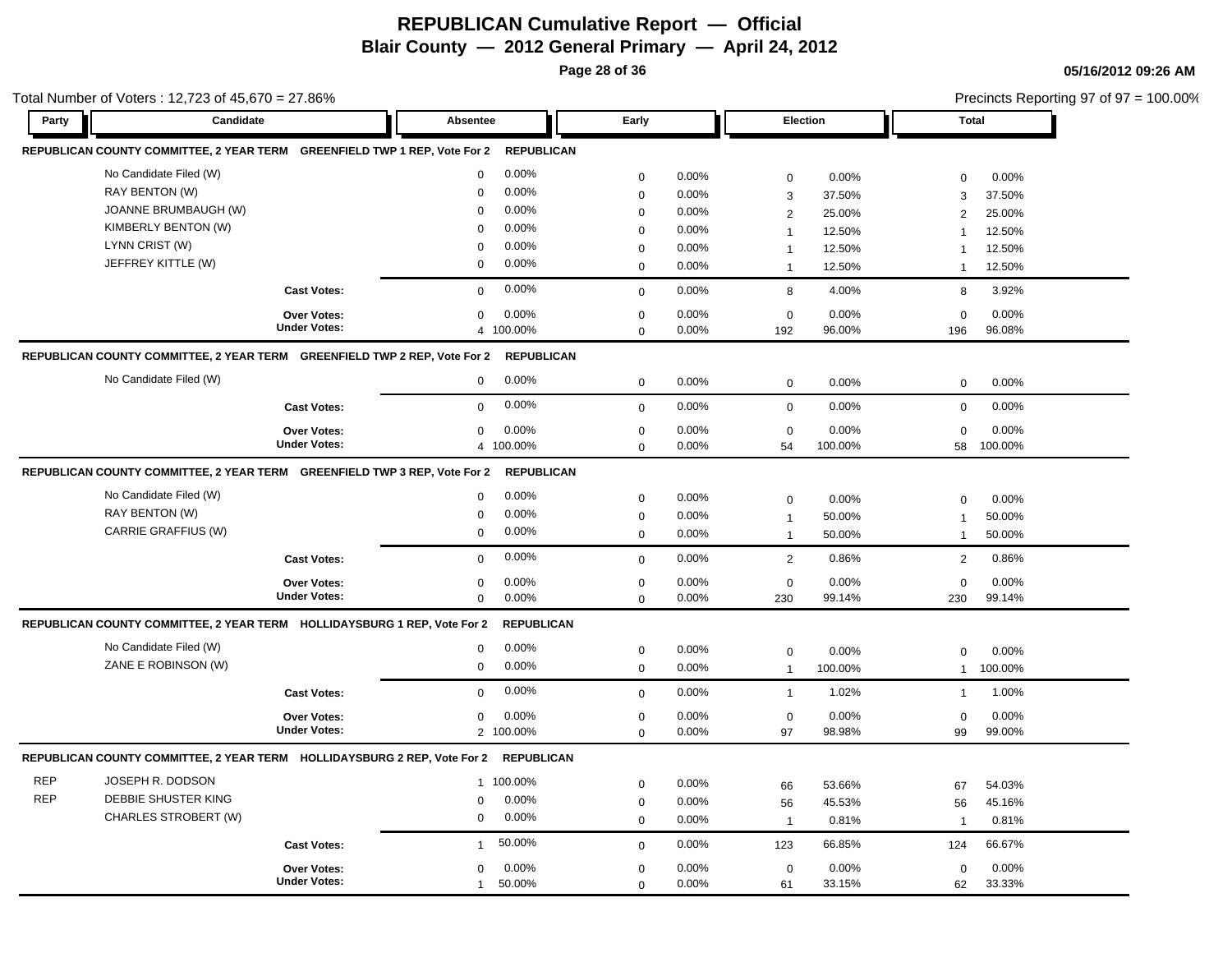**Page 29 of 36**

|            | Total Number of Voters: 12,723 of 45,670 = 27.86%                        |                     |                 |                   |             |       |                |         |                |         | Precincts Reporting 97 of $97 = 100.00\%$ |
|------------|--------------------------------------------------------------------------|---------------------|-----------------|-------------------|-------------|-------|----------------|---------|----------------|---------|-------------------------------------------|
| Party      | Candidate                                                                |                     | <b>Absentee</b> |                   | Early       |       | Election       |         | <b>Total</b>   |         |                                           |
|            | REPUBLICAN COUNTY COMMITTEE, 2 YEAR TERM HOLLIDAYSBURG 3 REP, Vote For 2 |                     |                 | <b>REPUBLICAN</b> |             |       |                |         |                |         |                                           |
|            | No Candidate Filed (W)                                                   |                     | $\mathbf 0$     | 0.00%             | $\mathbf 0$ | 0.00% | $\mathbf 0$    | 0.00%   | $\mathbf 0$    | 0.00%   |                                           |
|            | JASON BRADLEY MOCK (W)                                                   |                     | $\mathbf 0$     | 0.00%             | $\mathbf 0$ | 0.00% | $\overline{1}$ | 100.00% | $\mathbf{1}$   | 100.00% |                                           |
|            |                                                                          | <b>Cast Votes:</b>  | $\mathbf 0$     | 0.00%             | $\mathbf 0$ | 0.00% | $\overline{1}$ | 1.56%   | $\overline{1}$ | 1.52%   |                                           |
|            |                                                                          | Over Votes:         | $\Omega$        | 0.00%             | $\mathbf 0$ | 0.00% | $\mathbf 0$    | 0.00%   | $\Omega$       | 0.00%   |                                           |
|            |                                                                          | <b>Under Votes:</b> |                 | 2 100.00%         | $\mathbf 0$ | 0.00% | 63             | 98.44%  | 65             | 98.48%  |                                           |
|            | REPUBLICAN COUNTY COMMITTEE, 2 YEAR TERM HOLLIDAYSBURG 4 REP, Vote For 2 |                     |                 | <b>REPUBLICAN</b> |             |       |                |         |                |         |                                           |
| <b>REP</b> | JAMES R. HUFF II                                                         |                     |                 | 6 100.00%         | $\mathbf 0$ | 0.00% | 89             | 96.74%  | 95             | 96.94%  |                                           |
|            | MARY ANN BENNIS (W)                                                      |                     | $\mathbf 0$     | 0.00%             | $\mathbf 0$ | 0.00% | 2              | 2.17%   | 2              | 2.04%   |                                           |
|            | LAURA BURKE (W)                                                          |                     | $\mathbf 0$     | 0.00%             | $\mathbf 0$ | 0.00% | $\mathbf{1}$   | 1.09%   | $\overline{1}$ | 1.02%   |                                           |
|            |                                                                          | <b>Cast Votes:</b>  | 6               | 50.00%            | $\mathbf 0$ | 0.00% | 92             | 40.71%  | 98             | 41.18%  |                                           |
|            |                                                                          | <b>Over Votes:</b>  | $\mathbf 0$     | 0.00%             | $\mathbf 0$ | 0.00% | $\mathbf 0$    | 0.00%   | $\mathbf 0$    | 0.00%   |                                           |
|            |                                                                          | <b>Under Votes:</b> | 6               | 50.00%            | $\Omega$    | 0.00% | 134            | 59.29%  | 140            | 58.82%  |                                           |
|            | REPUBLICAN COUNTY COMMITTEE, 2 YEAR TERM HOLLIDAYSBURG 5 REP, Vote For 2 |                     |                 | <b>REPUBLICAN</b> |             |       |                |         |                |         |                                           |
|            | No Candidate Filed (W)                                                   |                     | $\mathbf 0$     | 0.00%             | $\mathbf 0$ | 0.00% | $\mathbf 0$    | 0.00%   | $\mathbf 0$    | 0.00%   |                                           |
|            | <b>BRUCE ERB (W)</b>                                                     |                     | $\mathbf 0$     | 0.00%             | $\mathbf 0$ | 0.00% | $\overline{1}$ | 16.67%  | $\overline{1}$ | 12.50%  |                                           |
|            | DAVID GORMAN (W)                                                         |                     | $\mathbf 0$     | 0.00%             | $\mathbf 0$ | 0.00% | $\overline{1}$ | 16.67%  | $\mathbf 1$    | 12.50%  |                                           |
|            | KIM GORMAN (W)                                                           |                     | $\mathbf 0$     | 0.00%             | 0           | 0.00% | $\overline{1}$ | 16.67%  |                | 12.50%  |                                           |
|            | PETER J HART (W)                                                         |                     | 0               | 0.00%             | $\mathbf 0$ | 0.00% | $\overline{1}$ | 16.67%  | -1             | 12.50%  |                                           |
|            | KATHRYN ERB MATHIAS (W)                                                  |                     | $\mathbf 0$     | 0.00%             | $\mathbf 0$ | 0.00% | $\overline{1}$ | 16.67%  | $\overline{1}$ | 12.50%  |                                           |
|            | MICHAEL W MCLANAHAN (W)                                                  |                     | $\Omega$        | 0.00%             | $\mathbf 0$ | 0.00% | $\mathbf{1}$   | 16.67%  |                | 12.50%  |                                           |
|            | Kathie Phelps (W)                                                        |                     |                 | 50.00%            | $\mathbf 0$ | 0.00% | $\mathbf 0$    | 0.00%   |                | 12.50%  |                                           |
|            | David A. Zeek (W)                                                        |                     | $\mathbf{1}$    | 50.00%            | $\mathbf 0$ | 0.00% | $\mathbf 0$    | 0.00%   | $\mathbf{1}$   | 12.50%  |                                           |
|            |                                                                          | <b>Cast Votes:</b>  | $\overline{2}$  | 11.11%            | $\mathbf 0$ | 0.00% | 6              | 2.59%   | 8              | 3.20%   |                                           |
|            |                                                                          | <b>Over Votes:</b>  | $\Omega$        | 0.00%             | $\mathbf 0$ | 0.00% | $\mathbf 0$    | 0.00%   | $\mathbf 0$    | 0.00%   |                                           |
|            |                                                                          | <b>Under Votes:</b> | 16              | 88.89%            | $\mathbf 0$ | 0.00% | 226            | 97.41%  | 242            | 96.80%  |                                           |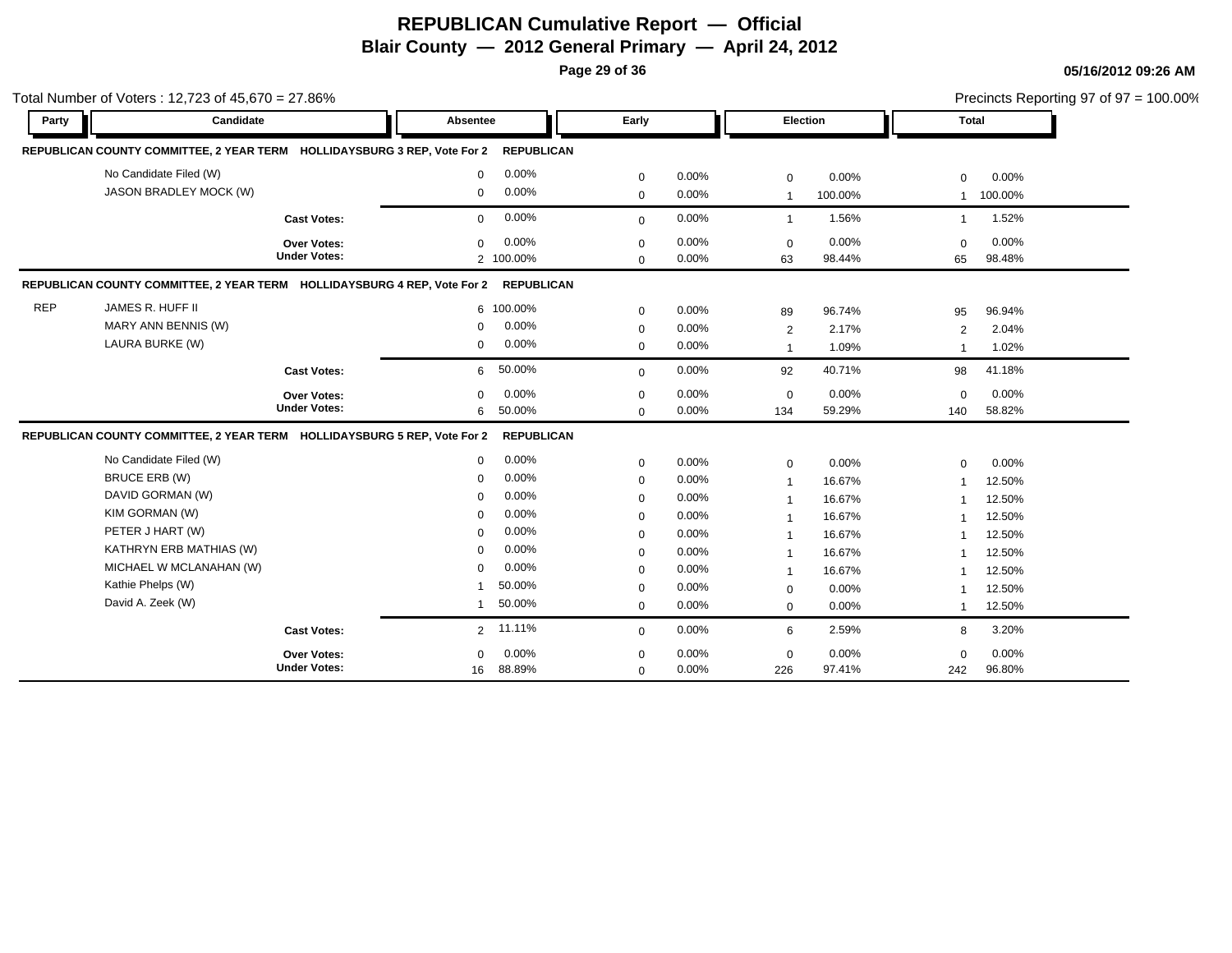**Page 30 of 36**

**05/16/2012 09:26 AM**

|            | Total Number of Voters: 12,723 of 45,670 = 27.86%                        |                     |                          |                  |       |                 |         |                | Precincts Reporting 97 of 97 = 100.00% |
|------------|--------------------------------------------------------------------------|---------------------|--------------------------|------------------|-------|-----------------|---------|----------------|----------------------------------------|
| Party      | Candidate                                                                |                     | Absentee                 | Early            |       | <b>Election</b> |         | <b>Total</b>   |                                        |
|            | REPUBLICAN COUNTY COMMITTEE, 2 YEAR TERM HOLLIDAYSBURG 6 REP, Vote For 2 |                     | <b>REPUBLICAN</b>        |                  |       |                 |         |                |                                        |
|            | No Candidate Filed (W)                                                   |                     | 0.00%<br>$\mathbf 0$     | $\mathbf 0$      | 0.00% | $\mathbf 0$     | 0.00%   | $\mathbf 0$    | 0.00%                                  |
|            | <b>GEORGE KELCHNER (W)</b>                                               |                     | 50.00%<br>$\overline{1}$ | $\mathbf 0$      | 0.00% | 10              | 55.56%  | 11             | 55.00%                                 |
|            | DEB SHUSTER (W)                                                          |                     | 0.00%<br>$\mathbf 0$     | $\mathbf 0$      | 0.00% | $\overline{1}$  | 5.56%   | $\mathbf{1}$   | 5.00%                                  |
|            | Wade A Kagarise (W)                                                      |                     | 50.00%<br>-1             | $\mathbf 0$      | 0.00% | $\mathbf 1$     | 5.56%   | 2              | 10.00%                                 |
|            | TIM BARANICK (W)                                                         |                     | 0.00%<br>$\mathbf 0$     | $\mathbf 0$      | 0.00% | $\overline{1}$  | 5.56%   | $\overline{1}$ | 5.00%                                  |
|            | JOSH KRIDER (W)                                                          |                     | 0.00%<br>0               | $\mathbf 0$      | 0.00% | $\mathbf{1}$    | 5.56%   | $\mathbf{1}$   | 5.00%                                  |
|            | KELLY LEYDIG (W)                                                         |                     | 0.00%<br>$\mathbf 0$     | $\mathbf 0$      | 0.00% | $\overline{1}$  | 5.56%   | $\mathbf{1}$   | 5.00%                                  |
|            | <b>KERRY LEYDIG (W)</b>                                                  |                     | 0.00%<br>$\Omega$        | $\mathbf 0$      | 0.00% | $\mathbf{1}$    | 5.56%   | $\overline{1}$ | 5.00%                                  |
|            | BILL SHUSTER (W)                                                         |                     | 0.00%<br>0               | $\boldsymbol{0}$ | 0.00% | $\mathbf 1$     | 5.56%   | $\mathbf{1}$   | 5.00%                                  |
|            | TERRY TOMASETTI (W)                                                      |                     | 0.00%<br>0               | $\mathbf 0$      | 0.00% | $\mathbf{1}$    | 5.56%   | $\mathbf{1}$   | 5.00%                                  |
|            |                                                                          | <b>Cast Votes:</b>  | 5.56%<br>$\overline{2}$  | $\mathbf 0$      | 0.00% | 18              | 6.67%   | 20             | 6.54%                                  |
|            |                                                                          | Over Votes:         | 0.00%<br>0               | $\mathbf 0$      | 0.00% | $\pmb{0}$       | 0.00%   | $\mathbf 0$    | 0.00%                                  |
|            |                                                                          | <b>Under Votes:</b> | 94.44%<br>34             | $\Omega$         | 0.00% | 252             | 93.33%  | 286            | 93.46%                                 |
|            | REPUBLICAN COUNTY COMMITTEE, 2 YEAR TERM HOLLIDAYSBURG 7 REP, Vote For 2 |                     | <b>REPUBLICAN</b>        |                  |       |                 |         |                |                                        |
|            | No Candidate Filed (W)                                                   |                     | 0.00%<br>$\mathbf 0$     | $\mathbf 0$      | 0.00% | $\mathbf 0$     | 0.00%   | $\mathbf 0$    | 0.00%                                  |
|            | ERIK BROWN (W)                                                           |                     | 0.00%<br>0               | $\mathbf 0$      | 0.00% | $\overline{2}$  | 22.22%  | 2              | 22.22%                                 |
|            | DIANE MINGLE (W)                                                         |                     | 0.00%<br>$\mathbf 0$     | $\mathbf 0$      | 0.00% | $\overline{1}$  | 11.11%  | $\overline{1}$ | 11.11%                                 |
|            | RUSSELL POND (W)                                                         |                     | 0.00%<br>$\mathbf 0$     | $\mathbf 0$      | 0.00% | $\overline{1}$  | 11.11%  | $\mathbf{1}$   | 11.11%                                 |
|            | AMY W SILL (W)                                                           |                     | 0.00%<br>0               | $\mathbf 0$      | 0.00% | $\overline{2}$  | 22.22%  | 2              | 22.22%                                 |
|            | LINDSAY E SILL (W)                                                       |                     | 0.00%<br>0               | $\mathbf 0$      | 0.00% | $\overline{2}$  | 22.22%  | 2              | 22.22%                                 |
|            | BETH WIDMANN (W)                                                         |                     | 0.00%<br>0               | $\mathbf 0$      | 0.00% | $\mathbf{1}$    | 11.11%  | $\mathbf{1}$   | 11.11%                                 |
|            |                                                                          | <b>Cast Votes:</b>  | 0.00%<br>0               | $\mathbf 0$      | 0.00% | 9               | 4.89%   | 9              | 4.84%                                  |
|            |                                                                          | Over Votes:         | 0.00%<br>0               | $\mathbf 0$      | 0.00% | $\mathbf 0$     | 0.00%   | $\mathbf 0$    | 0.00%                                  |
|            |                                                                          | <b>Under Votes:</b> | 2 100.00%                | $\mathbf 0$      | 0.00% | 175             | 95.11%  | 177            | 95.16%                                 |
|            | REPUBLICAN COUNTY COMMITTEE, 2 YEAR TERM HUSTON TWP REP, Vote For 2      |                     | <b>REPUBLICAN</b>        |                  |       |                 |         |                |                                        |
| <b>REP</b> | STACEY Y. KENSINGER                                                      |                     | 1 100.00%                | $\mathbf 0$      | 0.00% | 115             | 100.00% | 116            | 100.00%                                |
|            |                                                                          | <b>Cast Votes:</b>  | 50.00%<br>$\mathbf{1}$   | $\mathbf 0$      | 0.00% | 115             | 43.23%  | 116            | 43.28%                                 |
|            |                                                                          | Over Votes:         | 0.00%<br>0               | $\mathbf 0$      | 0.00% | $\pmb{0}$       | 0.00%   | $\mathbf 0$    | 0.00%                                  |
|            |                                                                          | <b>Under Votes:</b> | 50.00%<br>$\mathbf{1}$   | $\mathbf 0$      | 0.00% | 151             | 56.77%  | 152            | 56.72%                                 |
|            | REPUBLICAN COUNTY COMMITTEE, 2 YEAR TERM JUNIATA TWP REP, Vote For 2     |                     | <b>REPUBLICAN</b>        |                  |       |                 |         |                |                                        |
| <b>REP</b> | ALLAN R. STOMBAUGH                                                       |                     | 4 100.00%                | $\mathbf 0$      | 0.00% | 112             | 98.25%  | 116            | 98.31%                                 |
|            | JACK LINDERMAN (W)                                                       |                     | $0.00\%$<br>0            | $\mathbf 0$      | 0.00% | $\overline{1}$  | 0.88%   | $\overline{1}$ | 0.85%                                  |
|            | TERRY TOMESETTI (W)                                                      |                     | 0.00%<br>0               | $\mathbf 0$      | 0.00% | $\overline{1}$  | 0.88%   | $\mathbf{1}$   | 0.85%                                  |
|            |                                                                          | <b>Cast Votes:</b>  | 50.00%<br>$\overline{4}$ | $\mathbf 0$      | 0.00% | 114             | 41.61%  | 118            | 41.84%                                 |
|            |                                                                          | Over Votes:         | 0.00%<br>0               | $\mathbf 0$      | 0.00% | $\mathbf 0$     | 0.00%   | $\mathbf 0$    | 0.00%                                  |
|            |                                                                          | <b>Under Votes:</b> | 50.00%<br>$\overline{4}$ | $\mathbf 0$      | 0.00% | 160             | 58.39%  | 164            | 58.16%                                 |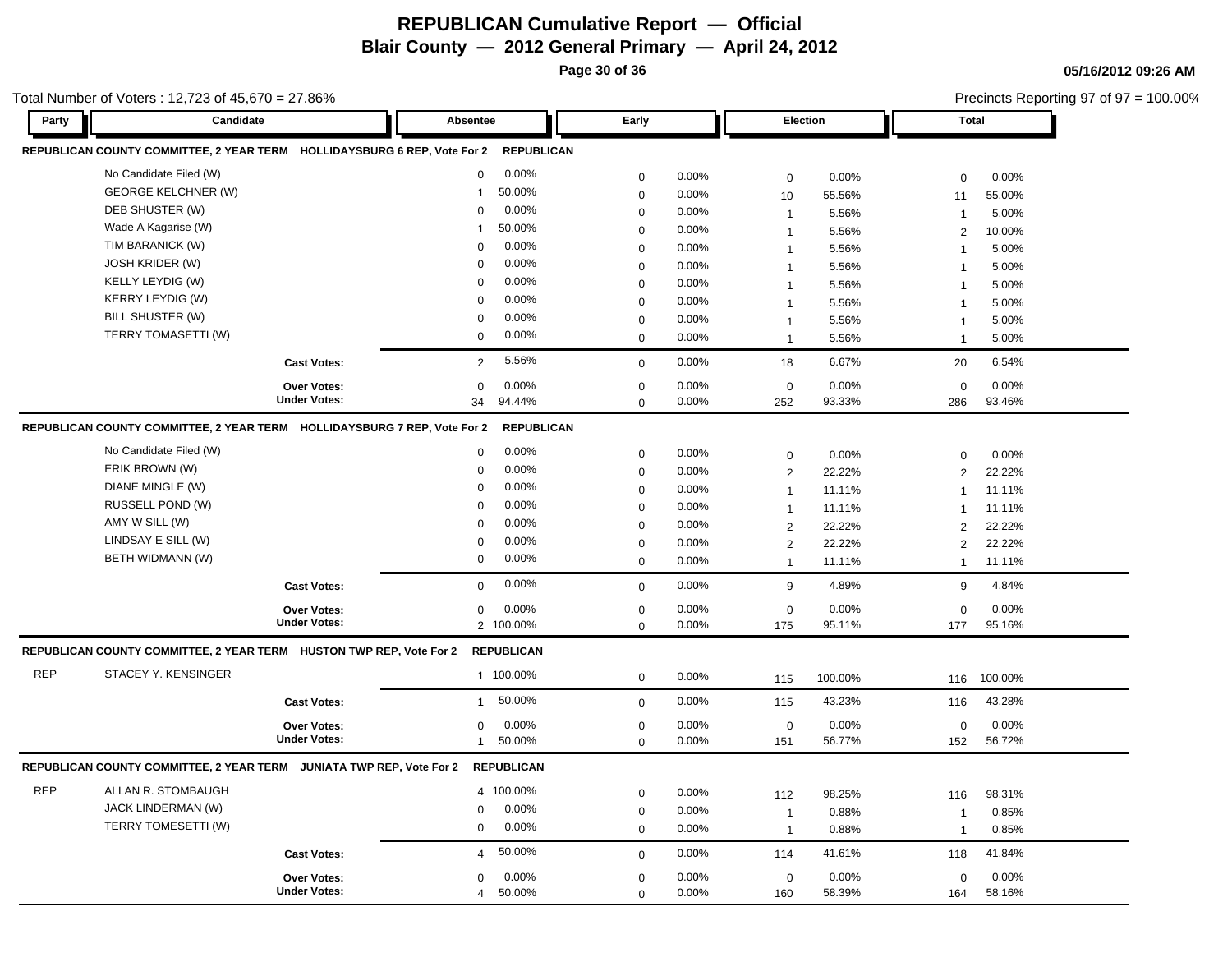**Page 31 of 36**

Total Number of Voters : 12,723 of 45,670 = 27.86%

**05/16/2012 09:26 AM**

Precincts Reporting 97 of 97 = 100.00%

| Party      | Candidate                                                            |                     | Absentee                 | Early       |          | Election       |        | <b>Total</b>   |        |
|------------|----------------------------------------------------------------------|---------------------|--------------------------|-------------|----------|----------------|--------|----------------|--------|
|            | REPUBLICAN COUNTY COMMITTEE, 2 YEAR TERM LOGAN TWP 1 REP, Vote For 2 |                     | <b>REPUBLICAN</b>        |             |          |                |        |                |        |
| <b>REP</b> | SHARON L. BREAM                                                      |                     | 5 100.00%                | $\mathbf 0$ | 0.00%    | 182            | 97.33% | 187            | 97.40% |
|            | <b>BARB ANGLE (W)</b>                                                |                     | 0.00%<br>$\mathbf 0$     | $\mathbf 0$ | 0.00%    | $\mathbf{1}$   | 0.53%  | $\mathbf{1}$   | 0.52%  |
|            | TED BEAM (W)                                                         |                     | 0.00%<br>$\Omega$        | $\mathbf 0$ | 0.00%    | $\mathbf{1}$   | 0.53%  | $\mathbf{1}$   | 0.52%  |
|            | TIM CRAW (W)                                                         |                     | 0.00%<br>$\Omega$        | $\mathbf 0$ | 0.00%    | $\mathbf{1}$   | 0.53%  | $\mathbf{1}$   | 0.52%  |
|            | DAVID SHANNON (W)                                                    |                     | 0.00%<br>$\Omega$        | $\mathbf 0$ | 0.00%    | $\mathbf{1}$   | 0.53%  | $\overline{1}$ | 0.52%  |
|            | <b>TERRY TOMISETTI (W)</b>                                           |                     | 0.00%<br>$\mathbf 0$     | $\mathbf 0$ | 0.00%    | $\mathbf{1}$   | 0.53%  | $\overline{1}$ | 0.52%  |
|            |                                                                      | <b>Cast Votes:</b>  | 35.71%<br>5              | $\mathbf 0$ | 0.00%    | 187            | 38.64% | 192            | 38.55% |
|            |                                                                      | Over Votes:         | 0.00%<br>$\Omega$        | $\pmb{0}$   | 0.00%    | $\mathbf 0$    | 0.00%  | $\mathbf 0$    | 0.00%  |
|            |                                                                      | <b>Under Votes:</b> | 64.29%<br>9              | $\mathbf 0$ | 0.00%    | 297            | 61.36% | 306            | 61.45% |
|            | REPUBLICAN COUNTY COMMITTEE, 2 YEAR TERM LOGAN TWP 2 REP, Vote For 2 |                     | <b>REPUBLICAN</b>        |             |          |                |        |                |        |
| <b>REP</b> | CHERYL F. RAWLINGS                                                   |                     | 5 100.00%                | $\mathbf 0$ | 0.00%    | 204            | 84.65% | 209            | 84.96% |
|            | ERIC SRAL (W)                                                        |                     | 0.00%<br>$\mathbf 0$     | $\mathbf 0$ | 0.00%    | 35             | 14.52% | 35             | 14.23% |
|            | JEFF BOWERS (W)                                                      |                     | 0.00%<br>$\mathbf 0$     | $\mathbf 0$ | 0.00%    | $\mathbf{1}$   | 0.41%  | $\overline{1}$ | 0.41%  |
|            | JOE FALGER (W)                                                       |                     | 0.00%<br>$\mathbf 0$     | $\mathbf 0$ | 0.00%    | $\mathbf{1}$   | 0.41%  | $\mathbf{1}$   | 0.41%  |
|            |                                                                      | <b>Cast Votes:</b>  | 41.67%<br>5              | $\mathbf 0$ | $0.00\%$ | 241            | 40.44% | 246            | 40.46% |
|            |                                                                      | Over Votes:         | $\mathbf 0$<br>0.00%     | $\mathbf 0$ | 0.00%    | $\mathbf 0$    | 0.00%  | $\mathbf 0$    | 0.00%  |
|            |                                                                      | <b>Under Votes:</b> | 58.33%<br>$7^{\circ}$    | $\mathbf 0$ | 0.00%    | 355            | 59.56% | 362            | 59.54% |
|            | REPUBLICAN COUNTY COMMITTEE, 2 YEAR TERM LOGAN TWP 3 REP, Vote For 2 |                     | <b>REPUBLICAN</b>        |             |          |                |        |                |        |
| <b>REP</b> | PATRICIA L. RAUGH                                                    |                     | 50.00%<br>5              | $\mathbf 0$ | $0.00\%$ | 146            | 51.59% | 151            | 51.54% |
| <b>REP</b> | ROY A. RAUGH                                                         |                     | 50.00%<br>5              | $\mathbf 0$ | 0.00%    | 136            | 48.06% | 141            | 48.12% |
|            | ROY KNUPP (W)                                                        |                     | 0.00%<br>$\mathbf 0$     | $\mathbf 0$ | 0.00%    | $\overline{1}$ | 0.35%  | $\overline{1}$ | 0.34%  |
|            |                                                                      | <b>Cast Votes:</b>  | 10 100.00%               | $\mathbf 0$ | 0.00%    | 283            | 70.05% | 293            | 70.77% |
|            |                                                                      | Over Votes:         | 0.00%<br>0               | $\mathbf 0$ | 0.00%    | $\mathbf 0$    | 0.00%  | $\mathbf 0$    | 0.00%  |
|            |                                                                      | <b>Under Votes:</b> | 0.00%<br>$\mathbf 0$     | $\mathbf 0$ | 0.00%    | 121            | 29.95% | 121            | 29.23% |
|            | REPUBLICAN COUNTY COMMITTEE, 2 YEAR TERM LOGAN TWP 4 REP, Vote For 2 |                     | <b>REPUBLICAN</b>        |             |          |                |        |                |        |
| <b>REP</b> | MICHAEL ADAMS                                                        |                     | 4 100.00%                | $\mathbf 0$ | 0.00%    | 170            | 98.27% | 174            | 98.31% |
|            | CURTIS BOPP (W)                                                      |                     | 0.00%<br>$\mathbf 0$     | $\mathbf 0$ | 0.00%    | $\mathbf{1}$   | 0.58%  | $\overline{1}$ | 0.56%  |
|            | JOHN MCGINNIS (W)                                                    |                     | 0.00%<br>$\Omega$        | $\mathbf 0$ | 0.00%    | $\mathbf{1}$   | 0.58%  | $\mathbf{1}$   | 0.56%  |
|            | AC STICKLE (W)                                                       |                     | 0.00%<br>$\mathbf 0$     | $\mathbf 0$ | 0.00%    | $\mathbf{1}$   | 0.58%  | $\overline{1}$ | 0.56%  |
|            |                                                                      | <b>Cast Votes:</b>  | 28.57%<br>$\overline{4}$ | $\mathbf 0$ | 0.00%    | 173            | 40.05% | 177            | 39.69% |
|            |                                                                      | Over Votes:         | 0.00%<br>$\Omega$        | $\mathbf 0$ | 0.00%    | $\mathbf 0$    | 0.00%  | $\mathbf 0$    | 0.00%  |
|            |                                                                      | <b>Under Votes:</b> | 10 71.43%                | $\mathbf 0$ | 0.00%    | 259            | 59.95% | 269            | 60.31% |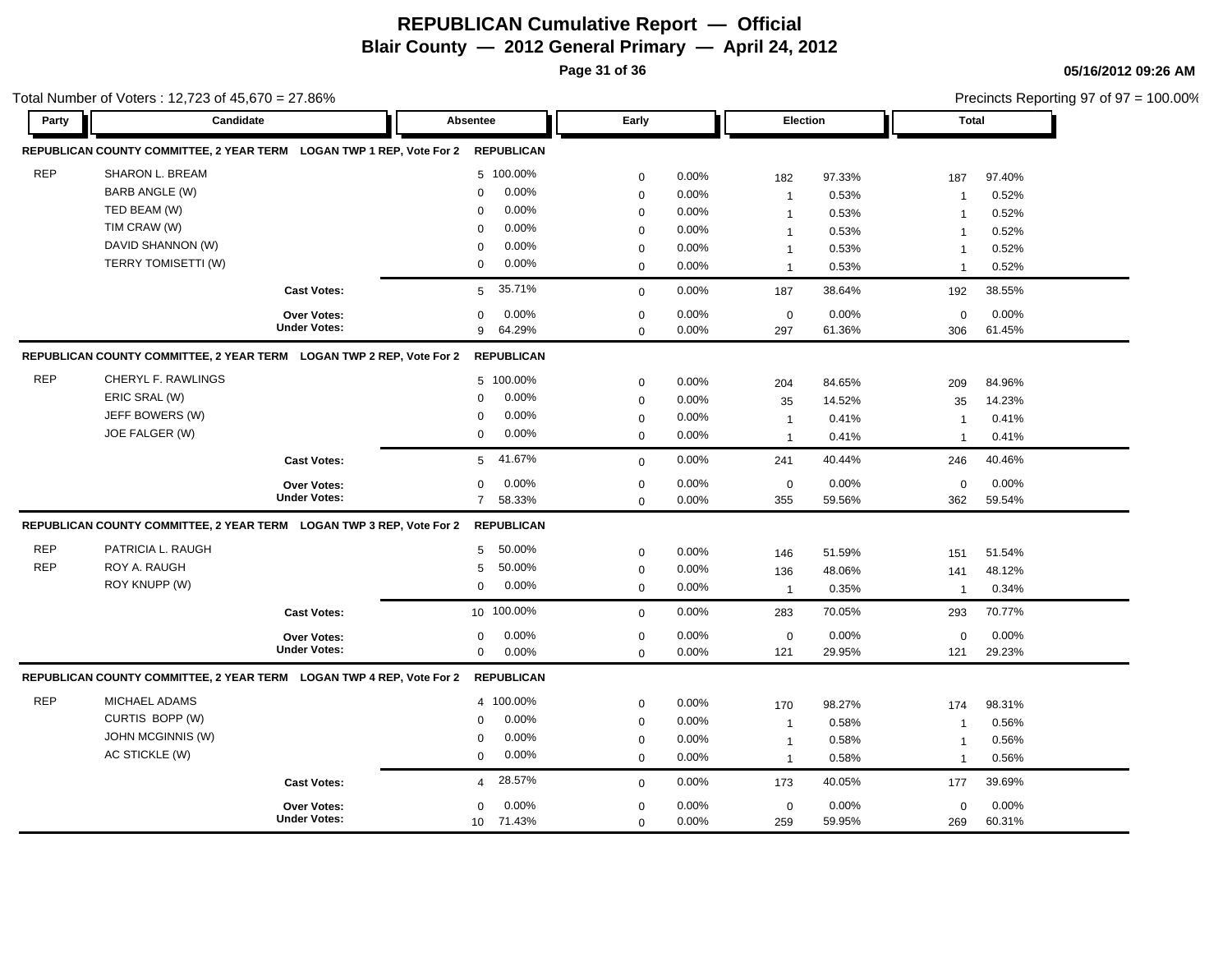**Page 32 of 36**

|            | Total Number of Voters: 12,723 of 45,670 = 27.86%                               |                     |                          |             |       |              |        |                | Precincts Reporting 97 of 97 = 100.00% |
|------------|---------------------------------------------------------------------------------|---------------------|--------------------------|-------------|-------|--------------|--------|----------------|----------------------------------------|
| Party      | Candidate                                                                       |                     | Absentee                 | Early       |       | Election     |        | <b>Total</b>   |                                        |
|            | REPUBLICAN COUNTY COMMITTEE, 2 YEAR TERM LOGAN TWP 5 REP, Vote For 2 REPUBLICAN |                     |                          |             |       |              |        |                |                                        |
| <b>REP</b> | ROY A. STEWARD, JR.                                                             |                     | 50.00%<br>$\mathbf{1}$   | $\mathbf 0$ | 0.00% | 175          | 96.15% | 176            | 95.65%                                 |
|            | CONSTANCE JOSEPH (W)                                                            |                     | 50.00%<br>$\mathbf 1$    | $\mathbf 0$ | 0.00% | 5            | 2.75%  | 6              | 3.26%                                  |
|            | ALLEN MITCHELL (W)                                                              |                     | 0.00%<br>$\mathbf 0$     | $\mathbf 0$ | 0.00% | $\mathbf{1}$ | 0.55%  | $\mathbf{1}$   | 0.54%                                  |
|            | GARY WATTERS (W)                                                                |                     | 0.00%<br>$\mathbf 0$     | $\mathbf 0$ | 0.00% | $\mathbf{1}$ | 0.55%  |                | 0.54%                                  |
|            |                                                                                 | <b>Cast Votes:</b>  | 50.00%<br>$\overline{2}$ | $\mathbf 0$ | 0.00% | 182          | 40.99% | 184            | 41.07%                                 |
|            |                                                                                 | <b>Over Votes:</b>  | 0.00%<br>$\mathbf 0$     | $\mathbf 0$ | 0.00% | $\mathbf 0$  | 0.00%  | $\mathbf 0$    | 0.00%                                  |
|            |                                                                                 | <b>Under Votes:</b> | $\overline{2}$<br>50.00% | $\mathbf 0$ | 0.00% | 262          | 59.01% | 264            | 58.93%                                 |
|            | REPUBLICAN COUNTY COMMITTEE, 2 YEAR TERM LOGAN TWP 6 REP, Vote For 2            |                     | <b>REPUBLICAN</b>        |             |       |              |        |                |                                        |
| <b>REP</b> | THOMAS M. HITE                                                                  |                     | 50.00%<br>$\overline{4}$ | $\mathbf 0$ | 0.00% | 167          | 48.83% | 171            | 48.86%                                 |
| <b>REP</b> | <b>JIM FRANK</b>                                                                |                     | 50.00%<br>$\overline{4}$ | $\mathbf 0$ | 0.00% | 175          | 51.17% | 179            | 51.14%                                 |
|            |                                                                                 | <b>Cast Votes:</b>  | 66.67%<br>8              | $\mathbf 0$ | 0.00% | 342          | 68.95% | 350            | 68.90%                                 |
|            |                                                                                 | <b>Over Votes:</b>  | 0.00%<br>$\Omega$        | $\mathbf 0$ | 0.00% | $\mathbf 0$  | 0.00%  | $\mathbf 0$    | 0.00%                                  |
|            |                                                                                 | <b>Under Votes:</b> | 33.33%<br>$\overline{4}$ | $\Omega$    | 0.00% | 154          | 31.05% | 158            | 31.10%                                 |
|            | REPUBLICAN COUNTY COMMITTEE, 2 YEAR TERM LOGAN TWP 7 REP, Vote For 2            |                     | <b>REPUBLICAN</b>        |             |       |              |        |                |                                        |
| <b>REP</b> | <b>GORDON HAMPTON</b>                                                           |                     | 2 100.00%                | $\mathbf 0$ | 0.00% | 74           | 45.96% | 76             | 46.63%                                 |
| <b>REP</b> | <b>EDWIN FRONTINO</b>                                                           |                     | 0.00%<br>$\mathbf 0$     | $\mathbf 0$ | 0.00% | 87           | 54.04% | 87             | 53.37%                                 |
|            |                                                                                 | <b>Cast Votes:</b>  | 50.00%<br>$\overline{2}$ | $\mathbf 0$ | 0.00% | 161          | 63.39% | 163            | 63.18%                                 |
|            |                                                                                 | <b>Over Votes:</b>  | 0.00%<br>$\mathbf 0$     | $\mathbf 0$ | 0.00% | $\mathbf 0$  | 0.00%  | $\mathbf 0$    | 0.00%                                  |
|            |                                                                                 | <b>Under Votes:</b> | $\overline{2}$<br>50.00% | $\Omega$    | 0.00% | 93           | 36.61% | 95             | 36.82%                                 |
|            | REPUBLICAN COUNTY COMMITTEE, 2 YEAR TERM    MARTINSBURG 1 REP, Vote For 2       |                     | <b>REPUBLICAN</b>        |             |       |              |        |                |                                        |
| <b>REP</b> | JEANNE M. BOLGER                                                                |                     | 5 100.00%                | $\mathbf 0$ | 0.00% | 97           | 98.98% | 102            | 99.03%                                 |
|            | JODY GAHAGAN (W)                                                                |                     | 0.00%<br>$\mathbf 0$     | $\mathbf 0$ | 0.00% | $\mathbf{1}$ | 1.02%  | $\mathbf{1}$   | 0.97%                                  |
|            |                                                                                 | <b>Cast Votes:</b>  | 35.71%<br>5              | $\mathbf 0$ | 0.00% | 98           | 44.55% | 103            | 44.02%                                 |
|            |                                                                                 | <b>Over Votes:</b>  | 0.00%<br>$\mathbf 0$     | $\mathbf 0$ | 0.00% | $\mathbf 0$  | 0.00%  | $\mathbf 0$    | 0.00%                                  |
|            |                                                                                 | <b>Under Votes:</b> | 64.29%<br>9              | $\mathbf 0$ | 0.00% | 122          | 55.45% | 131            | 55.98%                                 |
|            | REPUBLICAN COUNTY COMMITTEE, 2 YEAR TERM MARTINSBURG 2 REP, Vote For 2          |                     | <b>REPUBLICAN</b>        |             |       |              |        |                |                                        |
|            | No Candidate Filed (W)                                                          |                     | 0.00%<br>$\mathbf 0$     | $\mathbf 0$ | 0.00% | $\mathbf 0$  | 0.00%  | $\mathbf 0$    | 0.00%                                  |
|            | ANDREW BLATTENBERGER (W)                                                        |                     | 0.00%<br>$\Omega$        | $\mathbf 0$ | 0.00% | $\mathbf{1}$ | 33.33% |                | 33.33%                                 |
|            | RICK KRANICH (W)                                                                |                     | 0.00%<br>$\mathbf 0$     | $\mathbf 0$ | 0.00% | $\mathbf{1}$ | 33.33% | $\overline{1}$ | 33.33%                                 |
|            | G LYNN MYERS (W)                                                                |                     | 0.00%<br>$\Omega$        | $\mathbf 0$ | 0.00% | $\mathbf{1}$ | 33.33% | $\overline{1}$ | 33.33%                                 |
|            |                                                                                 | <b>Cast Votes:</b>  | 0.00%<br>$\Omega$        | $\mathbf 0$ | 0.00% | 3            | 1.06%  | 3              | 1.03%                                  |
|            |                                                                                 | <b>Over Votes:</b>  | 0.00%<br>$\mathbf 0$     | $\mathbf 0$ | 0.00% | $\mathbf 0$  | 0.00%  | $\mathbf 0$    | 0.00%                                  |
|            |                                                                                 | <b>Under Votes:</b> | 10 100.00%               | $\Omega$    | 0.00% | 279          | 98.94% | 289            | 98.97%                                 |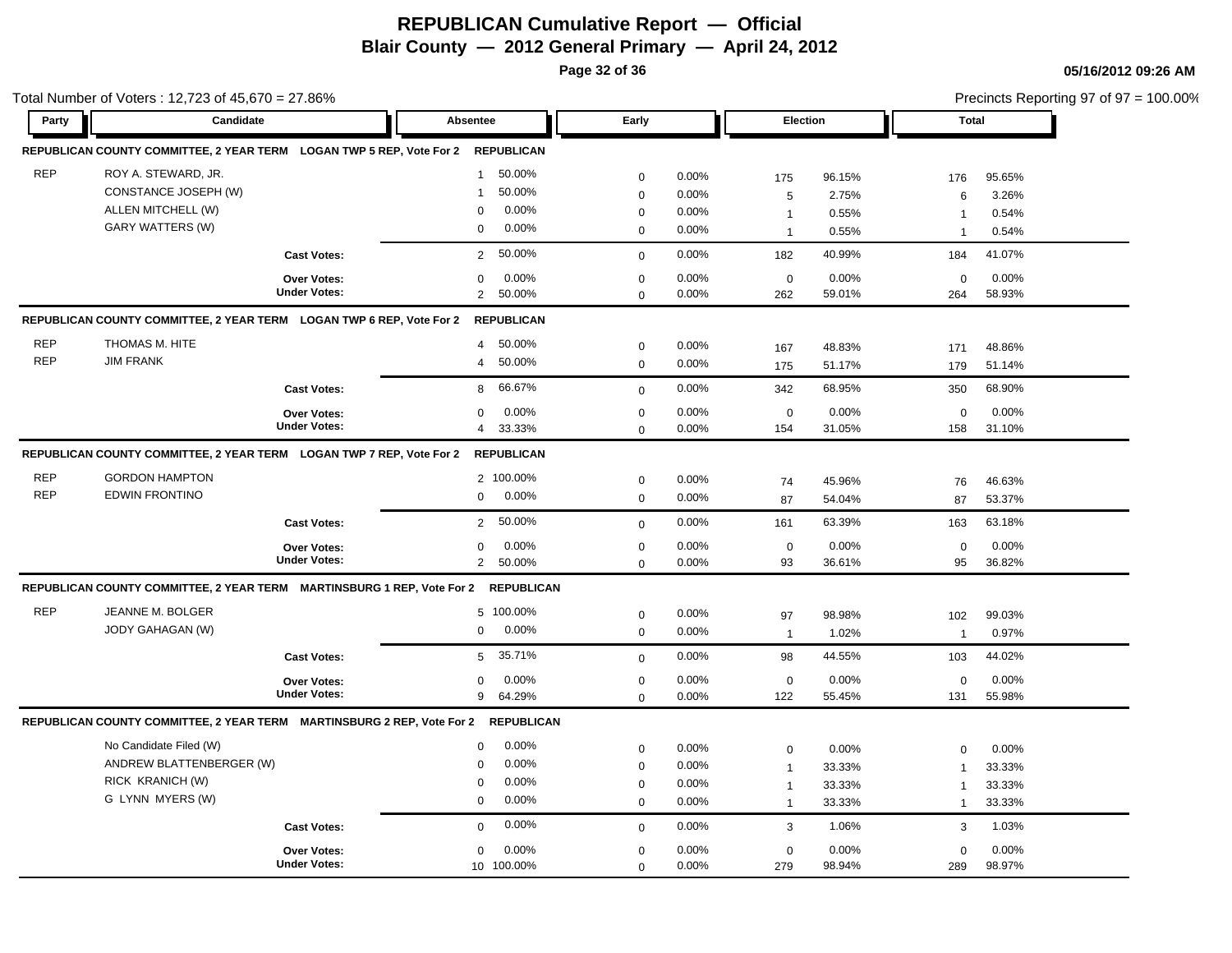**Page 33 of 36**

|            | Total Number of Voters: 12,723 of 45,670 = 27.86%                                    |                        |             |       |                                |         |                         | Precincts Reporting 97 of 97 = 100.00% |
|------------|--------------------------------------------------------------------------------------|------------------------|-------------|-------|--------------------------------|---------|-------------------------|----------------------------------------|
| Party      | Candidate                                                                            | Absentee               | Early       |       | Election                       |         | <b>Total</b>            |                                        |
|            | REPUBLICAN COUNTY COMMITTEE, 2 YEAR TERM NEWRY BORO REP, Vote For 2                  | REPUBLICAN             |             |       |                                |         |                         |                                        |
|            | No Candidate Filed (W)                                                               | $\mathbf 0$<br>0.00%   | $\mathbf 0$ | 0.00% | $\mathbf 0$                    | 0.00%   | 0                       | 0.00%                                  |
|            | <b>BRUCE KELLY (W)</b>                                                               | 0.00%<br>$\mathbf 0$   | $\mathbf 0$ | 0.00% | $\overline{1}$                 | 50.00%  | $\overline{1}$          | 50.00%                                 |
|            | JUDY WARD (W)                                                                        | $\mathbf 0$<br>0.00%   | $\mathbf 0$ | 0.00% | $\overline{1}$                 | 50.00%  | $\mathbf{1}$            | 50.00%                                 |
|            | <b>Cast Votes:</b>                                                                   | 0.00%<br>$\mathbf 0$   | $\mathbf 0$ | 0.00% | 2                              | 5.00%   | 2                       | 5.00%                                  |
|            | <b>Over Votes:</b>                                                                   | 0.00%<br>$\mathbf 0$   | $\mathbf 0$ | 0.00% | $\mathbf 0$                    | 0.00%   | $\mathbf 0$             | 0.00%                                  |
|            | <b>Under Votes:</b>                                                                  | 0.00%<br>$\mathbf 0$   | $\mathbf 0$ | 0.00% | 38                             | 95.00%  | 38                      | 95.00%                                 |
|            | REPUBLICAN COUNTY COMMITTEE, 2 YEAR TERM NORTH WOODBURY REP, Vote For 2              | <b>REPUBLICAN</b>      |             |       |                                |         |                         |                                        |
|            | No Candidate Filed (W)                                                               | 0.00%<br>0             | $\mathbf 0$ | 0.00% | $\mathbf 0$                    | 0.00%   | $\mathbf 0$             | 0.00%                                  |
|            | JERRY STERN (W)                                                                      | 0.00%<br>$\Omega$      | $\mathbf 0$ | 0.00% | $\overline{4}$                 | 21.05%  | $\overline{4}$          | 21.05%                                 |
|            | JEANIE BOLGER (W)                                                                    | 0.00%<br>$\mathbf 0$   | $\mathbf 0$ | 0.00% | 2                              | 10.53%  | 2                       | 10.53%                                 |
|            | DON METZLER (W)                                                                      | 0.00%<br>$\mathbf 0$   | $\mathbf 0$ | 0.00% | $\mathbf{1}$                   | 5.26%   | $\overline{1}$          | 5.26%                                  |
|            | TED BEAM (W)                                                                         | 0.00%<br>$\Omega$      | $\mathbf 0$ | 0.00% | $\overline{1}$                 | 5.26%   | 1                       | 5.26%                                  |
|            | CARRIE BIDDLE (W)                                                                    | 0.00%<br>$\mathbf 0$   | $\mathbf 0$ | 0.00% | 2                              | 10.53%  | 2                       | 10.53%                                 |
|            | DARRELL CLAPPER (W)                                                                  | 0.00%<br>$\mathbf 0$   | $\mathbf 0$ | 0.00% |                                | 5.26%   | $\overline{1}$          | 5.26%                                  |
|            | BRUCE ERB (W)                                                                        | 0.00%<br>$\Omega$      | $\mathbf 0$ | 0.00% | $\mathbf{1}$<br>$\overline{2}$ | 10.53%  | 2                       | 10.53%                                 |
|            | BRENDA FLUKE GARBER (W)                                                              | 0.00%<br>$\mathbf 0$   | $\mathbf 0$ | 0.00% |                                |         |                         |                                        |
|            | DIANE MELING (W)                                                                     | 0.00%<br>$\mathbf 0$   | $\mathbf 0$ | 0.00% | $\mathbf{1}$                   | 5.26%   | $\overline{1}$          | 5.26%                                  |
|            | <b>RICK SANTORUM (W)</b>                                                             | 0.00%<br>$\Omega$      |             |       | $\mathbf{1}$                   | 5.26%   | $\overline{1}$          | 5.26%                                  |
|            | <b>BOB THOMAS (W)</b>                                                                | 0.00%<br>$\mathbf 0$   | $\mathbf 0$ | 0.00% | $\overline{1}$                 | 5.26%   | $\overline{\mathbf{1}}$ | 5.26%                                  |
|            | TERRY TOMASETTI (W)                                                                  |                        | $\mathbf 0$ | 0.00% | 1                              | 5.26%   | $\overline{1}$          | 5.26%                                  |
|            |                                                                                      | 0.00%<br>$\mathbf 0$   | $\mathbf 0$ | 0.00% | $\mathbf{1}$                   | 5.26%   | $\overline{1}$          | 5.26%                                  |
|            | JUDY WARD (W)                                                                        | 0.00%<br>$\mathbf 0$   | $\mathbf 0$ | 0.00% | $\overline{1}$                 | 5.26%   | $\overline{1}$          | 5.26%                                  |
|            | <b>Cast Votes:</b>                                                                   | 0.00%<br>$\mathbf 0$   | $\mathbf 0$ | 0.00% | 19                             | 3.17%   | 19                      | 2.93%                                  |
|            | <b>Over Votes:</b>                                                                   | 0.00%<br>$\mathbf 0$   | $\mathbf 0$ | 0.00% | $\mathbf 0$                    | 0.00%   | $\mathbf 0$             | 0.00%                                  |
|            | <b>Under Votes:</b>                                                                  | 48 100.00%             | $\mathbf 0$ | 0.00% | 581                            | 96.83%  | 629                     | 97.07%                                 |
|            | REPUBLICAN COUNTY COMMITTEE, 2 YEAR TERM ROARING SPRING 1 REP, Vote For 2 REPUBLICAN |                        |             |       |                                |         |                         |                                        |
| <b>REP</b> | <b>RANDY ECKMAN</b>                                                                  | 1 100.00%              | $\mathbf 0$ | 0.00% | 36                             | 100.00% | 37                      | 100.00%                                |
|            | <b>Cast Votes:</b>                                                                   | 50.00%<br>$\mathbf{1}$ | $\mathbf 0$ | 0.00% | 36                             | 40.91%  | 37                      | 41.11%                                 |
|            | <b>Over Votes:</b>                                                                   | 0.00%<br>$\mathbf 0$   | $\mathbf 0$ | 0.00% | $\mathbf 0$                    | 0.00%   | $\mathbf 0$             | 0.00%                                  |
|            | <b>Under Votes:</b>                                                                  | 50.00%<br>$\mathbf{1}$ | $\Omega$    | 0.00% | 52                             | 59.09%  | 53                      | 58.89%                                 |
|            | REPUBLICAN COUNTY COMMITTEE, 2 YEAR TERM ROARING SPRING 2 REP, Vote For 2            | <b>REPUBLICAN</b>      |             |       |                                |         |                         |                                        |
|            | No Candidate Filed (W)                                                               | 0.00%<br>$\mathbf 0$   | $\mathbf 0$ | 0.00% | $\mathbf 0$                    | 0.00%   | $\Omega$                | 0.00%                                  |
|            | RAY BENTON (W)                                                                       | 0.00%<br>$\mathbf 0$   | $\mathbf 0$ | 0.00% | 2                              | 100.00% | 2                       | 100.00%                                |
|            | <b>Cast Votes:</b>                                                                   | 0.00%<br>$\mathbf 0$   | $\mathbf 0$ | 0.00% | $\overline{2}$                 | 0.93%   | 2                       | 0.92%                                  |
|            | <b>Over Votes:</b>                                                                   | 0.00%<br>0             | $\mathbf 0$ | 0.00% | $\mathbf 0$                    | 0.00%   | 0                       | 0.00%                                  |
|            | <b>Under Votes:</b>                                                                  | 4 100.00%              | $\mathbf 0$ | 0.00% | 212                            | 99.07%  | 216                     | 99.08%                                 |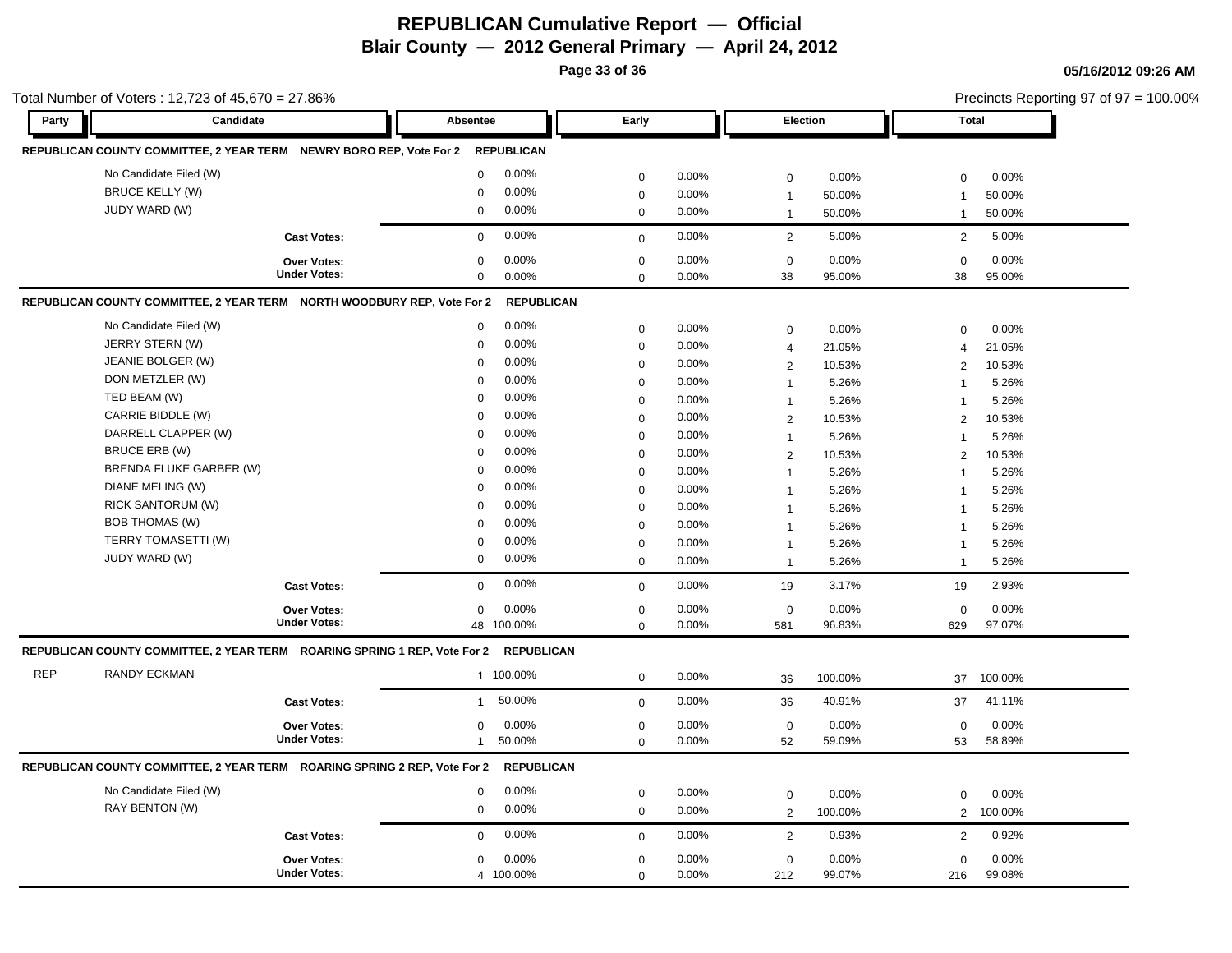**Page 34 of 36**

|            | Total Number of Voters: 12,723 of 45,670 = 27.86%                                |                     |                          |             |          |                |                 |                | Precincts Reporting 97 of 97 = 100.00% |  |
|------------|----------------------------------------------------------------------------------|---------------------|--------------------------|-------------|----------|----------------|-----------------|----------------|----------------------------------------|--|
| Party      | Candidate                                                                        |                     | Absentee                 | Early       |          |                | <b>Election</b> | Total          |                                        |  |
|            | REPUBLICAN COUNTY COMMITTEE, 2 YEAR TERM ROARING SPRING 3 REP, Vote For 2        |                     | <b>REPUBLICAN</b>        |             |          |                |                 |                |                                        |  |
|            | No Candidate Filed (W)                                                           |                     | $0.00\%$<br>$\mathbf 0$  | $\mathbf 0$ | 0.00%    | $\mathbf 0$    | 0.00%           | $\mathbf 0$    | 0.00%                                  |  |
|            | EDGAR FRANKS (W)                                                                 |                     | $0.00\%$<br>$\mathbf 0$  | $\mathbf 0$ | 0.00%    | $\overline{2}$ | 66.67%          | $\overline{2}$ | 66.67%                                 |  |
|            | DOUGLAS RITCHEY (W)                                                              |                     | $0.00\%$<br>0            | $\mathbf 0$ | 0.00%    | $\mathbf{1}$   | 33.33%          | $\mathbf 1$    | 33.33%                                 |  |
|            |                                                                                  | <b>Cast Votes:</b>  | 0.00%<br>$\mathbf 0$     | $\mathbf 0$ | 0.00%    | 3              | 1.90%           | 3              | 1.88%                                  |  |
|            |                                                                                  | <b>Over Votes:</b>  | 0.00%<br>$\mathbf 0$     | $\mathbf 0$ | 0.00%    | 0              | 0.00%           | $\mathbf 0$    | 0.00%                                  |  |
|            |                                                                                  | <b>Under Votes:</b> | 2 100.00%                | $\Omega$    | 0.00%    | 155            | 98.10%          | 157            | 98.13%                                 |  |
|            | REPUBLICAN COUNTY COMMITTEE, 2 YEAR TERM SNYDER TWP 1 REP, Vote For 2            |                     | <b>REPUBLICAN</b>        |             |          |                |                 |                |                                        |  |
|            | No Candidate Filed (W)                                                           |                     | 0.00%<br>0               | $\mathbf 0$ | $0.00\%$ | $\mathbf 0$    | 0.00%           | $\mathbf 0$    | 0.00%                                  |  |
|            | <b>JOHN MCGINNIS (W)</b>                                                         |                     | 0.00%<br>0               | $\mathbf 0$ | $0.00\%$ | $\mathbf{1}$   | 100.00%         | $\mathbf{1}$   | 100.00%                                |  |
|            |                                                                                  | <b>Cast Votes:</b>  | $0.00\%$<br>$\mathbf 0$  | $\mathbf 0$ | 0.00%    | $\overline{1}$ | 0.50%           | $\mathbf 1$    | 0.48%                                  |  |
|            |                                                                                  | <b>Over Votes:</b>  | 0.00%<br>0               | $\mathbf 0$ | 0.00%    | 0              | 0.00%           | $\mathbf 0$    | 0.00%                                  |  |
|            |                                                                                  | <b>Under Votes:</b> | 10 100.00%               | $\Omega$    | 0.00%    | 199            | 99.50%          | 209            | 99.52%                                 |  |
|            | REPUBLICAN COUNTY COMMITTEE, 2 YEAR TERM SNYDER TWP 2 REP, Vote For 2            |                     | <b>REPUBLICAN</b>        |             |          |                |                 |                |                                        |  |
|            | No Candidate Filed (W)                                                           |                     | $0.00\%$<br>$\mathbf 0$  | $\mathbf 0$ | 0.00%    | $\mathbf 0$    | 0.00%           | $\mathbf 0$    | 0.00%                                  |  |
|            | VIRGINIA FRANTZ (W)                                                              |                     | 0.00%<br>0               | $\mathbf 0$ | 0.00%    | $\mathbf{1}$   | 25.00%          | $\overline{1}$ | 25.00%                                 |  |
|            | DEBBIE KELLY (W)                                                                 |                     | 0.00%<br>$\mathbf 0$     | $\mathbf 0$ | 0.00%    | $\mathbf{1}$   | 25.00%          | $\mathbf 1$    | 25.00%                                 |  |
|            | SUSAN RHOADES (W)                                                                |                     | 0.00%<br>$\mathbf 0$     | $\mathbf 0$ | 0.00%    | $\mathbf{1}$   | 25.00%          | $\mathbf 1$    | 25.00%                                 |  |
|            | MARGARET TEPSIC (W)                                                              |                     | $0.00\%$<br>0            | $\mathbf 0$ | $0.00\%$ | $\mathbf{1}$   | 25.00%          | $\overline{1}$ | 25.00%                                 |  |
|            |                                                                                  | <b>Cast Votes:</b>  | 0.00%<br>$\mathbf 0$     | $\mathbf 0$ | 0.00%    | $\overline{4}$ | 1.17%           | $\overline{4}$ | 1.14%                                  |  |
|            |                                                                                  | <b>Over Votes:</b>  | 0.00%<br>$\mathbf 0$     | $\mathbf 0$ | 0.00%    | $\mathbf 0$    | 0.00%           | $\mathbf 0$    | 0.00%                                  |  |
|            |                                                                                  | <b>Under Votes:</b> | 8 100.00%                | $\mathbf 0$ | 0.00%    | 338            | 98.83%          | 346            | 98.86%                                 |  |
|            | REPUBLICAN COUNTY COMMITTEE, 2 YEAR TERM TAYLOR TWP REP, Vote For 2              |                     | <b>REPUBLICAN</b>        |             |          |                |                 |                |                                        |  |
| <b>REP</b> | WAYNE A. BUSH                                                                    |                     | 7 100.00%                | $\mathbf 0$ | 0.00%    | 234            | 98.32%          | 241            | 98.37%                                 |  |
|            | ALAN CLAYCOMB (W)                                                                |                     | 0.00%<br>$\mathbf 0$     | $\mathbf 0$ | $0.00\%$ | $\mathbf{1}$   | 0.42%           | $\mathbf 1$    | 0.41%                                  |  |
|            | JAMES D SMITH (W)                                                                |                     | 0.00%<br>$\mathbf 0$     | $\mathbf 0$ | 0.00%    | $\mathbf{1}$   | 0.42%           | -1             | 0.41%                                  |  |
|            | PHILIP J WAITE (W)                                                               |                     | 0<br>$0.00\%$            | $\mathbf 0$ | 0.00%    | 2              | 0.84%           | 2              | 0.82%                                  |  |
|            |                                                                                  | <b>Cast Votes:</b>  | 50.00%<br>$\overline{7}$ | $\mathbf 0$ | 0.00%    | 238            | 42.65%          | 245            | 42.83%                                 |  |
|            |                                                                                  | <b>Over Votes:</b>  | 0.00%<br>$\mathbf 0$     | $\mathbf 0$ | 0.00%    | $\mathbf 0$    | 0.00%           | $\mathbf 0$    | 0.00%                                  |  |
|            |                                                                                  | <b>Under Votes:</b> | 50.00%<br>$\overline{7}$ | $\mathbf 0$ | 0.00%    | 320            | 57.35%          | 327            | 57.17%                                 |  |
|            | REPUBLICAN COUNTY COMMITTEE, 2 YEAR TERM TYRONE TWP 1 REP, Vote For 2 REPUBLICAN |                     |                          |             |          |                |                 |                |                                        |  |
| <b>REP</b> | J. GRANT HORMELL                                                                 |                     | 6 100.00%                | $\mathbf 0$ | 0.00%    | 91             | 98.91%          | 97             | 98.98%                                 |  |
|            | VAUGHN KRUIS JR (W)                                                              |                     | $0.00\%$<br>0            | $\mathbf 0$ | 0.00%    | $\mathbf{1}$   | 1.09%           | $\mathbf{1}$   | 1.02%                                  |  |
|            |                                                                                  | <b>Cast Votes:</b>  | 50.00%<br>6              | $\mathbf 0$ | 0.00%    | 92             | 40.00%          | 98             | 40.50%                                 |  |
|            |                                                                                  | Over Votes:         | $0.00\%$<br>0            | $\mathbf 0$ | $0.00\%$ | $\mathbf 0$    | 0.00%           | $\mathbf 0$    | 0.00%                                  |  |
|            |                                                                                  | <b>Under Votes:</b> | 6<br>50.00%              | $\Omega$    | $0.00\%$ | 138            | 60.00%          | 144            | 59.50%                                 |  |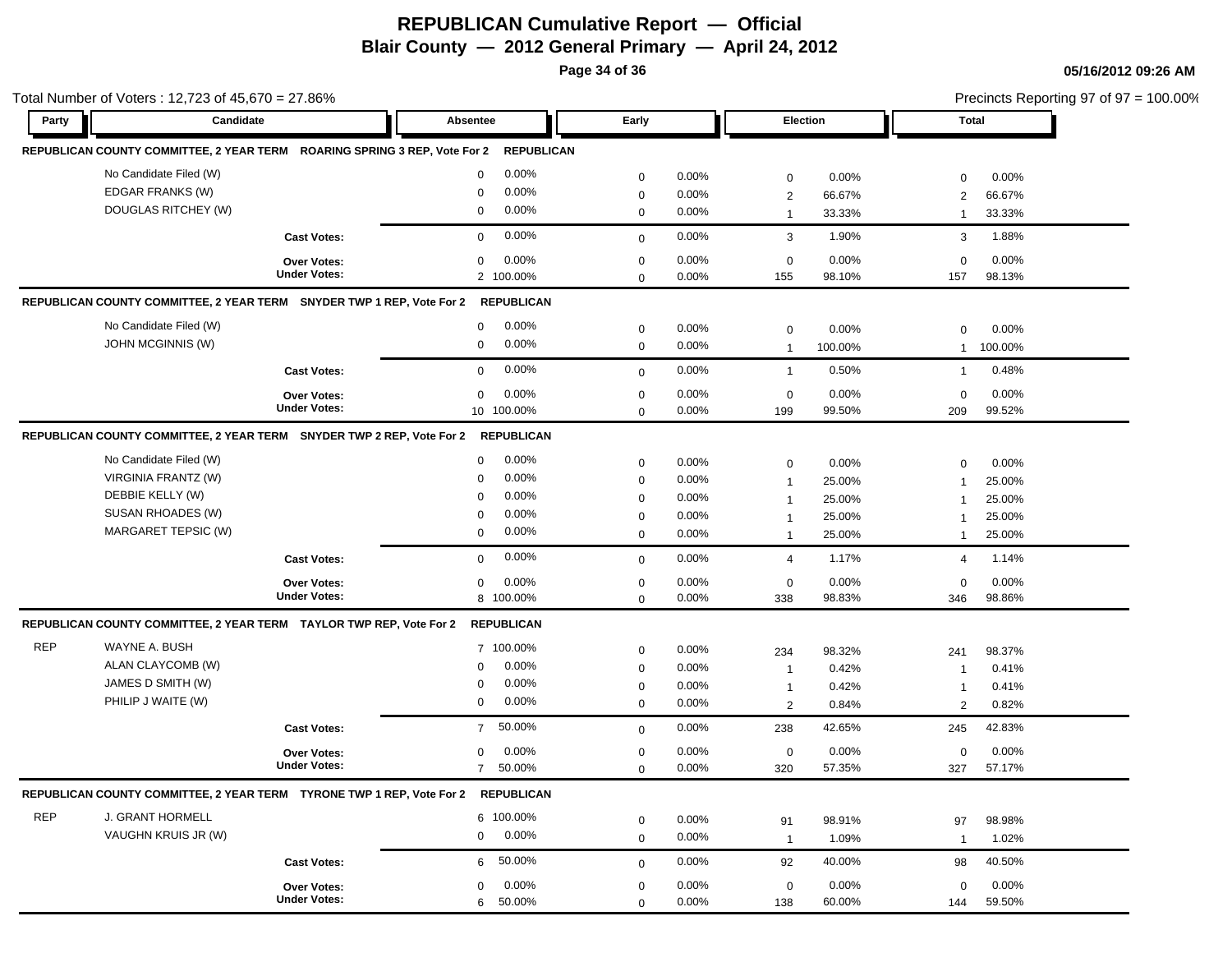**Page 35 of 36**

|            | Total Number of Voters: 12,723 of 45,670 = 27.86%<br>Candidate                    |                                    |                                              |                            |                |                             |                  |                             | Precincts Reporting 97 of 97 = 100.00% |
|------------|-----------------------------------------------------------------------------------|------------------------------------|----------------------------------------------|----------------------------|----------------|-----------------------------|------------------|-----------------------------|----------------------------------------|
| Party      |                                                                                   |                                    | Absentee                                     | Early                      |                | Election                    |                  | <b>Total</b>                |                                        |
|            | REPUBLICAN COUNTY COMMITTEE, 2 YEAR TERM TYRONE TWP 2 REP, Vote For 2 REPUBLICAN  |                                    |                                              |                            |                |                             |                  |                             |                                        |
| <b>REP</b> | TIM BOTTENFIELD                                                                   |                                    | 3 100.00%                                    | $\mathbf 0$                | 0.00%          | 83                          | 100.00%          | 86                          | 100.00%                                |
|            |                                                                                   | <b>Cast Votes:</b>                 | 50.00%<br>3                                  | $\mathbf{0}$               | 0.00%          | 83                          | 39.52%           | 86                          | 39.81%                                 |
|            |                                                                                   | Over Votes:                        | $\mathbf 0$<br>0.00%                         | $\mathbf 0$                | 0.00%          | $\mathbf 0$                 | 0.00%            | $\mathbf 0$                 | 0.00%                                  |
|            |                                                                                   | <b>Under Votes:</b>                | 3 <sup>1</sup><br>50.00%                     | $\Omega$                   | 0.00%          | 127                         | 60.48%           | 130                         | 60.19%                                 |
|            | REPUBLICAN COUNTY COMMITTEE, 2 YEAR TERM TYRONE BORO 1 REP, Vote For 2 REPUBLICAN |                                    |                                              |                            |                |                             |                  |                             |                                        |
|            | No Candidate Filed (W)                                                            |                                    | 0.00%<br>$\mathbf 0$                         | $\mathbf 0$                | 0.00%          | $\mathbf 0$                 | 0.00%            | $\Omega$                    | 0.00%                                  |
|            | GARY DONNOR (W)                                                                   |                                    | 0.00%<br>$\Omega$                            | $\mathbf 0$                | 0.00%          | $\overline{1}$              | 25.00%           | $\mathbf{1}$                | 25.00%                                 |
|            | STEVE LUCAS (W)                                                                   |                                    | 0.00%<br>$\Omega$                            | $\mathbf 0$                | 0.00%          | $\mathbf 1$                 | 25.00%           | $\overline{1}$              | 25.00%                                 |
|            | ANDREA L MILLS (W)                                                                |                                    | 0.00%<br>$\Omega$                            | $\mathbf 0$                | 0.00%          | $\overline{1}$              | 25.00%           | $\overline{1}$              | 25.00%                                 |
|            | GREG RAY (W)                                                                      |                                    | 0.00%<br>0                                   | $\mathbf 0$                | 0.00%          | $\mathbf 1$                 | 25.00%           | $\mathbf{1}$                | 25.00%                                 |
|            |                                                                                   | <b>Cast Votes:</b>                 | 0.00%<br>$\mathbf 0$                         | $\mathbf{0}$               | 0.00%          | $\overline{4}$              | 2.02%            | $\overline{4}$              | 1.98%                                  |
|            |                                                                                   | <b>Over Votes:</b>                 | 0.00%<br>$\mathbf 0$                         | $\mathbf 0$                | 0.00%          | $\mathbf 0$                 | 0.00%            | $\mathbf 0$                 | 0.00%                                  |
|            |                                                                                   | <b>Under Votes:</b>                | 4 100.00%                                    | $\Omega$                   | 0.00%          | 194                         | 97.98%           | 198                         | 98.02%                                 |
|            | REPUBLICAN COUNTY COMMITTEE, 2 YEAR TERM TYRONE BORO 2 REP, Vote For 2 REPUBLICAN |                                    |                                              |                            |                |                             |                  |                             |                                        |
|            | No Candidate Filed (W)                                                            |                                    | 0.00%<br>$\mathbf 0$                         | $\mathbf 0$                | 0.00%          | $\mathbf 0$                 | 0.00%            | $\Omega$                    | 0.00%                                  |
|            | ARDELL BLOM (W)                                                                   |                                    | 0.00%<br>$\mathbf 0$                         | $\mathbf 0$                | 0.00%          | $\overline{1}$              | 33.33%           | 1                           | 33.33%                                 |
|            | LINDA DAIELS (W)                                                                  |                                    | 0.00%<br>$\Omega$                            | $\pmb{0}$                  | 0.00%          | $\overline{1}$              | 33.33%           | $\overline{1}$              | 33.33%                                 |
|            | BILL SHUSTER (W)                                                                  |                                    | 0.00%<br>$\mathbf 0$                         | $\mathbf 0$                | 0.00%          | $\mathbf{1}$                | 33.33%           | 1                           | 33.33%                                 |
|            |                                                                                   | <b>Cast Votes:</b>                 | 0.00%<br>$\Omega$                            | $\mathbf 0$                | 0.00%          | $\mathbf{3}$                | 2.59%            | 3                           | 2.59%                                  |
|            |                                                                                   | Over Votes:                        | 0.00%<br>$\mathbf 0$                         | $\mathbf 0$                | 0.00%          | $\mathbf 0$                 | 0.00%            | $\mathbf 0$                 | 0.00%                                  |
|            |                                                                                   | <b>Under Votes:</b>                | 0.00%<br>$\mathbf 0$                         | $\mathbf 0$                | 0.00%          | 113                         | 97.41%           | 113                         | 97.41%                                 |
|            | REPUBLICAN COUNTY COMMITTEE, 2 YEAR TERM TYRONE BORO 3 REP, Vote For 2 REPUBLICAN |                                    |                                              |                            |                |                             |                  |                             |                                        |
|            | No Candidate Filed (W)                                                            |                                    | 0.00%<br>$\mathbf{0}$                        | $\mathbf 0$                | 0.00%          | $\mathbf 0$                 | 0.00%            | $\mathbf 0$                 | 0.00%                                  |
|            |                                                                                   |                                    | 0.00%<br>$\mathbf 0$                         | $\mathbf{0}$               | 0.00%          | $\mathbf 0$                 | 0.00%            | $\mathbf 0$                 | 0.00%                                  |
|            |                                                                                   | <b>Cast Votes:</b>                 |                                              |                            |                |                             |                  |                             |                                        |
|            |                                                                                   |                                    |                                              |                            |                |                             |                  |                             |                                        |
|            |                                                                                   | Over Votes:<br><b>Under Votes:</b> | 0.00%<br>$\mathbf 0$<br>0.00%<br>$\mathbf 0$ | $\mathbf 0$<br>$\mathbf 0$ | 0.00%<br>0.00% | $\mathbf 0$<br>64           | 0.00%<br>100.00% | $\Omega$<br>64              | 0.00%<br>100.00%                       |
|            |                                                                                   |                                    |                                              |                            |                |                             |                  |                             |                                        |
|            | REPUBLICAN COUNTY COMMITTEE, 2 YEAR TERM TYRONE BORO 4 REP, Vote For 2 REPUBLICAN |                                    |                                              |                            |                |                             |                  |                             |                                        |
|            | No Candidate Filed (W)<br><b>BECKY EMENHISER (W)</b>                              |                                    | 0.00%<br>$\mathbf 0$<br>$\mathbf 0$<br>0.00% | $\mathbf 0$                | 0.00%          | $\mathbf 0$                 | 0.00%            | $\mathbf 0$                 | 0.00%                                  |
|            |                                                                                   |                                    |                                              | $\mathbf 0$                | 0.00%          | $\overline{1}$              | 100.00%          | $\mathbf{1}$                | 100.00%                                |
|            |                                                                                   | <b>Cast Votes:</b><br>Over Votes:  | 0.00%<br>$\Omega$<br>0.00%<br>$\mathbf 0$    | $\mathbf 0$<br>$\mathbf 0$ | 0.00%<br>0.00% | $\mathbf{1}$<br>$\mathbf 0$ | 1.61%<br>0.00%   | $\mathbf{1}$<br>$\mathbf 0$ | 1.52%<br>0.00%                         |